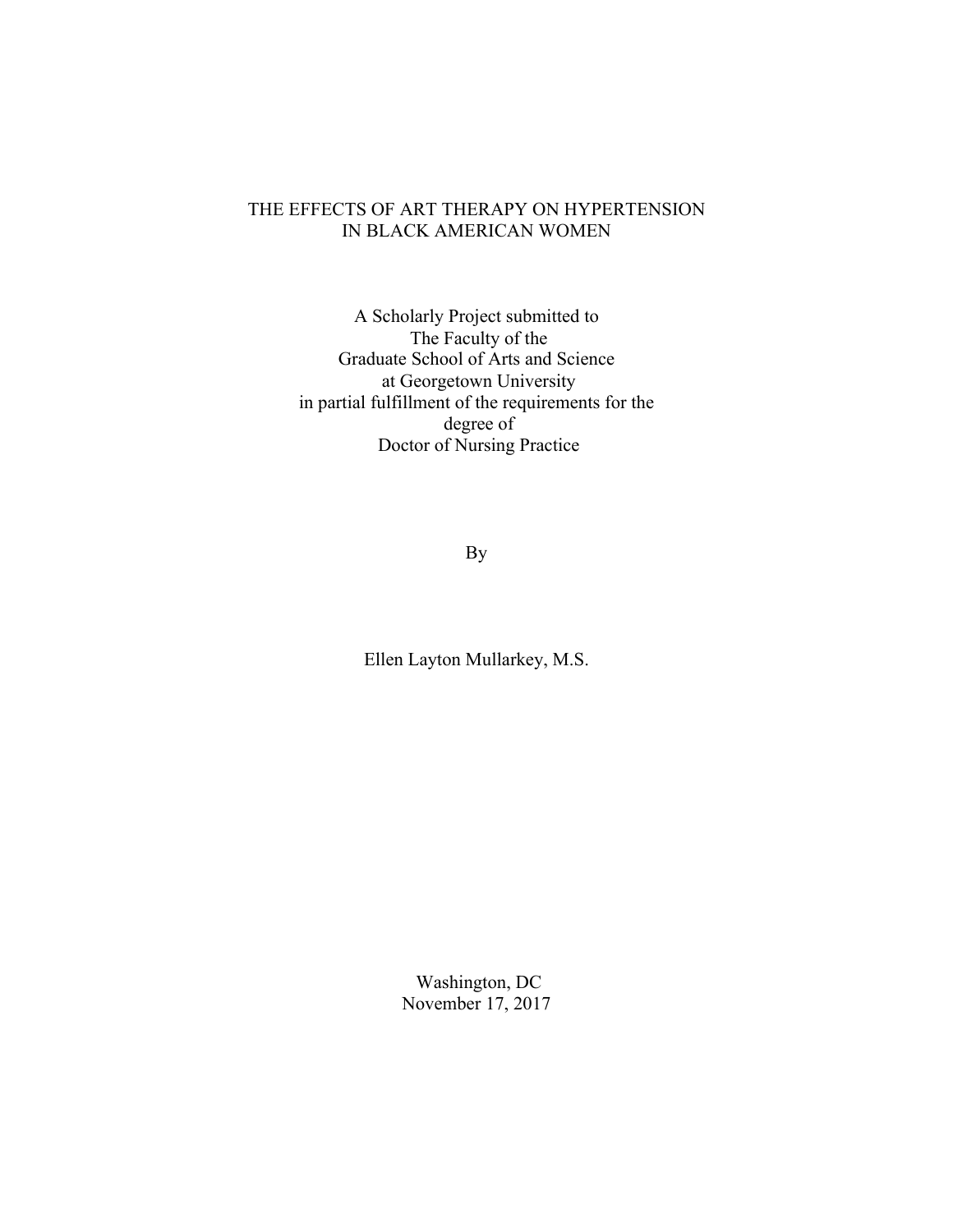Copyright 2017 by Ellen Layton Mullarkey All Rights Reserved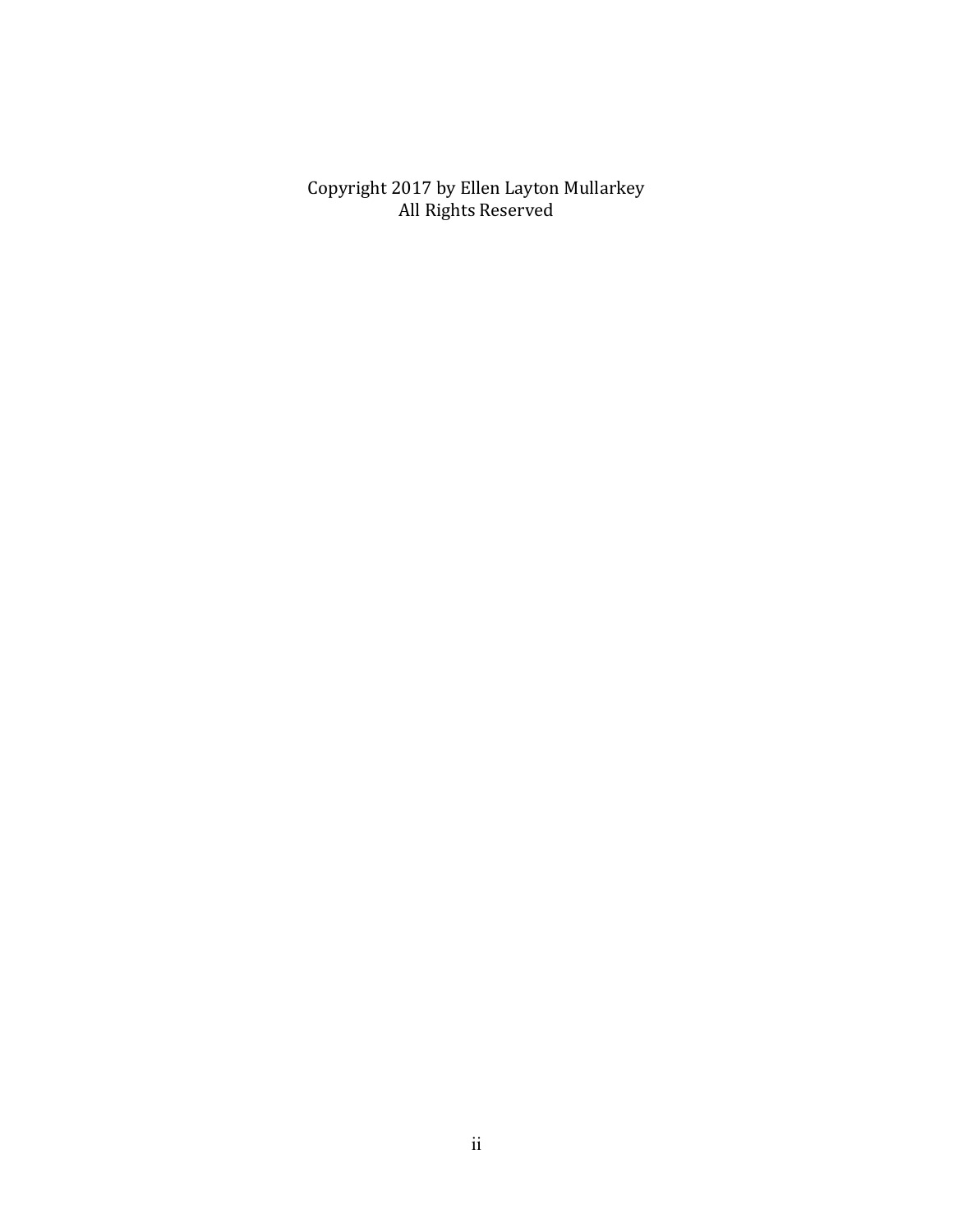## THE EFFECTS OF ART THERAPY ON HYPERTENSION IN BLACK AMERICAN WOMEN

Ellen Layton Mullarkey, M.S.

Thesis Advisor: Colleen K. Norton, Ph.D.

## ABSTRACT

70 million Americans have hypertension affecting one out of three Americans. Heart disease was the leading cause of death in America in 2015. The American Heart Association published an algorithm for implementing alternative approaches to treating hypertension. Creative art therapy was not included. Art therapy blends the therapeutic process of psychotherapy with the art of painting, drawing and sculpture to help express emotions and beliefs that are too difficult to convey in verbal and written communication.

The health belief model is a framework that examines why people do not follow the recommendations of health care providers due to real and perceived barriers. The process of art therapy may allow one to express and understand feelings that are influencing their beliefs, which are creating barriers to making lifestyle modifications to manage hypertension.

The purpose of this pilot study was to investigate the effects of creative art therapy on hypertension. A descriptive pilot study investigating the feasibility of conducting a single group, pretest-posttest study, determining the effects of art therapy on hypertension was conducted. Participants were hypertensive, urban, black American women recruited from a Faith Community Nurse program. Blood pressures were read before and after eight, onehour art therapy sessions in a church hall, and at four weeks following completion. Participants completed questionnaires about the experience.

The sample size was seven and a Wilcoxon Signed Ranks Test was utilized for the analysis, which determined that art therapy made no statistically significant change in blood

iii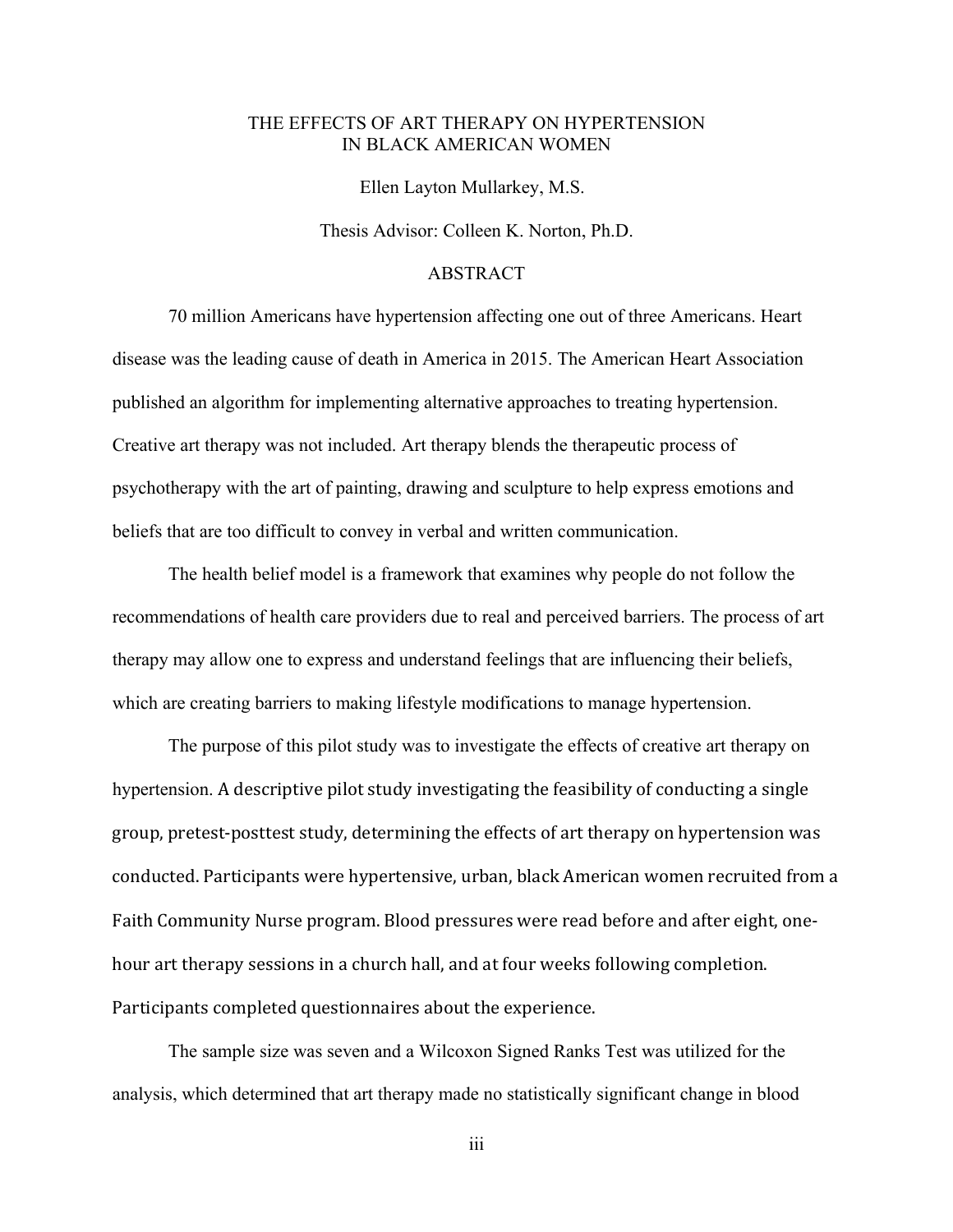pressure. A linear regression analysis of the sum of blood pressure changes in all seven participants found a cumulative trend of lower blood pressures as a result of art therapy. The sample size was too small to draw any inferences. This concludes that the trend of lower blood pressure as a result of creative art therapy warrants further research.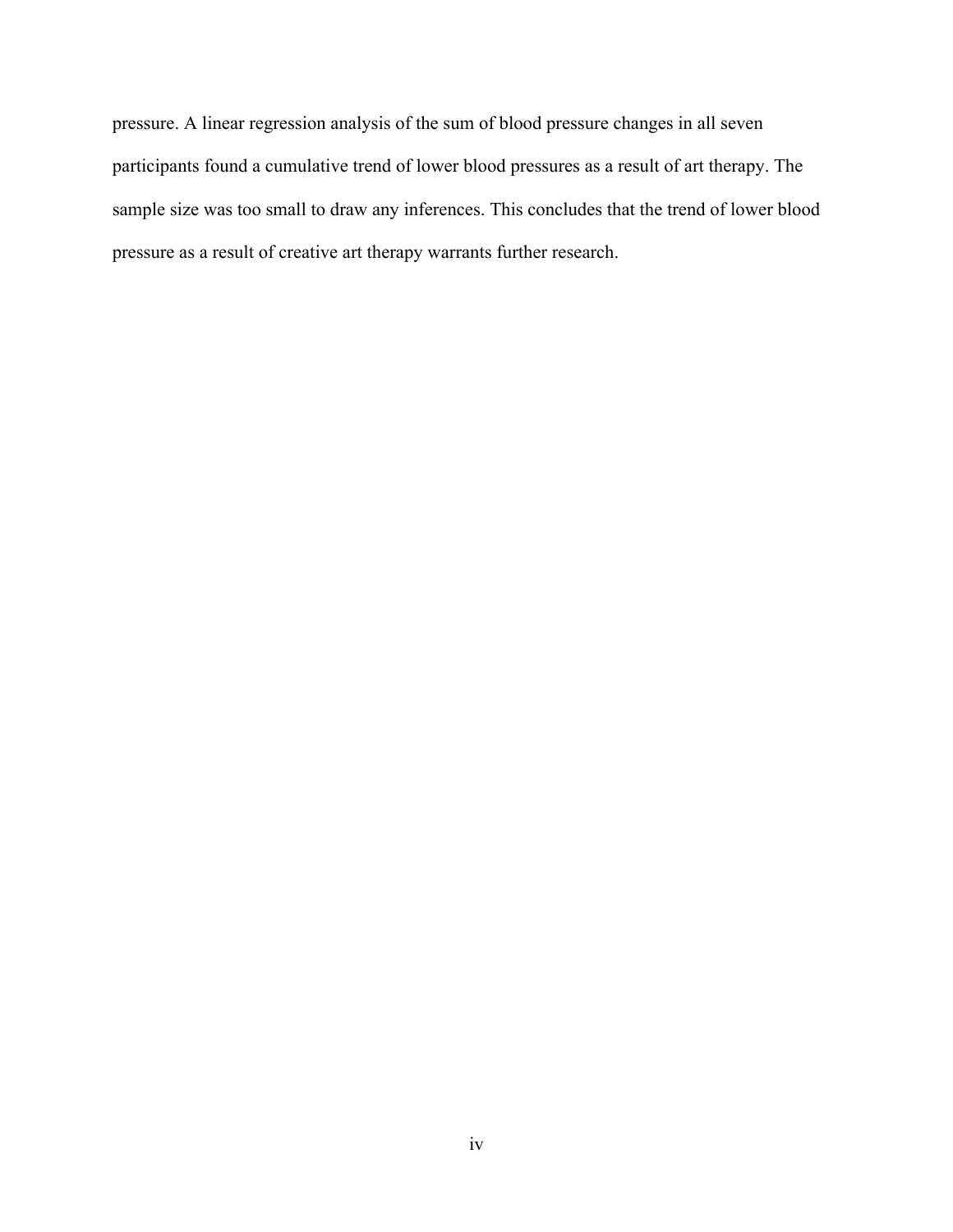## ACKNOWLEDGMENTS

The research and writing of this study is dedicated to the following,

My husband Matt My parents Don & Mary Beth Layton & My children Chelsea & Casey

I would like to acknowledge Samantha Stevenson, A.T.R.-B.C. for conducting the art therapy sessions

&

Carol Drzycimski, R.N., for connecting the study with the Faith Community Nursing Program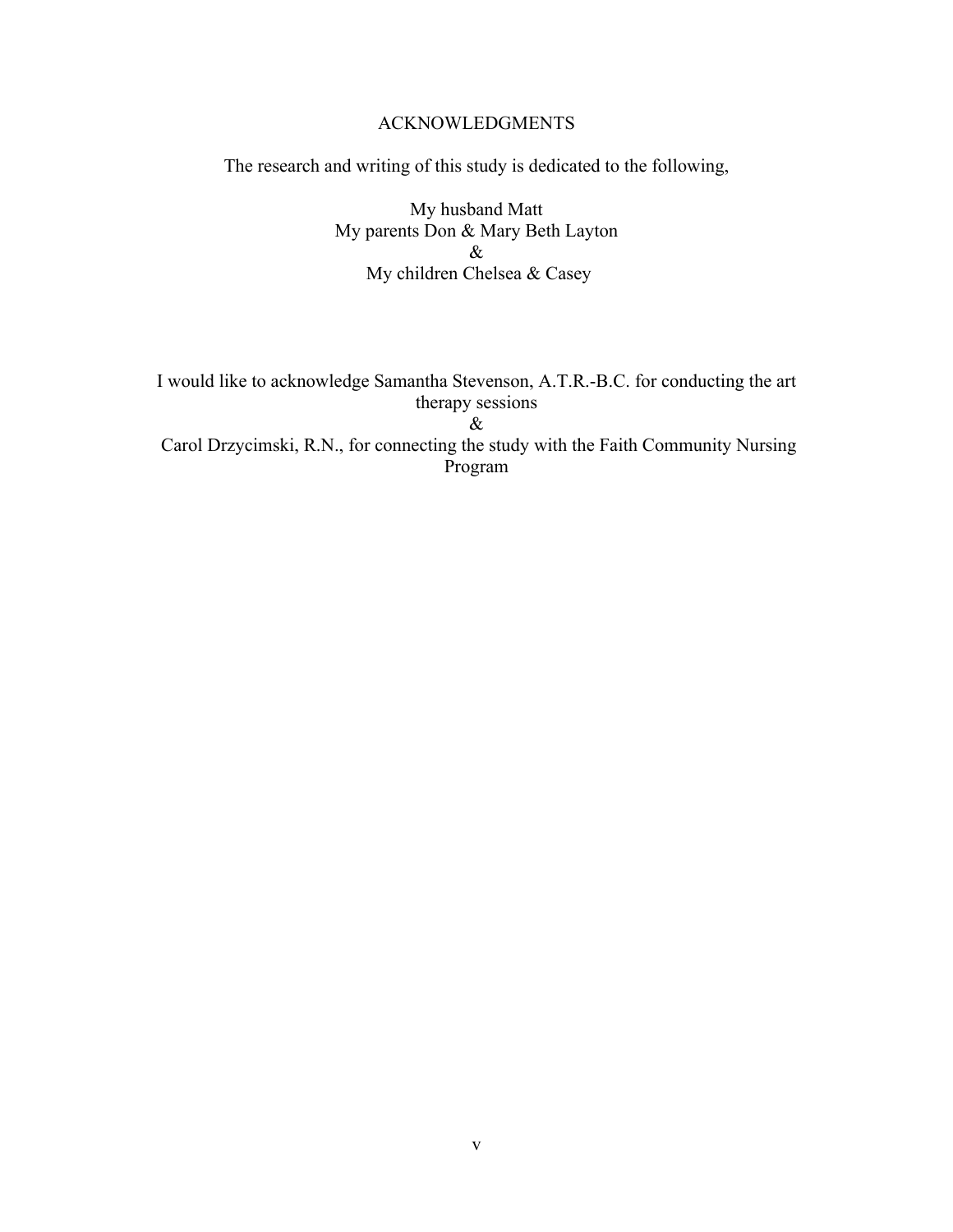# **Table of Contents**

| 22 |
|----|
|    |
|    |
|    |
|    |
|    |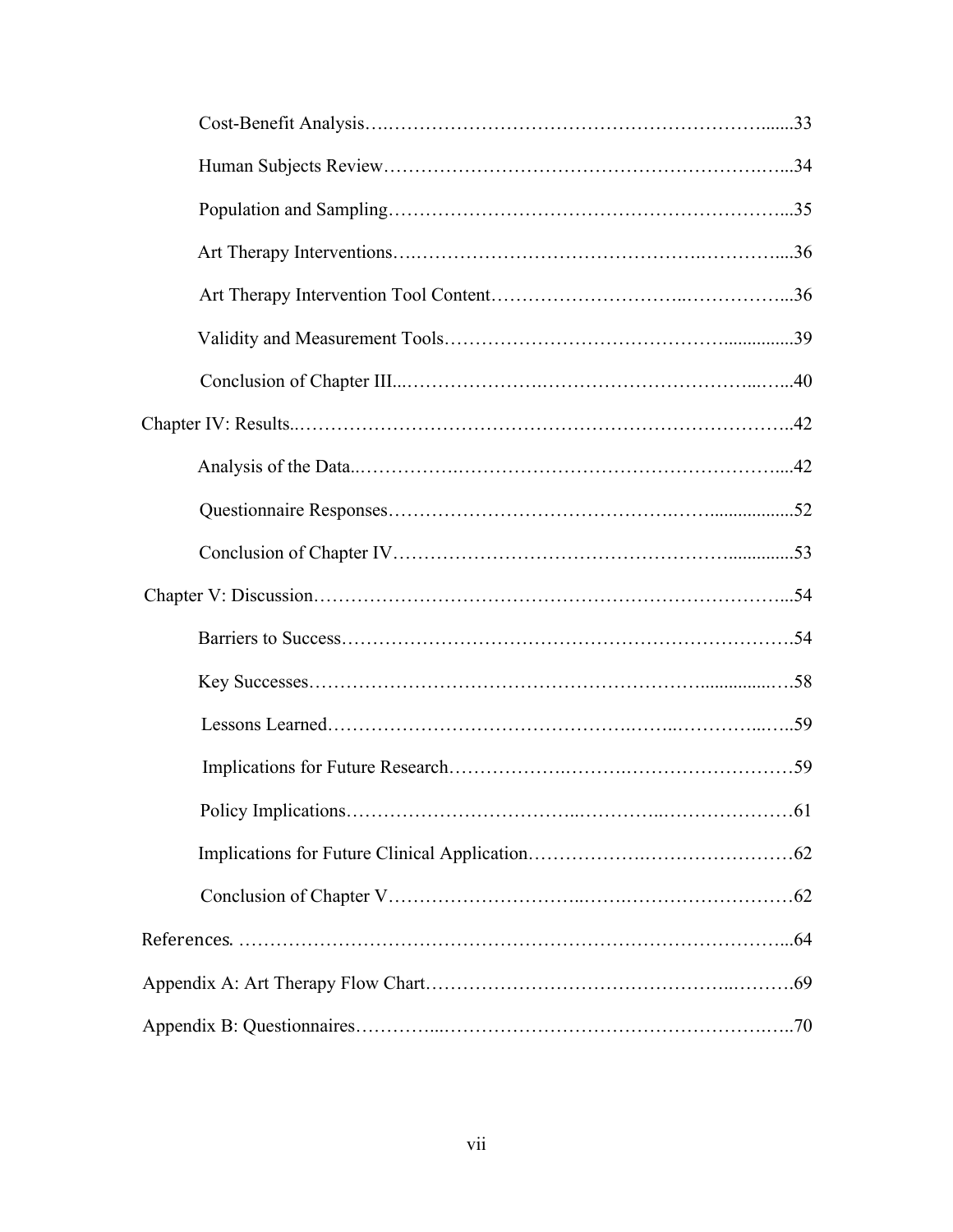# **List of Tables**

| Table 2. Comparing readings at beginning of session 1 to 4 week follow up46          |
|--------------------------------------------------------------------------------------|
|                                                                                      |
| Table 4. Comparing readings at beginning of session 2 to 4 week follow up48          |
|                                                                                      |
| Table 6. The difference in individual blood pressures in mm Hg from the first blood  |
|                                                                                      |
| Table 7. Measurement of blood pressure changes in mmHg from the first blood pressure |
|                                                                                      |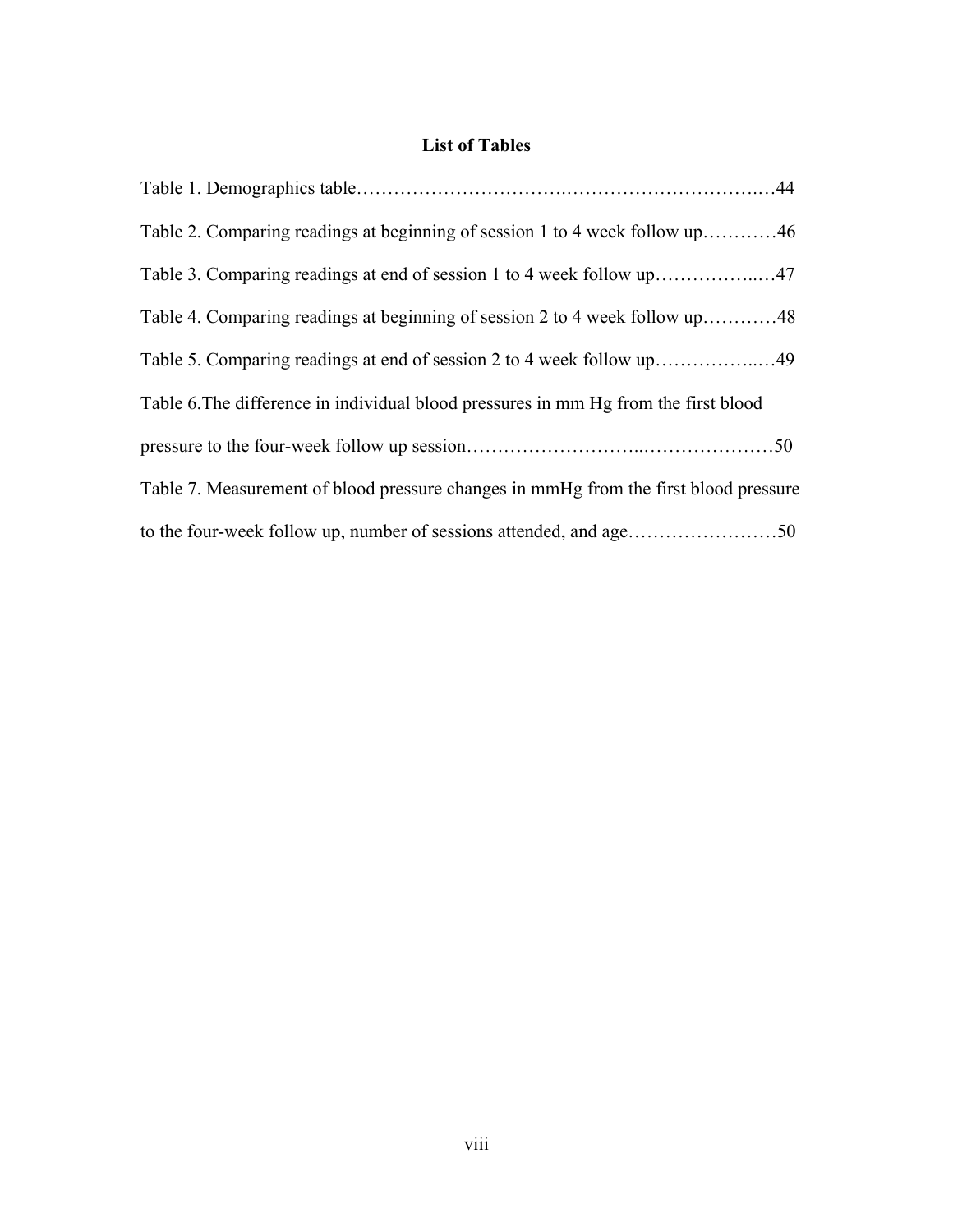# **List of Figures**

| Figure 1. Sum of blood pressure of all participants from the beginning of the first |  |
|-------------------------------------------------------------------------------------|--|
|                                                                                     |  |
|                                                                                     |  |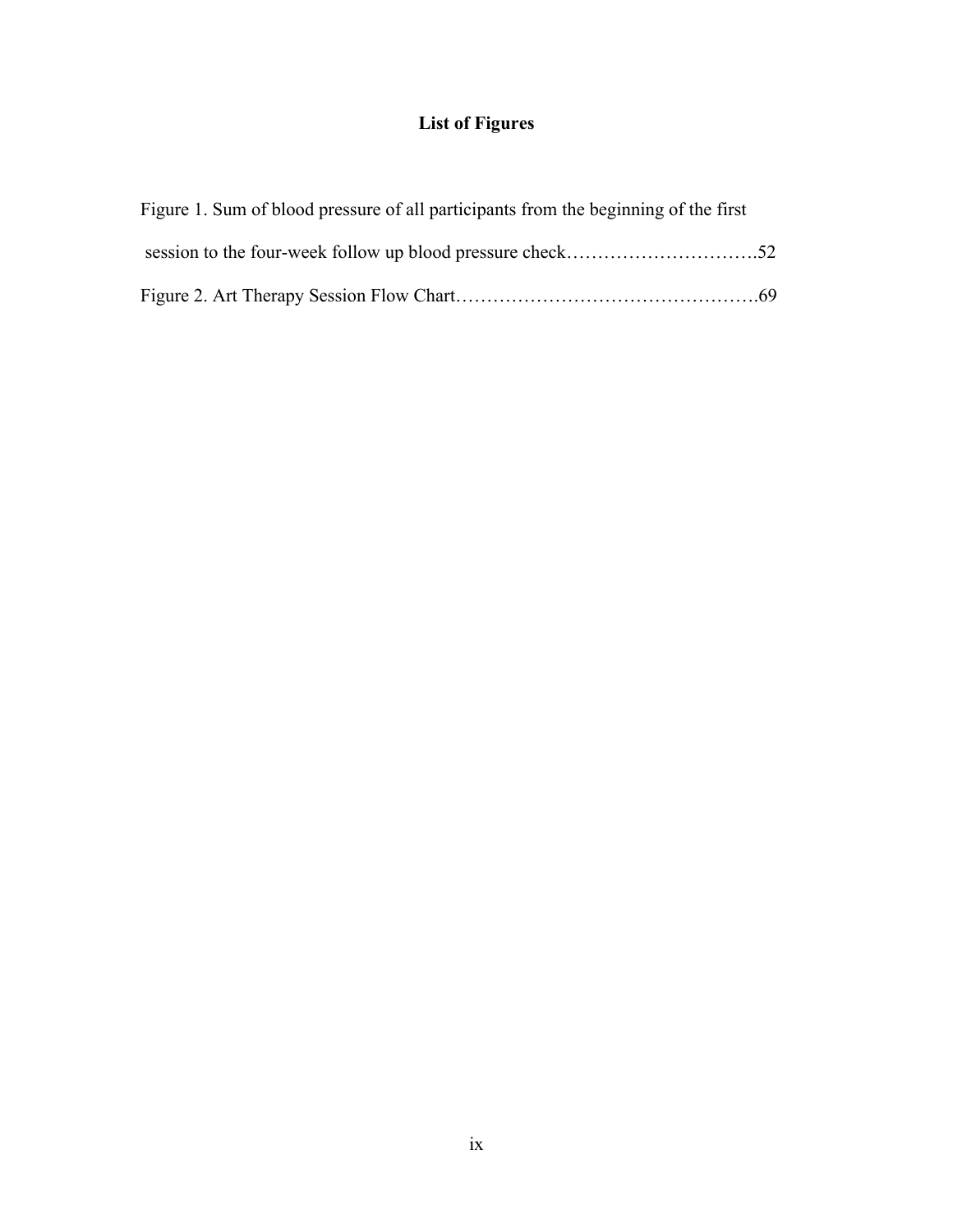#### **Introduction**

Each human body has a unique genetic code that influences what disease the body may or may not acquire throughout the lifespan (Gunder, 2011). There are contributing factors to the disease process that an individual can control that can increase or decrease one's chances of developing the disease embedded in their genetic code (Gunder, 2011). Contributing factors that increase one's risk of developing high blood pressure are diets high in fat and salt, obesity and sedentary lifestyles that lead to a lack of exercise, nonadherence to medication regimes, and stressful lifestyles (Flack, Sica, Brown, Fernidnand, Grimm, Hall, and Lea, 2010). Health care providers follow national guidelines set by organizations such as The American Heart Association that recommend low fat and low salt diets, daily exercise, weight management, and medication adherence to manage HTN. Even with this guidance from healthcare providers, patients often do not follow the recommended lifestyle changes in regards to diet, exercise and medication adherence (Flack et al., 2010).

The Health Belief Model is a framework used to explain why individuals do not follow medical recommendations (Rosenstock, Strecher and Becker, 1988). A person may understand they have HTN, and know it is serious, and even think they will benefit from following medical advice, however they still do not take action to make lifestyle changes (Rosenstock et al., 1988). This can be due to real barriers such as the cost of medication, living in a food desert, or living in a high crime area (Rosenstock et al., 1988). Many people do not face these barriers and they still do not change. People do not change because they have perceived barriers based on one's inner beliefs that prevent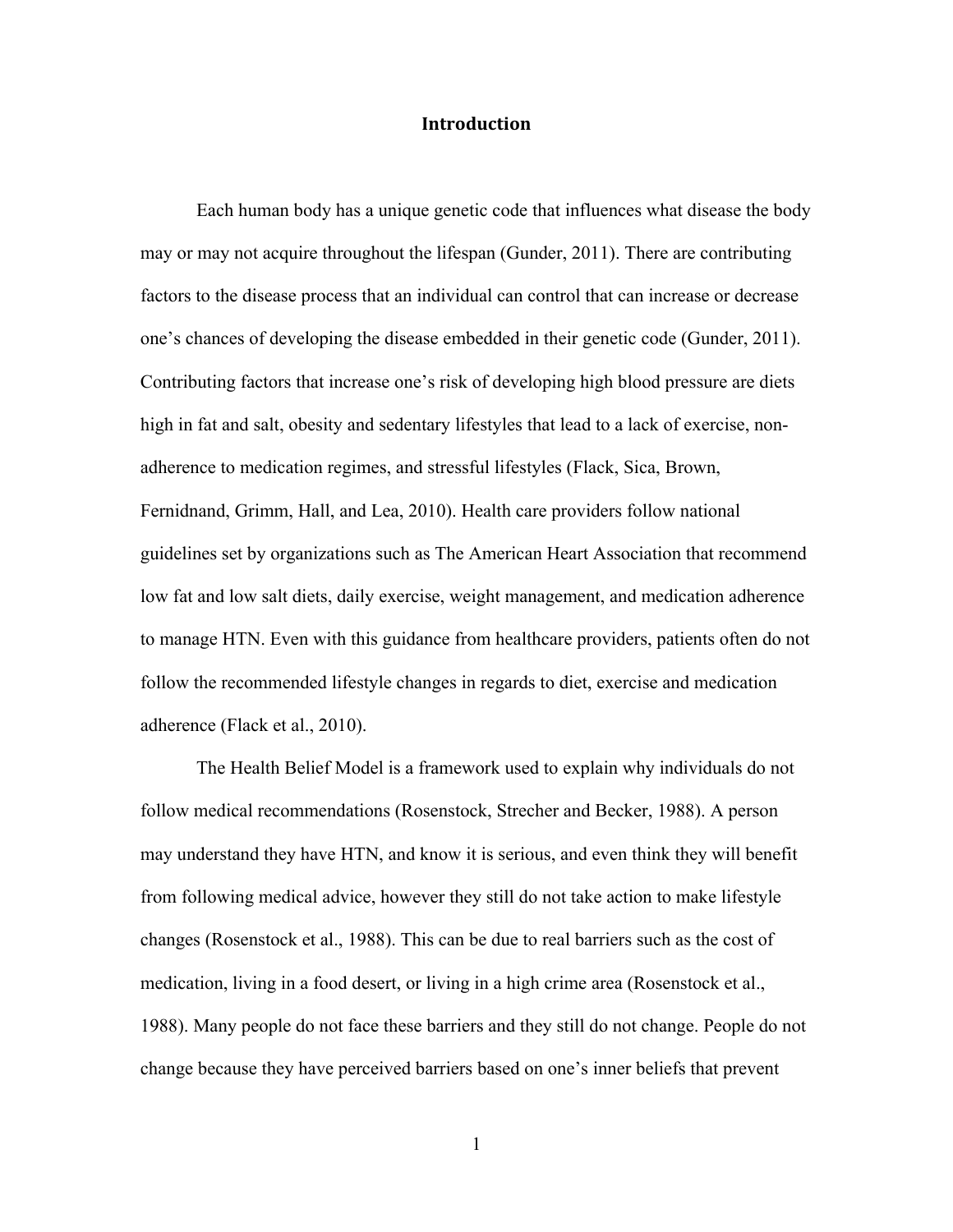them from believing that they can change (Hall, 2006). In order to control HTN and change one's lifestyle, one needs to understand their inner beliefs (Hall, 2006).

The American Heart Association defines HTN, also referred to as high blood pressure, as a systolic pressure above 130 mmHg and a diastolic pressure above 80 mmHg, sustained over a prolonged period of time (AHA, 2017). Medical therapies such as pacemakers and automatic implantable cardioverter-defibrillators, new pharmacologic therapies, as well as diet and exercise are all used to manage hypertension (Flack, et al., 2010). For some patients, even the combination of all of these therapies is not enough to control blood pressure (Flack et al., 2010). Healing the heart by lowering blood pressure requires taking care of the whole person and that means taking care of the body, mind, and the spirit. In order to do this in the most ethical manner, therapies that treat more than the physiological aspects of a person must be based on scientific evidence demonstrating they have the potential to improve health care outcomes.

In 1998, the growing acceptance and use of complementary alternative medicine (CAM) in the United States prompted the National Institute of Health to develop the National Center for Complementary Medicine (NCCAM) to conduct and disseminate rigorous research on CAM (Synder and Lindquist, 2016). The NCCAM has identified five areas of CAM: alternative medical systems, mind-body interventions, biologically based treatments, manipulative and body-based methods and energy therapies (Synder and Lindquist, 2016). CAM is a diverse field that includes creative art therapy, music therapy, dance therapy, acupuncture, massage, hypnosis, meditation, Chinese medicine, and Ayurvedic medicine (Synder and Lindquist, 2016). Many American providers question the benefits of these practices that stray from accepted medical and surgical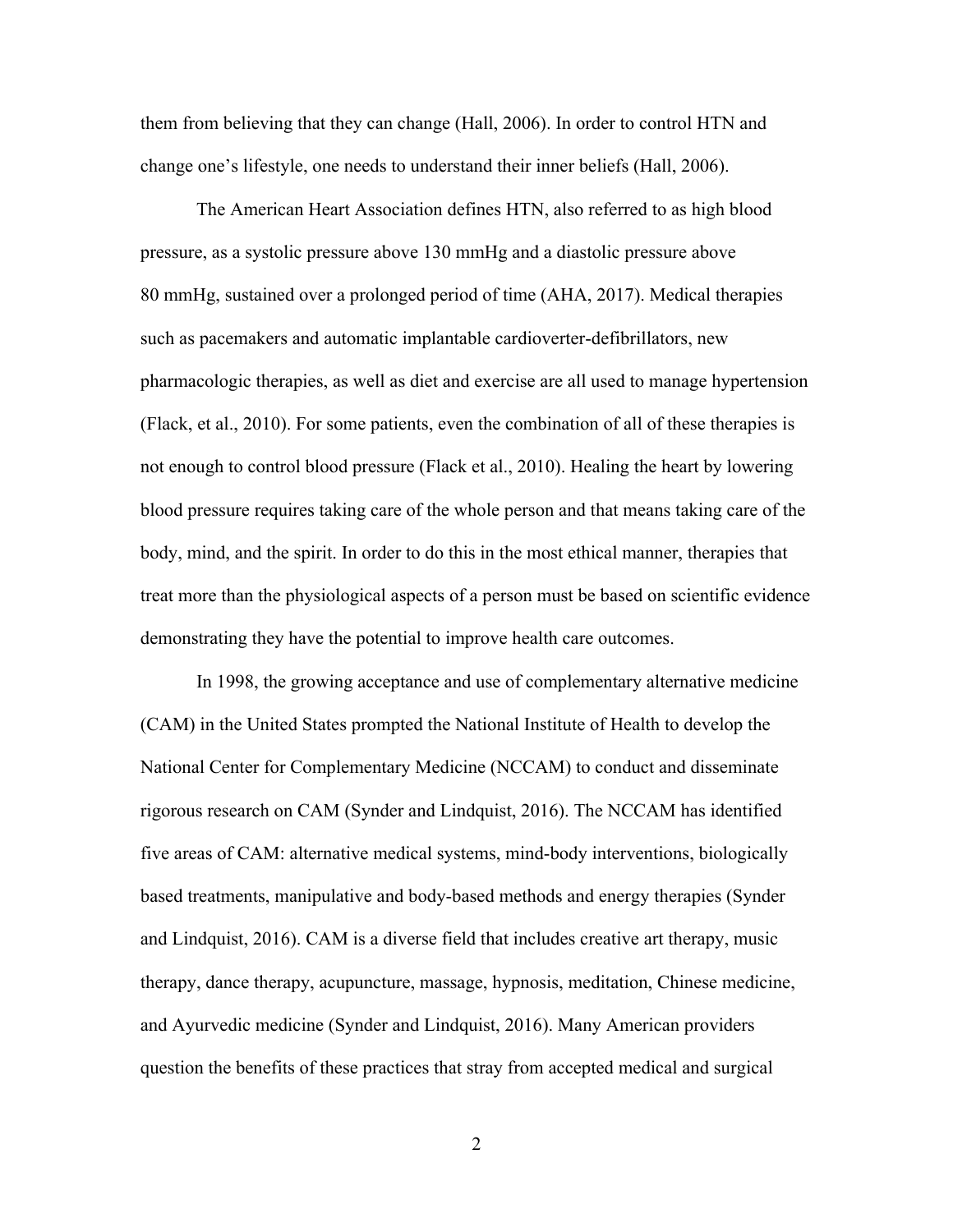therapies practiced in western countries (Gopalan, 2015). The increasing use of CAM by the public should motivate the western medical community to begin investigating the effectiveness of CAM therapies (Gopalan, 2015; Synder and Lindquist, 2016).

Creative art therapy (CAT) is one form of CAM that is grounded in the psychology of human development theory and blends the therapeutic process of psychotherapy with the creative processes of painting, drawing, and sculpture to bring healing, hope, and meaning to the lives of patients (Anand, 2016; Malchiodi, 2013). Creating art is an effective form of communication that can be felt, seen, and heard when expressing beliefs and emotions that are difficult to convey in written or verbal communication (Anand, 2016; Johnson and Sullivan-Marx, 2006; Malchiodi, 2013).

CAT is being used in the clinical setting of Veteran's Administration clinics to treat soldiers with post-traumatic stress disorder (PTSD) (Anand, 2016; Collie, Backos, Malchiodi, and Spiegel, 2006). CAT is also used in cancer centers to improve the quality of life for patients and to decrease anxiety, depression, and fatigue (Wood, Molassiotos, and Payne, 2009). Art therapy is also being used in Europe to improve outcomes in chronic disease management (Hamre, Klien, Ziegler, Troger, Meinecke, Schnurer and Glockmann, 2014). The initial investigation of the use of art therapy to control hypertension (HTN) has not identified sound evidence that art therapy can impact HTN.

The purpose of this Doctorate of Nursing Practice project was to examine the effects of art therapy on hypertension in black American women using the framework of the Health Belief Model. By allowing individuals the opportunity to examine their feelings through art therapy, they may be able to achieve greater self-awareness and act on beliefs that are creating barriers to control their hypertension.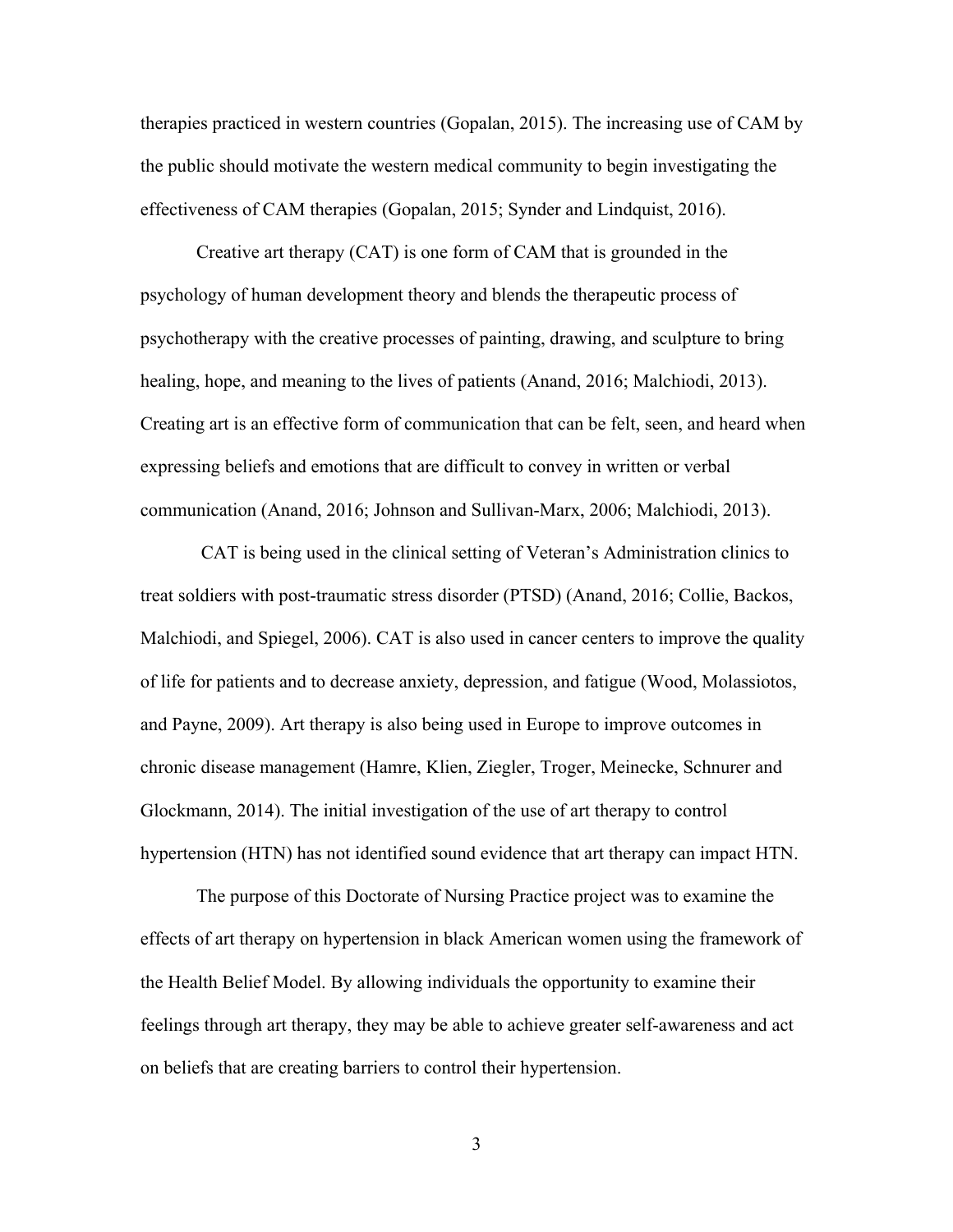This project is divided into five chapters. Chapter One describes and provides the background of the problem and why it is significant, completes an organizational needs assessment, presents the research question and describes the theoretical framework. It explains the evidence-based model of implementation and includes a definition of terms. Chapter Two is a review of the literature addressing the use of art therapy in the treatment of chronic disease, and includes a critique and synthesis of previous evidence, and presents the rationale for the project.

Chapter Three of this project is the methods section identifying the design and implementation plan. It includes the design, potential sponsors, a marketing and business plan, the human subjects review, the target population, the instruments and tools required to complete the study, the outcome measurements and the data analysis plan. Chapter Four is the presentation and the evaluation of the results with an analysis of the data and a summary of the findings and the outcomes. The Fifth and final chapter is the discussion and conclusions of the findings, the identification of any limitations, implications for practice, education, research and policy, and recommendations for practice and for further study. Following the fifth chapter are the references and appendices.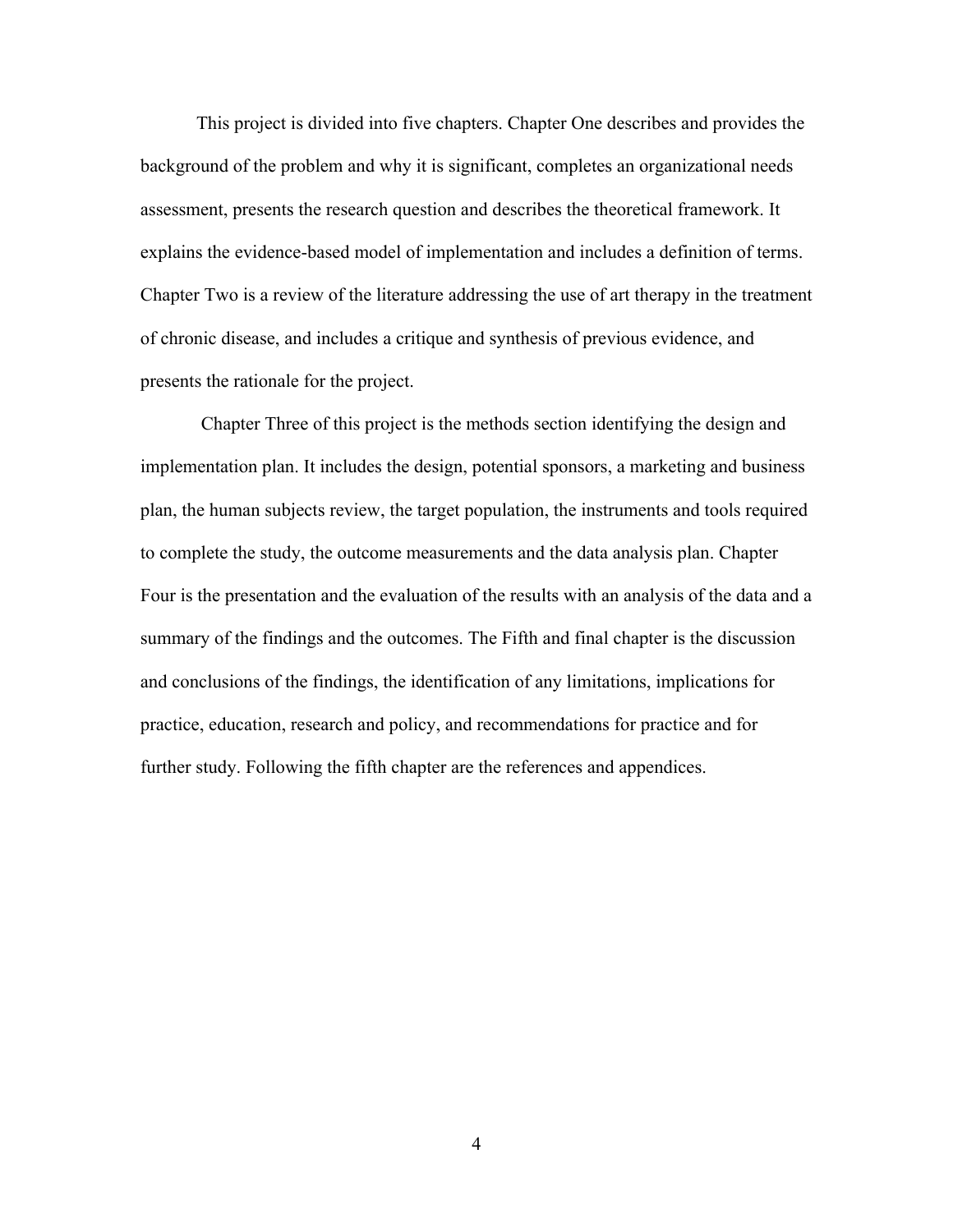#### **Chapter I: Making Connections**

#### **Description and Statement of the Problem**

The International Society on Hypertension in Blacks (ISHIB) has identified the critical need to find improved therapies for treating HTN in black Americans and has published guidelines for the management of HTN in black Americans (Flack et al., 2010). The guidelines were created to help providers improve HTN outcomes because clinics that serve populations of primarily black Americans have a greater number of patients with uncontrolled HTN than those with populations of Caucasian and Hispanic patients (Bosworth, Powers, Grubber, Thorpe, Olsen, Orr and Oddone, 2008; Brook, Appel, Rubenfire, Ogedegbe, Bisognona, Elliot…Hughes, 2013; Flack et al., 2010). The relative risk of stroke is more than twice as high in hypertensive blacks aged 45-64 years as compared to hypertensive whites and Hispanics of the same age (Brook et al., 2013). In the United States, 43% of black American men and 45.7% of black American women are hypertensive and develop it at an earlier age than Hispanic and white Americans (CDC, 2015). Innovative methods to enhance screening, treatment therapies, and patient education may increase HTN control in black Americans and improve racial equity in HTN control (Flack et al., 2010).

Non-physiological factors can be connected to poor blood pressure (BP) control. High levels of stress, self-reported medication non-adherence, anxiety, depression, as well as the diagnosis of HTN leads to less than therapeutic BP control (Flack et al., 2010). Blacks tend to have little confidence or trust in the health care system and have reported delaying treatment due to prior episodes of discrimination when seeking health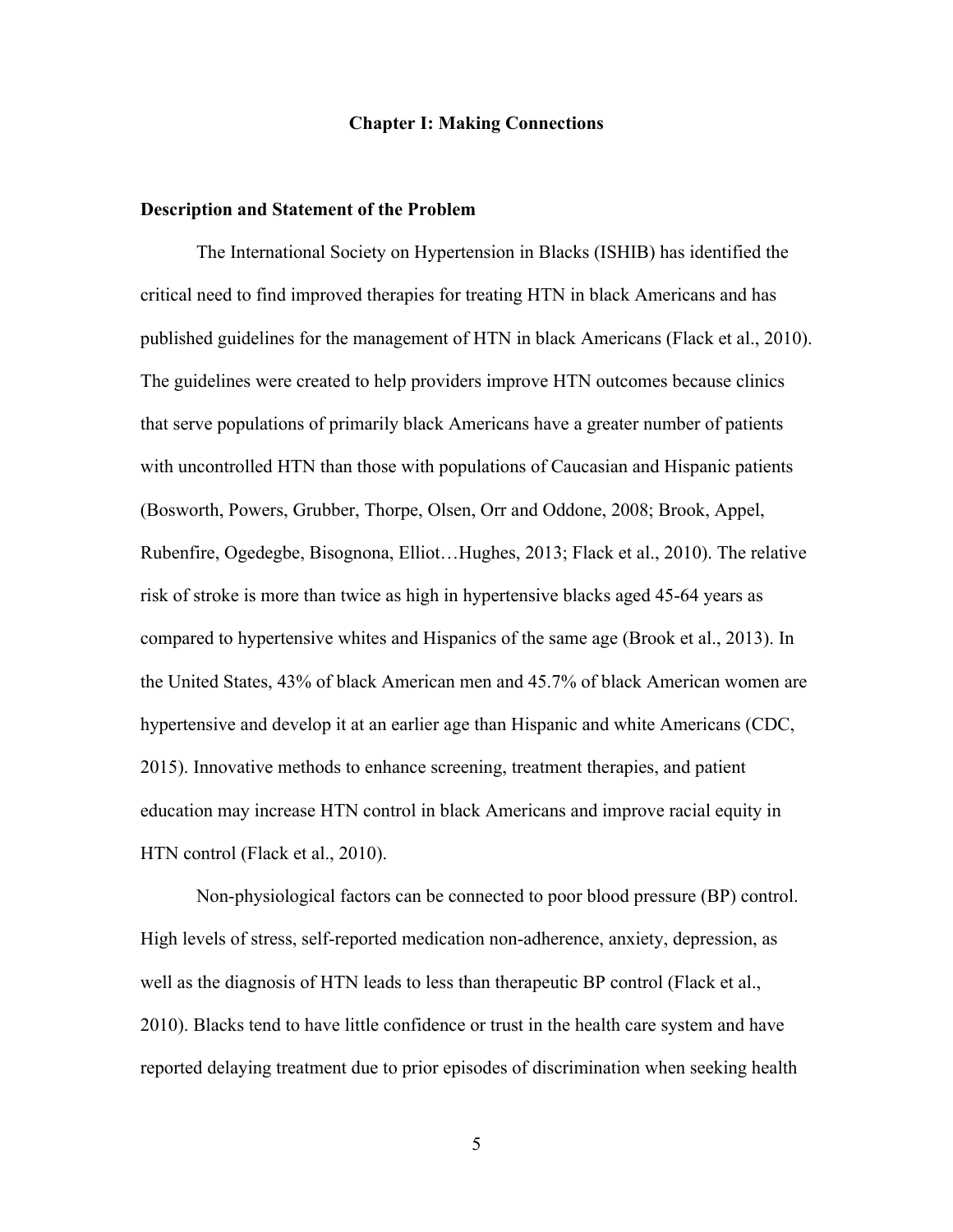care (Armstrong, Putt, Grande, Schwartz, Liao, and Shea, 2013; Flack et al., 2010). Once a black patient is in a clinic, the provider demographics and cultural competency affect patient satisfaction and adherence to treatment recommendations (Armstrong et al., 2013; Flack et al., 2010). Black patients receiving care from a black provider were more likely to rate the provider as excellent and report they had all their concerns addressed that year (Flack et al., 2010; Sanon, Mohammed, and McCullagh, 2014).

There are physiological theories to explain the prevalence of the earlier onset and greater pressure-related organ injury of HTN in blacks in comparison to whites. (Din-Dzietham, Couper, Evans, and Arnett, 2004; Heffernan, Jae, Wilnund, Woods, and Fernall, 2008). Even when blood pressure is normal, blacks have more micro-vascular and macro-vascular structural and functional abnormalities than whites (Din-Dzietham et al., 2004; Heffernan et al., 2008). These abnormalities contribute to the impairment of both the endothelium dependent and endothelium independent vascular function (Stein, Lang, Singh, He, and Wood, 2000). Functional abnormalities that occur in blacks include a greater stiffness of the large central arteries including a lesser capacity of resistance vessels to dilate in response to vasodilatory stimuli (Din-Dzietham et al., 2004; Stein et al., 2000). Heffernan found higher carotid and central aortic pressures, greater carotid intima-media thickness, and stiffer carotid vasculature in young, normotensive, healthy blacks compared with whites (Heffernan et al., 2008).

All the factors that make treating HTN more challenging in the black American patient validate the efforts to find adjunct therapies that are acceptable to this population for the management of HTN. These are the reasons why the effects of art therapy on blood pressure should be investigated.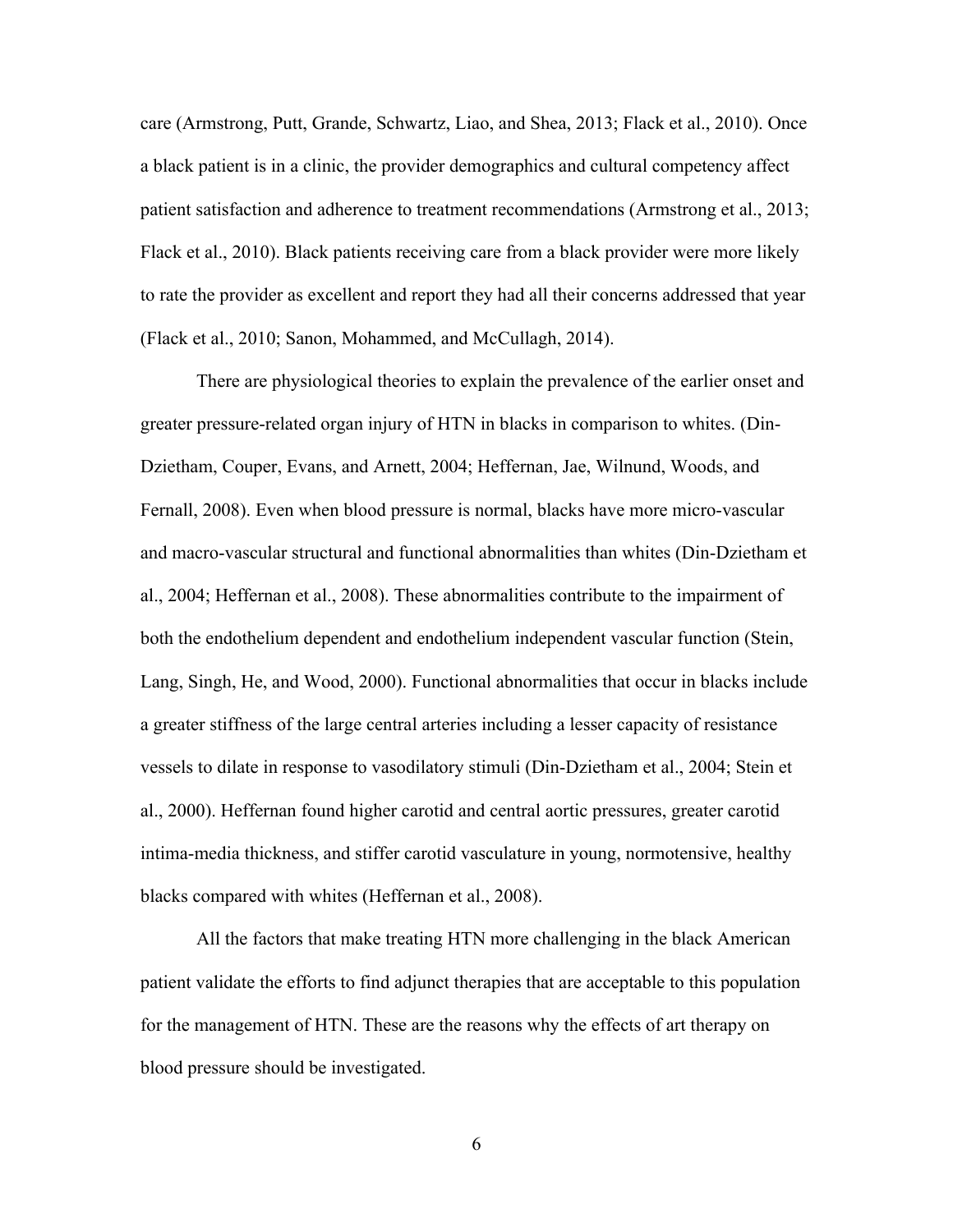#### **Background and Significance of the Problem**

One out of three Americans has HTN ("CDC", 2016). According to The Centers for Disease Control, heart disease was the leading cause of death in the United States (US) in 2015 resulting in 614,348 deaths ("CDC", 2016). In 2010, the US spent 42.9 billion dollars treating HTN costing \$733.00 per year, per hypertensive person ("AHRQ", 2016). In 2011 the total costs associated with treating HTN in the US, including health care services, medications and missed days of work was \$46 billion ("CDC", 2016). Identifying and treating modifiable risk factors of HTN is important for the improvement of public health and welfare as well as decreasing the financial burden it places on public and private organizations (Getzen, 2013).

The current practice of treating HTN with diet, exercise and medicine is not adequately controlling the disease that effects one third of the US population (Flack et al., 2010). For these reasons The American Heart Association (AHA) sees value in CAM (Brook et al., 2013). The AHA published an algorithm for implementing alternative approaches to treating hypertension in 2013 based upon a review of 1,003 studies evaluating behavioral therapies, noninvasive procedures and devices, and exercise regimens (Brook, et al., 2013). Behavioral therapies included transcendental meditation, progressive relaxation, and deep breathing (Brook, et al., 2013). Devices used were biofeedback, galvanic skin response, electromyographic activity and device guided slow breathing (Brook, et al., 2013). Aerobic and resistance exercised based regimens lowered blood pressure (Brook, et al., 2013). There have been studies demonstrating improved outcomes in chronic disease when art therapy is used as an adjunct treatment (Beebe,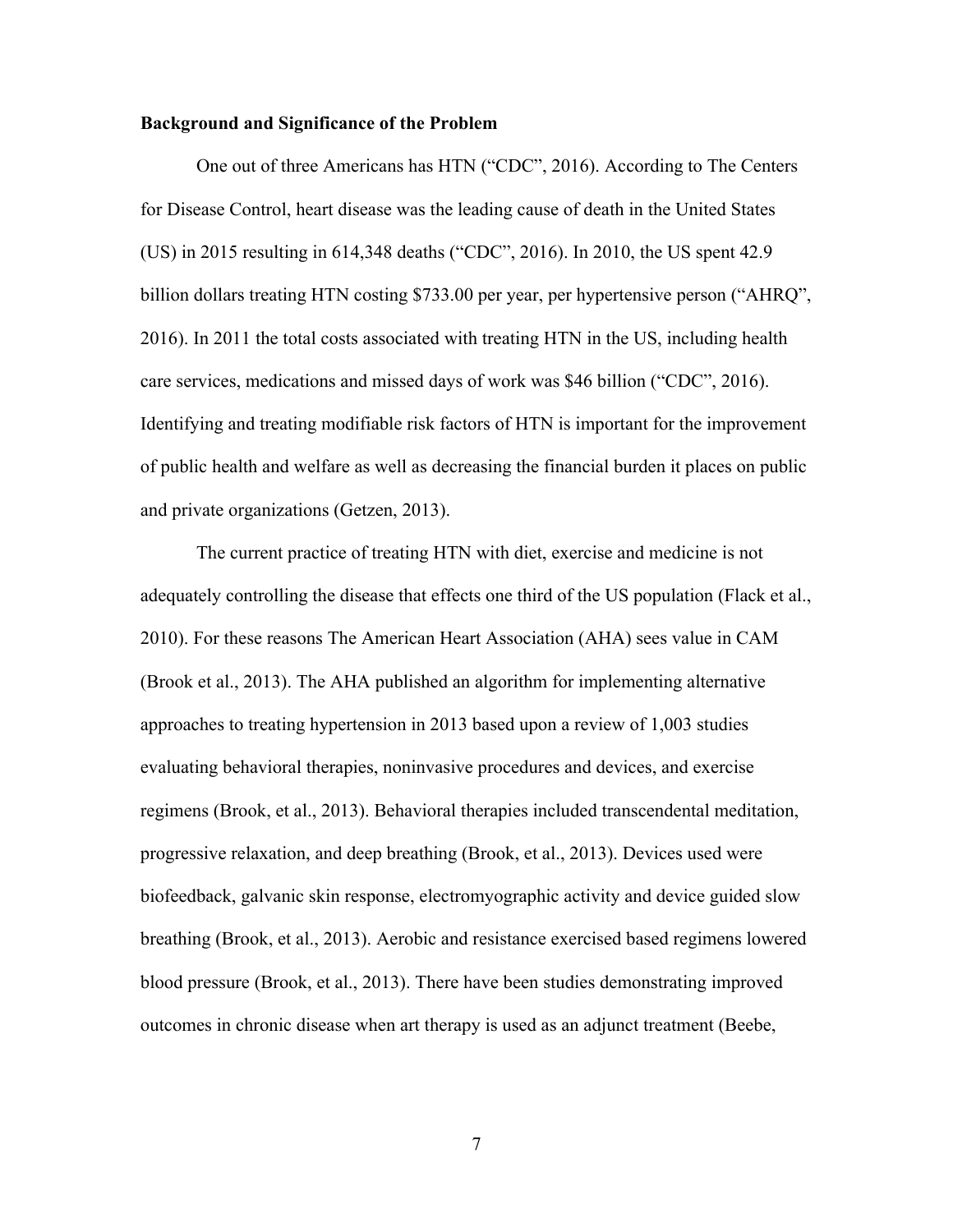Gelfand, and Bender, 2010; Hamre et al., 2014; Opher, 2011) yet it was not included in the recommended guidelines for HTN treatment.

Despite following the guidelines for the treatment of HTN, the primary care providers in an American urban clinic in the southeastern United States still have difficulty in treating patients with hypertension (H. Kadivar, personal communication, 12/6/2016). This is reflected at an urban clinic that has a Gap Care Index of 11.28 per member based on the Verisk Health Medical Intelligence Population Dashboard-Summary. Versisk is a cloud-based, medical intelligence analytical software tool that aggregates and standardizes the raw data the organization receives from their at-risk health insurance partners in regards to the treatment outcomes of HTN (C. Shannon, personal communication, 11/8/2016).

The neighborhood of this urban clinic has a crime rate that is twice the national average making it the highest crime rate in the metropolitan area (st.pete.org, 2016). It is unsafe for patients to go outside and walk or exercise to help lower blood pressure (H. Kadivar, personal communication, 12/6/2016). During office visits with patients who return to the clinic after being hospitalized for elevated blood pressure or a stroke, these patients have frequently experienced an emotional event, such as the loss of a job, having a child involved in a crime, having been a victim of crime, which has precipitated the rise in blood pressure (H. Kadivar, personal communication, 12/6/2016). Lifestyle changes that include a low fat diet, daily exercise, group support, and stress management can improve and even reverse cardiovascular disease and they are included in the ISHIB guidelines (Flack et al., 2010).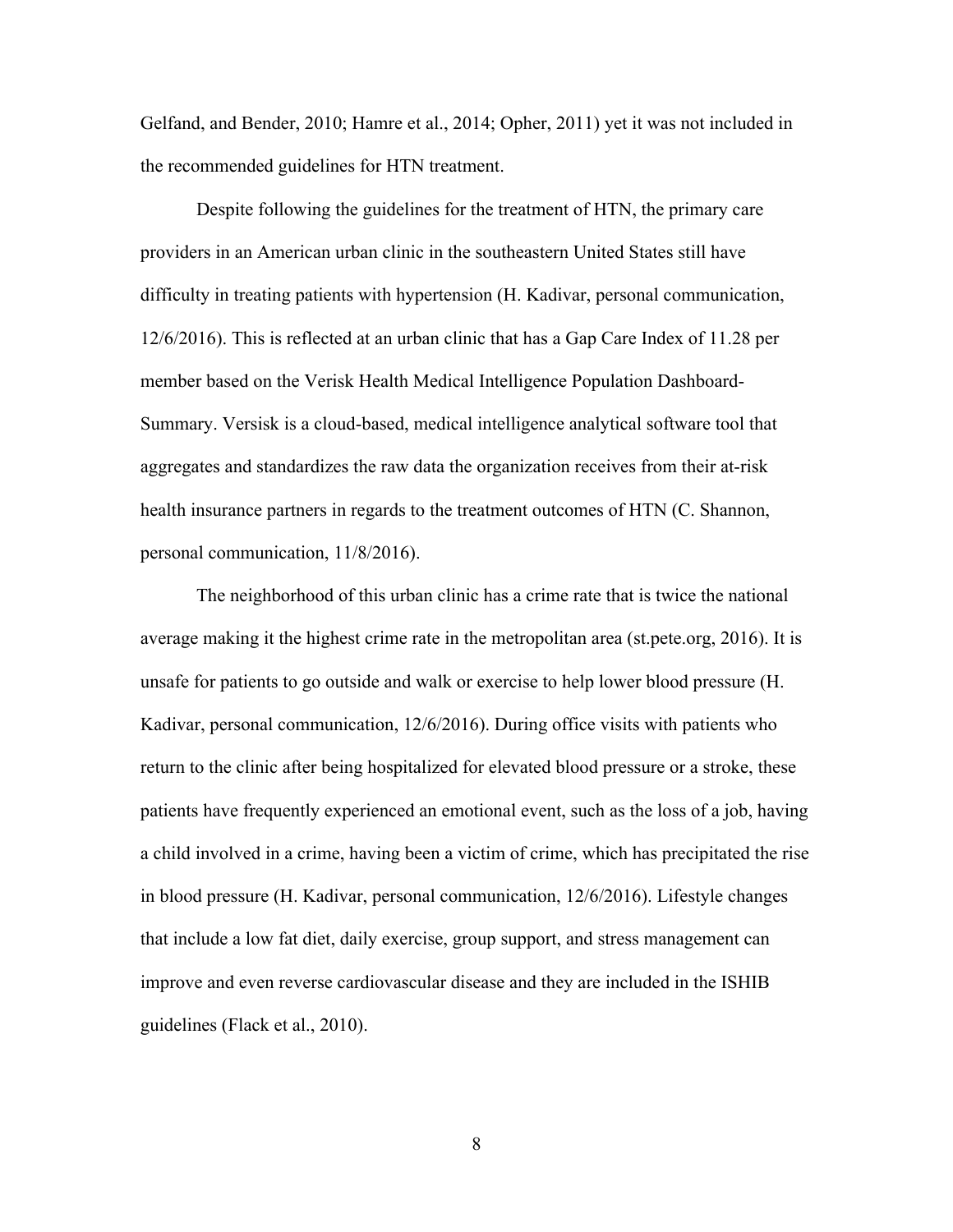Art therapy done in groups provides a unique environment where people can engage in the creative process to facilitate communication and manage beliefs and emotions (Anand, 2016; Johnson and Sullivan-Marx, 2006). It offers a social connection. In creating art, one has an opportunity to have control over what they do and make choices about what they create (Anand, 2016; Malchiodi, 2013). This is a sharp contrast to dealing with a chronic disease where one cannot control what medications they must take or other physical changes that occur as a result of the disease process (Anand, 2016). Art therapy provides an opportunity for improvement in physical and mental health, and serves as a vehicle for nonverbal expression (Johnson and Sullivan-Marx, 2006). Three hundred senior citizens participated in a study where one group had art therapy and were compared to a control group that did not have art therapy (Cohen, 2005). The group who participated in art therapy made fewer visits to the doctor, fell less often, used less medications, and were less likely to be depressed and had an increased sense of wellbeing (Cohen, 2005).

#### **Theoretical Framework**

Primary care providers instruct and use verbal persuasion with hypertensive patients concerning lifestyle modifications including diet, medication adherence, exercise, and stress management. Providers expect that the patient will go home with the new found knowledge and be compliant with the recommendations. The Health Belief Model is a framework used to examine health behaviors and possible reasons why patients do not follow the recommendations made by their health care providers. It encompasses the concepts of perceived seriousness, perceived susceptibility, perceived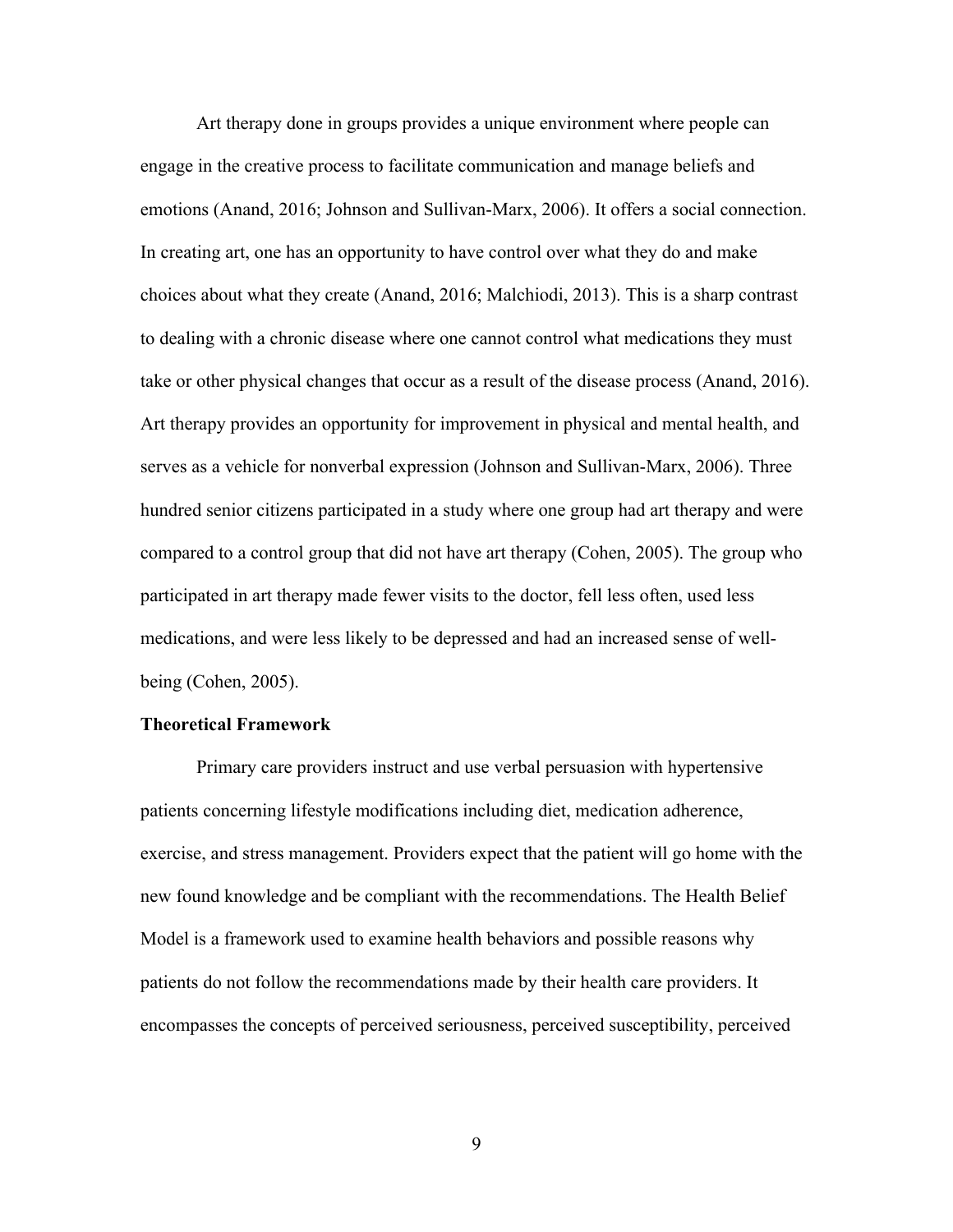benefits, perceived and real barriers, cues to action, motivating factors and self-efficacy (Rosenstock, Strecher and Becker, 1988).

The *perceived seriousness* of HTN varies from patient to patient. Those who are experiencing symptoms often do see the seriousness of HTN (Dieujuste, 2016; Flack, 2010, Rosenstock et al., 1988). Some people who have no symptoms are usually not as compliant with their medications and have the erroneous belief that HTN is not serious (Flack et al., 2010). The patients in this black American community do verbalize to their primary care providers that they feel they are susceptible to HTN because many of them have family members who have HTN (H. Kadivar, personal communication, 12/6/2016).

They *believe* they will *benefit* from medication, diet and exercise because they come to regularly scheduled visits and discuss the needed treatment plan, however many do not follow the recommendations (H. Kadivar, personal communication, 12/6/2016).

*There are perceived and real barriers* to managing hypertension. *Perceived barriers* were evident in the work of a team of researchers lead by Ogedegbe in 2004. Ogedegbe interviewed 93 black Americans with HTN and asked them open-ended questions during ambulatory care visits (Ogedegbe, Manucuso, and Allegrante, 2004). It was found that 38% believed that HTN could be cured, 38% believed that taking antihypertensive medication was not a lifelong treatment, and 23% believed antihypertensive medications were only needed when experiencing symptoms (Ogedegbe, et al., 2004). What compounds this misinformation and creates another *real barrier* is that many do not utilize preventative health care due to distrust of the system, and prior experiences of discrimination from healthcare providers (Dieujuste, 2016; Flack, 2010). These attitudes result in people waiting to get health care until they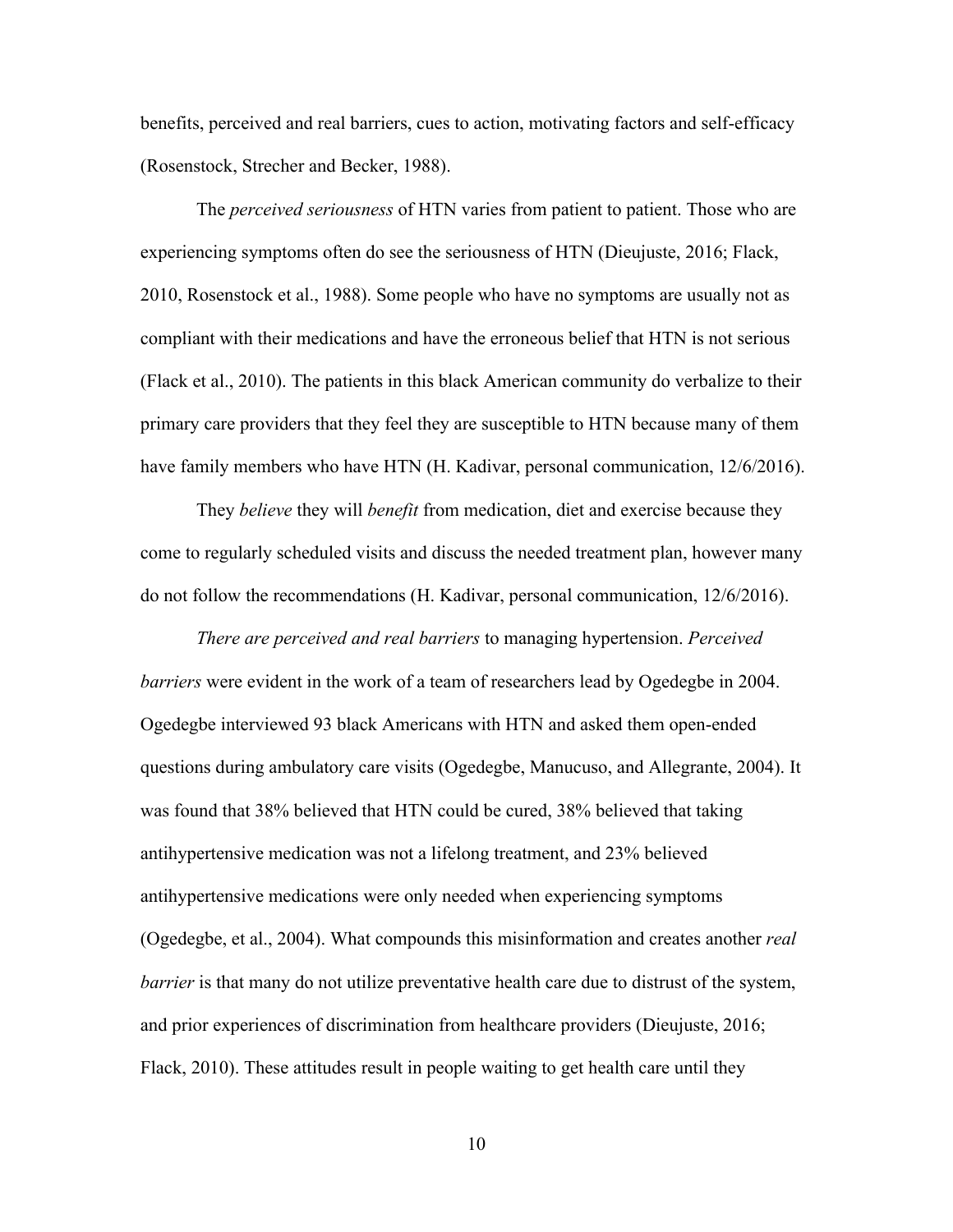experience cues to take action, which may be too late and lead to irreversible heart damage (Dieujuste, 2016).

*Other real barriers* for them are that exercise such as walking in the neighborhood is difficult due to crime, medications are expensive, and affordable food that is healthy is more expensive than pasta and fast foods that are cheap and lack nutritional value. There are some patients who do not have these financial and safety barriers and still do not follow recommended treatment plans (H. Kadivar, personal communication, 12/6/2016).

*Cues to action,* which will drive them to seek out care are a migraine, and the sensation that their heart is pounding, chest pain, or when they or a loved one has a stroke (Flack, 2010; H. Kadivar, personal communication, 12/6/2016).

Self-efficacy is a generalized concept about the ability of oneself to competently react in specific settings (Rosenstock et al, 1988). When chronic illness occurs a patient may experience a loss of control, which may alter one's beliefs in their abilities to cope in certain situations (Anand, 2016). Beliefs leading to self-doubt and anxiety or depression about one's ability to cope and function like they did before they became ill, can have a detrimental effect on self-efficacy and can prevent them from successfully managing their BP (Hall, 2006; Rosenstock et al, 1988).

People internalize many beliefs and to bring about change they must understand where the beliefs came from (Hall, 2006). There are five categories of beliefs (Hall, 2006). Core beliefs, are our deepest convictions (Hall, 2006). Cultural beliefs are those one grows up with that come from family, neighbors, religious institutions and any organization or people one identifies with. Hand-me-down beliefs usually come from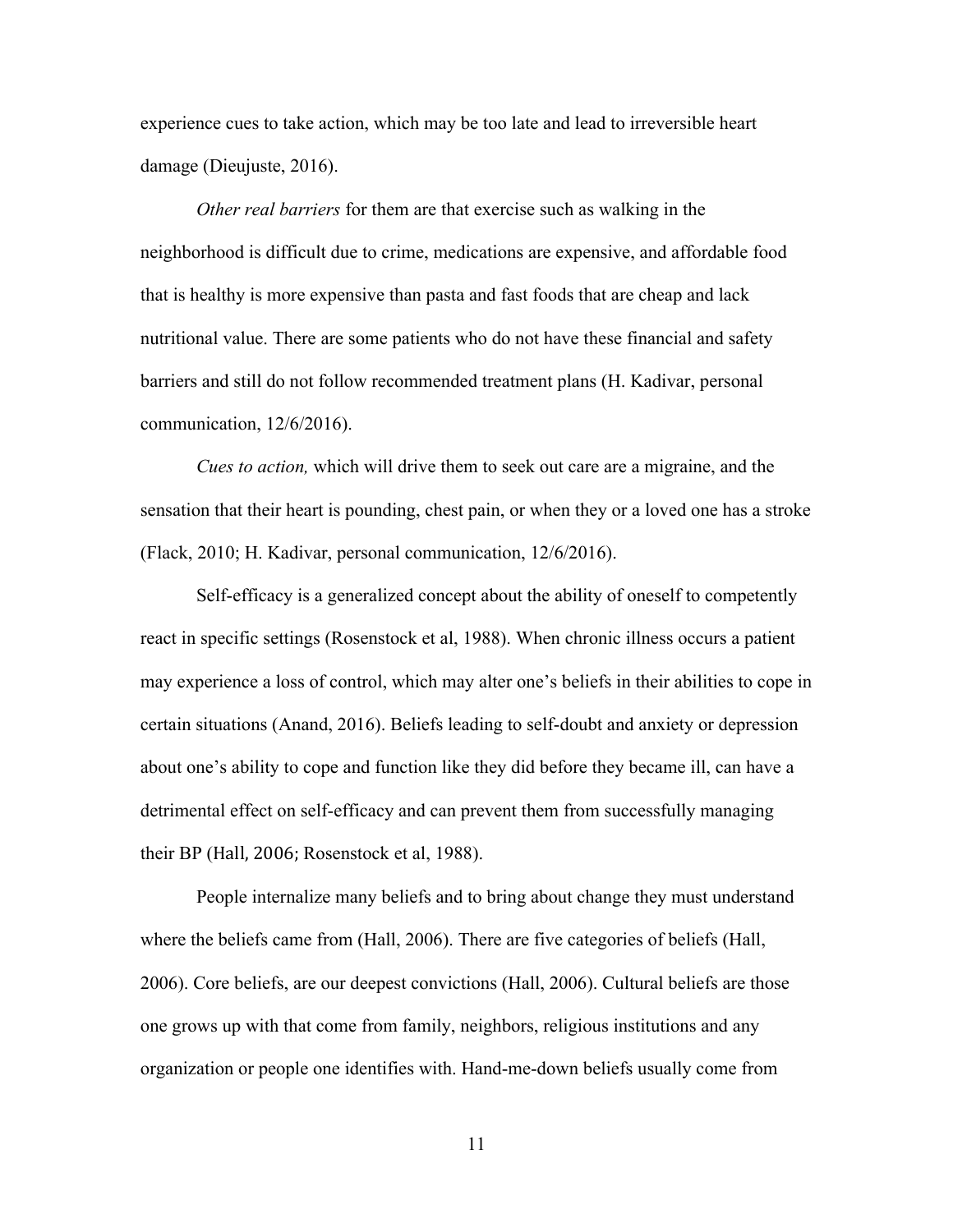parents and grandparents during childhood, for example, " No one in our family is good at math" (Hall, 2006). There are advertised beliefs, which are beliefs heard over and over again that often comes from the media (Hall, 2006). Beliefs can be deep rooted and can create emotions that are barriers to change (Hall, 2006).

Emotions such as anxiety and depression can be a link between one's beliefs and how they conduct their life (Hall, 2006). When a belief is not accepted, or well matched in a particular set of circumstances, then it becomes a problem and can trigger dysfunctional emotions like anxiety and depression (Hall, 2006). Anxiety and depression are associated with poorer outcomes, and increased mortality in hypertensive patients (Pan, Cai, Cheg, Dong, An, and Yan 2015). If a belief can be identified and understood, it can then be changed and dysfunctional beliefs that cause anxiety and depression can be overcome and lead to improved HTN management (Hall, 2006; Tolle, 2006).

Lifestyle changes required to manage HTN can be overwhelming and the beliefs associated with it can be difficult to express in verbal or written communication (Anand, 2016). With no ability to verbalize these internal beliefs, patients cannot explain or understand why they are not following recommendations. They may not realize that they have these beliefs (Anand, 2016). Art therapy can help patients express what they are feeling and understand the beliefs and emotions that create barriers that prevent them from attaining self-efficacy (Anand, 2016). In participating in art therapy, patients gain an understanding of their beliefs and learn new skills that provide them with confidence to attempt new tasks such as lifestyle behaviors that will improve their HTN (Anand, 2016).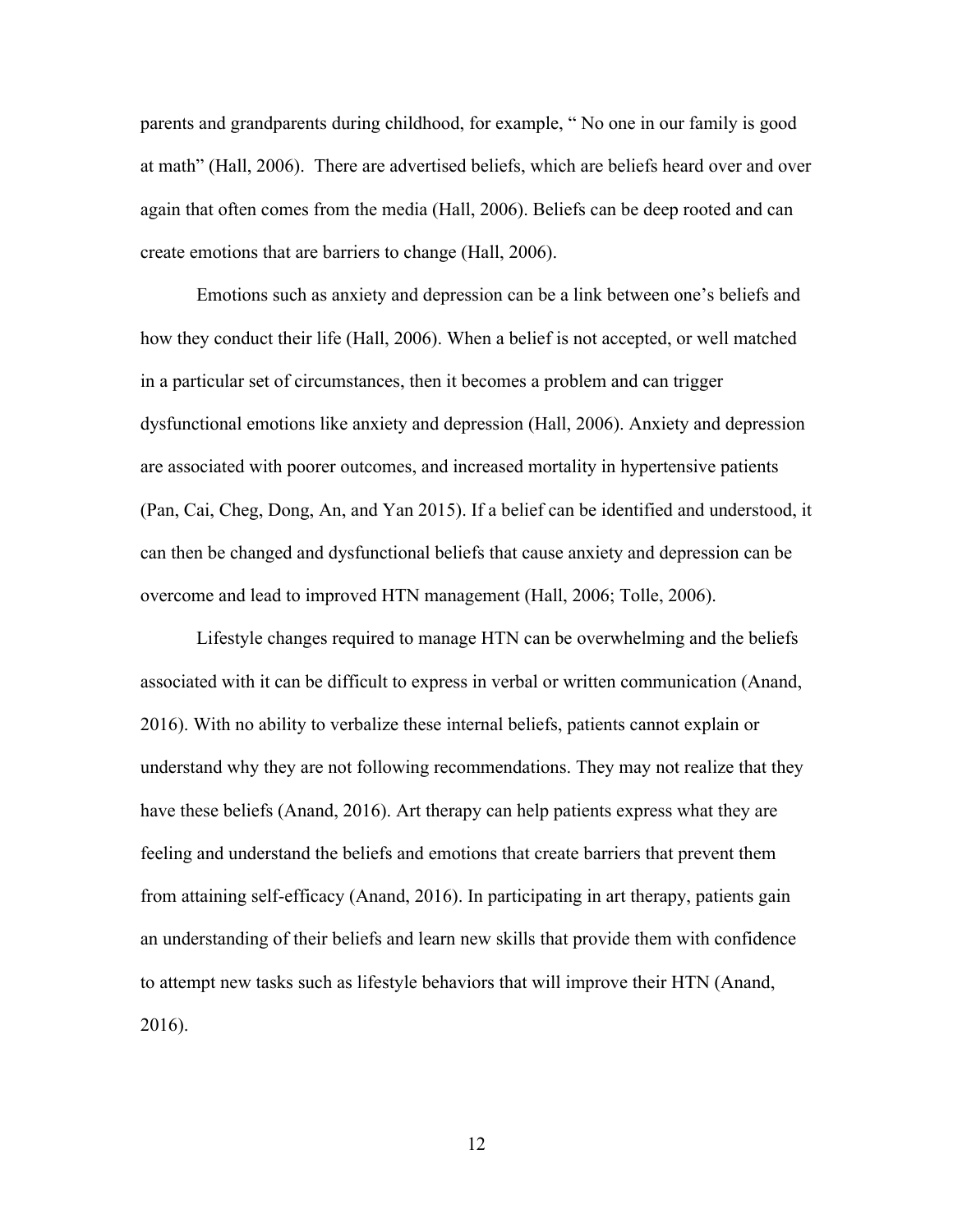#### **Evidence-Based Practice Model of Implementation**

The Iowa model of evidence based practice and research was used to conduct this project. It uses a seven step, problem-solving approach in the investigative process and is frequently used in nursing research (Melnyk and Fineout-Overholt, 2011). When using the Iowa model of evidence-based practice, nursing clinicians identify practice questions by first identifying a clinical problem, or they identify new knowledge that can be applied in their practice (Melnyk and Finout-Overholt, 2011). In this study a problem trigger for the topic is that black American patients in urban settings have uncontrolled HTN more often than white or Hispanic patients even while being prescribed recommended medications.

The second step was the formation of a team, which included two Georgetown mentors, a licensed art therapist, a PhD in art therapy, and a Georgetown librarian. The team leader conducted the third step of evidence retrieval. A critique and synthesis of existing research found that no research on the effects of art therapy on HTN had been published. The identification of this knowledge gap warranted the conduction of a pilot study to analyze the feasibility of a larger study on the effects of art therapy on HTN.

#### **Organizational Needs Assessment**

Health care organizations get evaluated based on the National Committee for Quality Assurance (NCQA) Healthcare Effectiveness Data Information Set (HEDIS) guidelines, which are published to give patients and insurance companies a way to evaluate the quality of care that a particular organization provides ("NCQA," 2017). One of the HEDIS points measured is whether or not hypertension is well controlled. It is beneficial for the health care organizations in this community to offer every therapy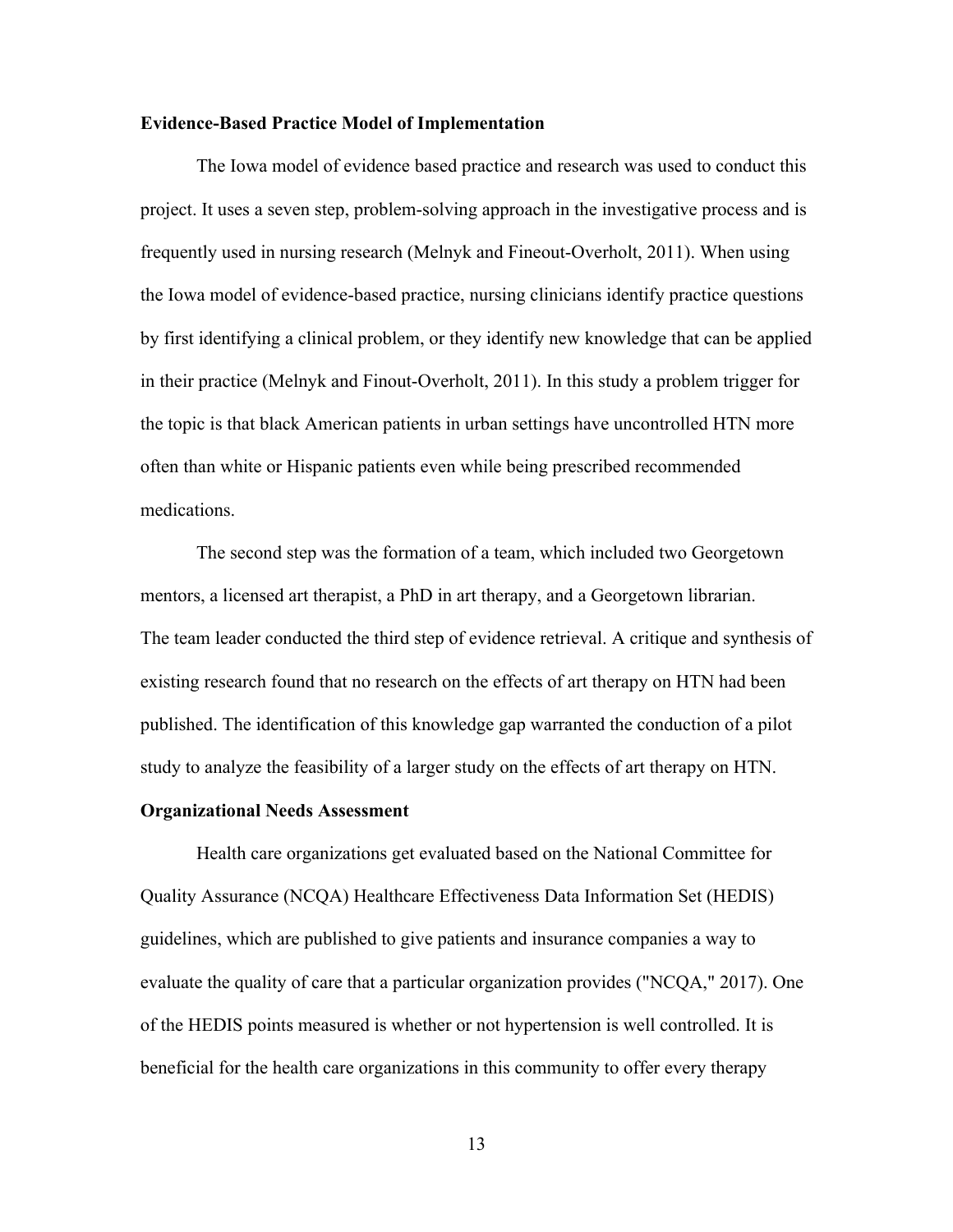possible to decrease HTN in order to improve the quality of care and achieve a higher HEDIS rating, which will lead to increased funding ("NCQA," 2017). These funds will allow organizations to increase services offered to their community to improve public health (Getzen, 2013).

Nurse practitioners pride themselves on delivering evidence-based health care and they provide holistic care to their patients (Melnyk and Fineout-Overholt, 2011). Understanding the scientific effects of the emerging discipline of art therapy will allow providers to either accept art therapy as a valuable practice, or look for other opportunities to improve outcomes of HTN treatment (Melnyk and Fineout-Overholt, 2011).

#### **The Setting and Participants**

The urban setting for this DNP project is an urban, black American community in the southeast United States where patients live in a high crime area and are financially challenged. The art therapy sessions will take place in a local church hall.

#### **Benefits of the Project**

There is a willingness from art therapists in the community to conduct scientific studies demonstrating that art therapy can improve medical outcomes like HTN (T. Van Lith, personal communication, 10/13/2016). Primary care providers welcome the assistance of art therapists in treating mental health needs that effect chronic diseases because there is a shortage of mental health care providers (H. Kadivar, personal communication, 12/6/2016). The stakeholders that benefit from improved outcomes are first and foremost the patients with HTN who will improve their quality of life and lower their risk of developing dangerous side effects from an elevated BP (Brook et al., 2013).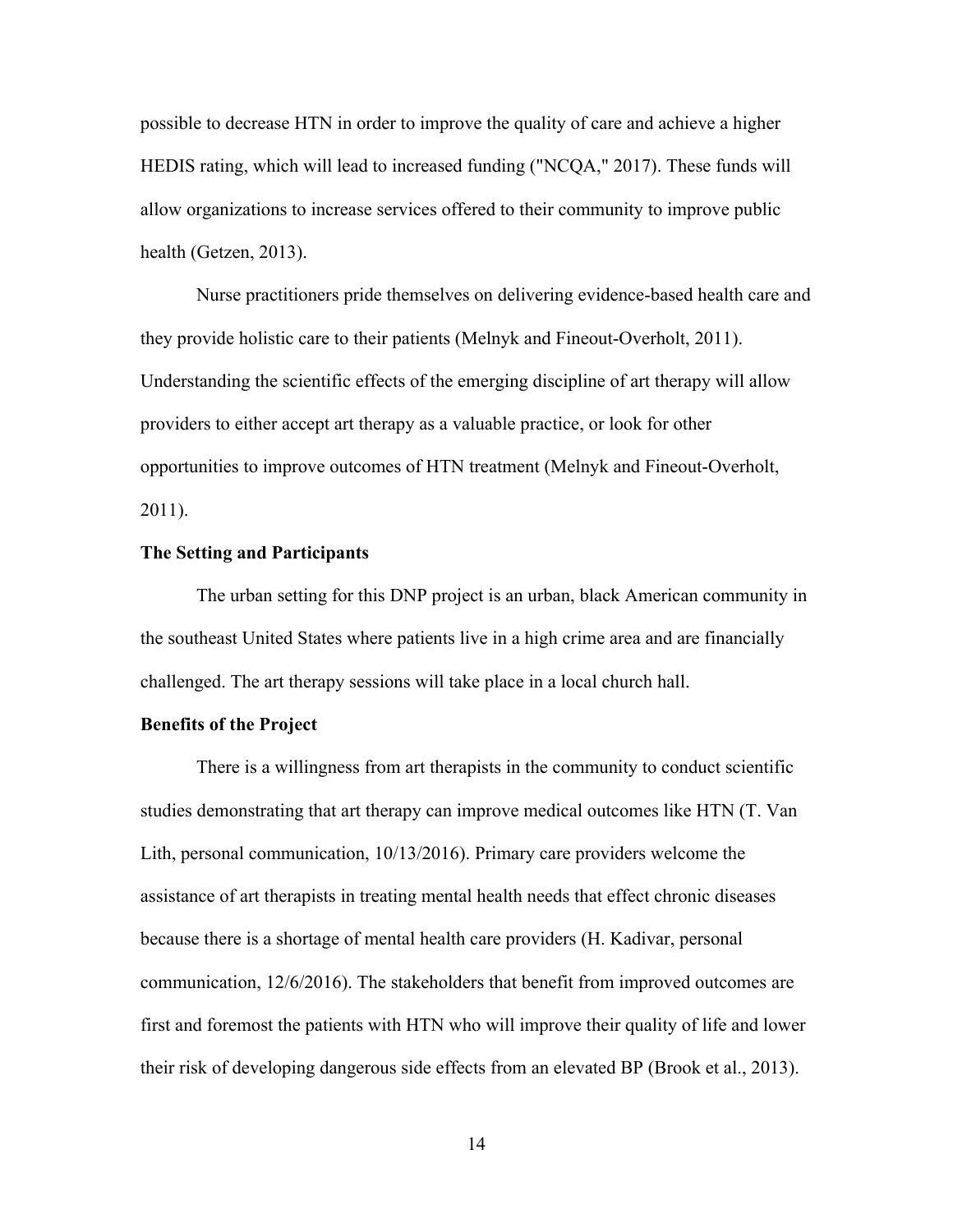Local health care organizations will benefit from improved blood pressures because patients who they provide care for will not develop secondary complications from HTN, which drive up the cost of health care (Brook et al., 2013; Getzen, 2013). Organizations will benefit because they will be reimbursed at a higher rate when HTN treatment goals are met (Pan et al., 2015). All the organizations that fund health care, such as Medicare, insurance companies, health maintenance organizations (HMO's), federal and state agencies, as well as patients, are stakeholders who will benefit from lower health care costs associated with improved blood pressure control (Brook et al., 2013; Getzen, 2013).

#### **Overcoming Barriers to Project Implementation**

Barriers often exist in the implementation of change (LoBiondo-Wood and Haber, 2010; Schein, 2010). The greatest barrier to this DNP project was that there was a change in the leadership of the organization where the lead investigator was getting the most support. The newly appointed legal department refused to allow the study to take place on any company site and refused to allow participants to be recruited from their organization. This required the project leader find an alternative site for the project and readjust the organizational structure of the project. It also made recruiting participants much more difficult.

Several local churches were contacted and one church granted permission to conduct the art therapy sessions in a church hall. The church participates in the Faith Community Nursing Program associated with the local Catholic Hospital. There are three parish nurses at the church, and one Sunday a month they have BP screenings for the parishioners. The nurses volunteered to inform their patients of the study and they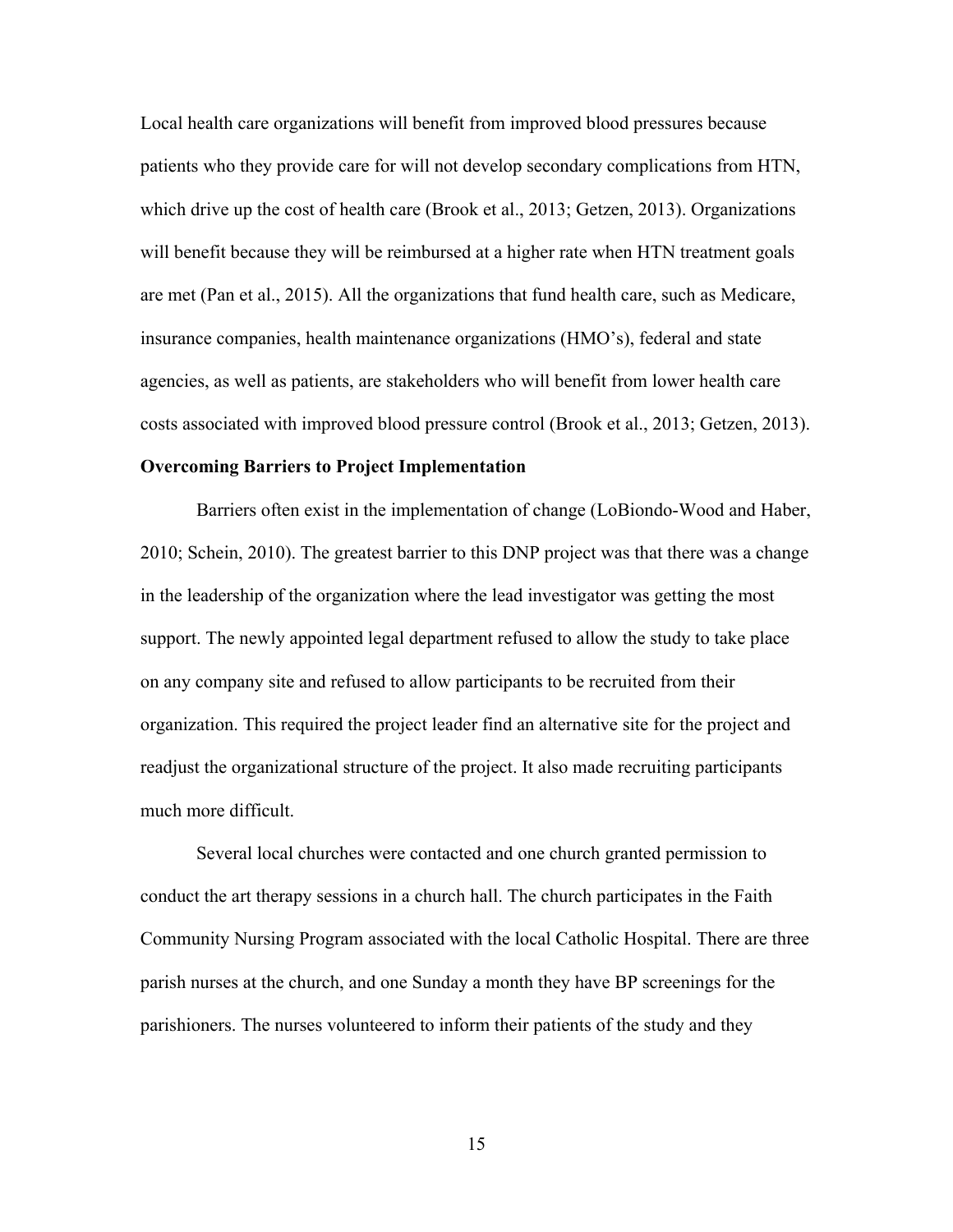distributed flyers with the study information available to their patients in the church hall. The church provided the hall for free.

Barriers to overcome in the implementation of the project also included the cultural attitudes of the community that is made up of African and Caribbean Americans, which according to the literature reviewed, have similar attitudes towards health care (Dieujuste, 2016; Flack et al., 2010; Sanon, Mohammed, and McCullagh, 2014). Both mistrust the healthcare system and report experiences of discrimination, which prevent them from seeking treatment (Dieujuste, 2016; Flack et al., 2010; Sanon et al., 2014). This could make possible participants wary of participating in the study. For this reason, the parish nurses who are trusted by the community were important to promote participation in the study (Sanon et al., 2014).

#### **Research Question (PICOT)**

In health care there are often questions that arise from clinical situations for which there are no obvious answers (Melnyk and Fineout-Overholt, 2011). In order to formulate a clinical question during the search for information, the nursing profession most often uses five components, which are population, intervention, comparison, outcome, and time (PICOT) (Melnyk and Fineout-Overholt, 2011).

The PICOT question is: In hypertensive black American women (P), what is the effect of art therapy  $(I)$ , on hypertension  $(O)$ , before  $(C)$ , and after eight art therapy sessions, and at four weeks after the therapy sessions (T). The "P" stands for population and in this project it is hypertensive, black American women. The "I" is the intervention, which will be art therapy sessions. "C" represents the comparison of the baseline results of the effects of art therapy on hypertension measurements before and after art therapy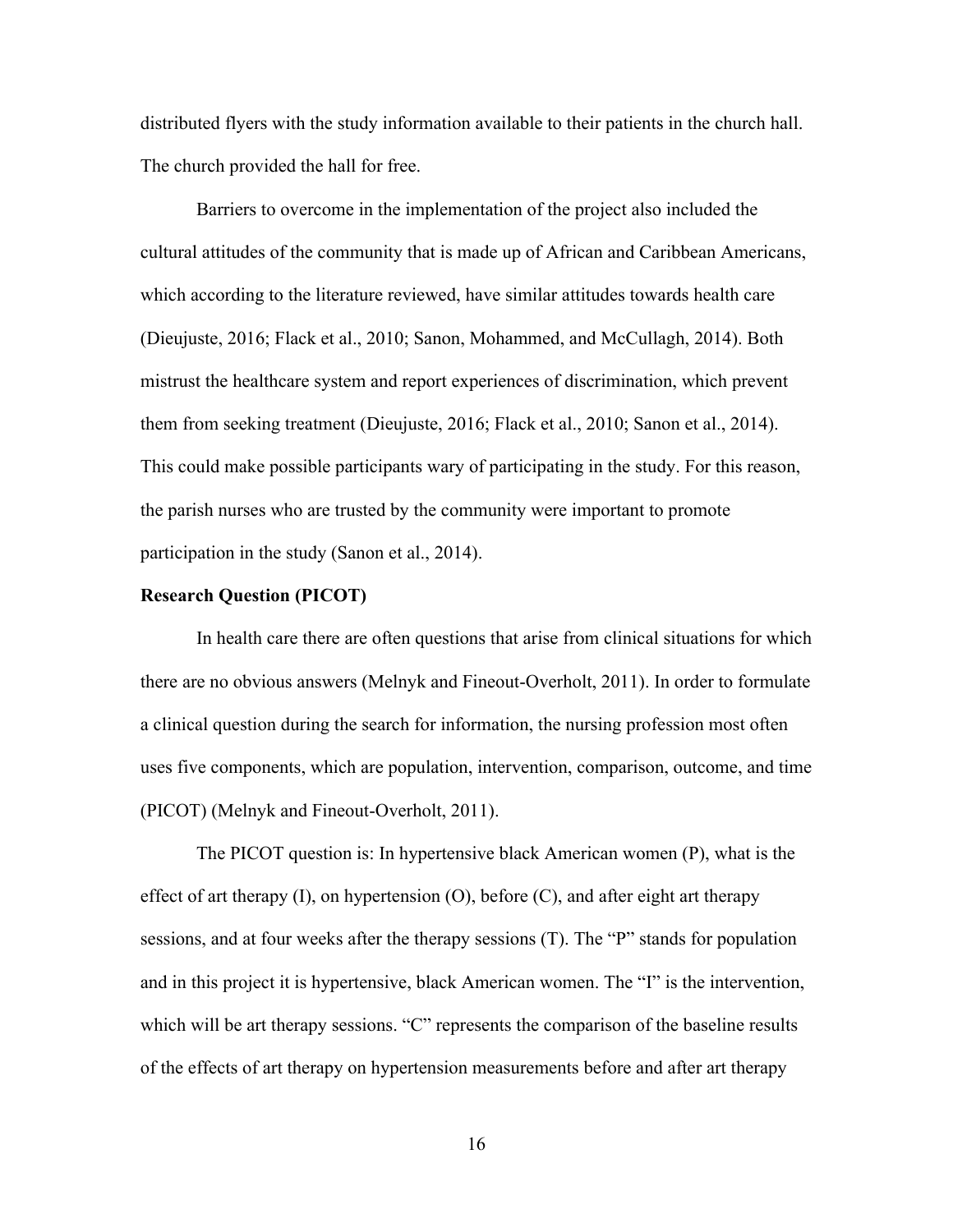sessions, and at a four-week follow up. "O" stands for outcomes, which will be changes in blood pressure readings. "T" factors in the timeframe of the intervention analysis. The time factor will be 12 weeks.

#### **Definition of Terms**

The following is an explanation of the terms used to describe the various therapies associated with creative art therapy and terms used for the literature review.

Hypertension (HTN) indicating a blood pressure over 130/80 ("AHA" 2017; Wheaton & Carey, 2017).

Creative art therapy, CAT, incorporates music therapy, visual art therapy, dance therapy and writing/journaling therapy (Malchiodi, 2013). CAT blends the therapeutic process of psychology and the creative process of producing art (Malchiodi, 2013).

Art therapists, unlike artists who are trained in art, licensed art therapists have additional education and training in developmental theory, psychology, current research, and are able to combine the therapeutic process with the creative process to facilitate communication and promote healing (Johnson and Sullivan-Marx, 2006).

Complementary alternative medicine (CAM) encompasses alternative medical systems, mind-body interventions, biologically based treatments, manipulative and bodybased methods and energy therapies (Malchiodi, 2013).

Integrative medicine conveys that care incorporates both biomedical and complementary therapies and both are used as adjunct therapies in the treatment of disease (Gopalan, 2015; Synder and Lindquist, 2001).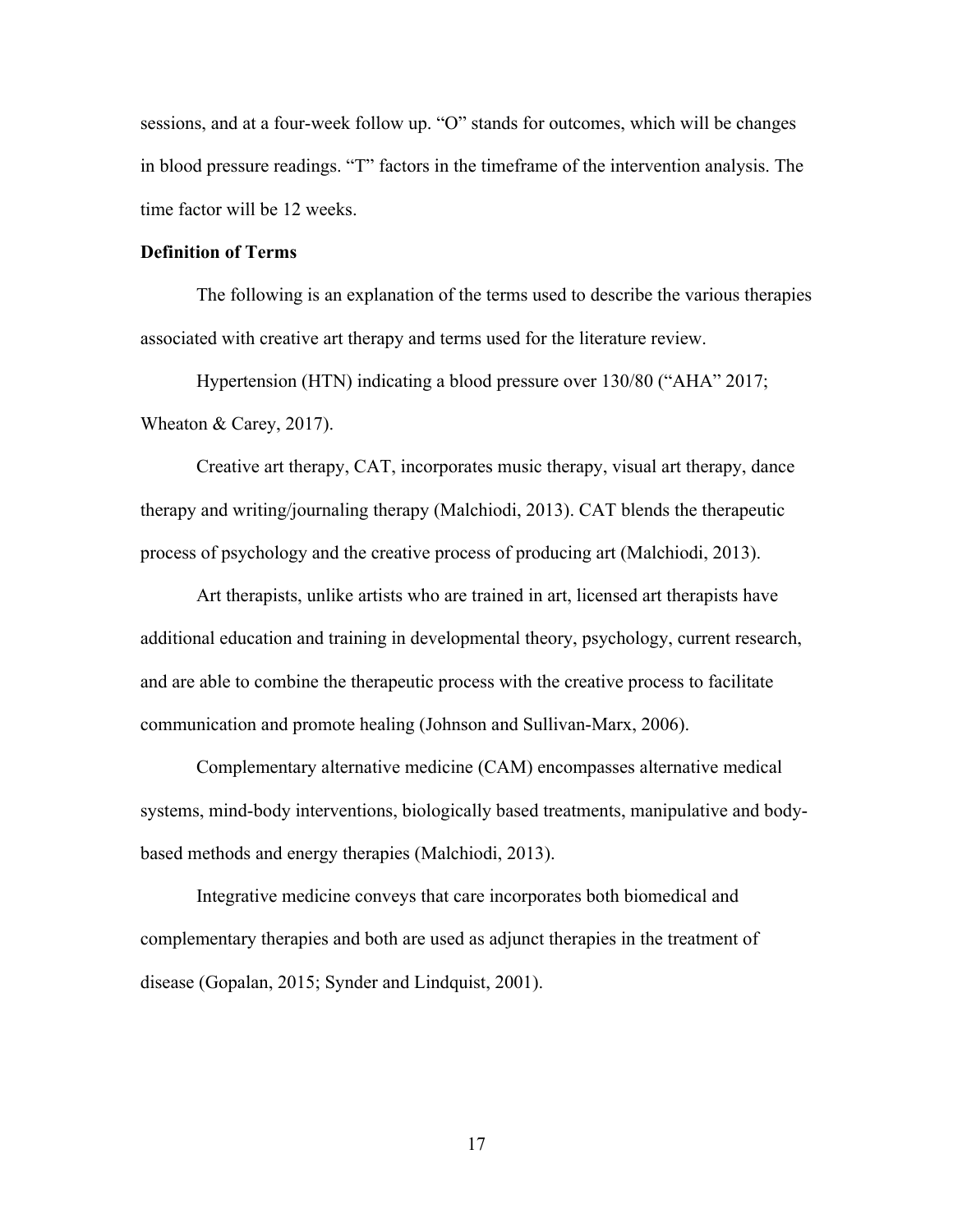Chronic disease or chronic illness is a disease lasting three months or more and cannot be prevented by vaccines, or cured by medication, nor do they disappear (Buttaro, Trybulski, Bailey, and Sanberg-Cook, 2013).

Anthroposophic medicine is grounded in a contemplative method of health care where an imbalance of one's health results in illness. Therapies that provide resilience and strength even in times of stress improve one's health. Anthroposophic practitioners use allopathic medicines, homeopathics, herbs, and other remedies from nature. They may refer patients for holistic nursing care, movement therapies, art therapies, massage therapy, dance/movement therapy, and music therapy (Hamre et al., 2014).

#### **Conclusion of Chapter I**

The background of the implications of hypertension within the black American community has been explored in Chapter One. Health care organizations must find alternative ways to improve hypertension outcomes for every patient they serve. CAM is one method that can be used to treat hypertension and the AHA has added it to the algorithm for the treatment of hypertension, however, it did not include creative art therapy ("AHA", 2015; Wheaton & Carey, 2017). This leads to the PICOT question: In hypertensive black American women, what is the effect of art therapy on hypertension before and after eight art therapy sessions, and at four weeks after the therapy sessions?

Chapter one of this paper used The Iowa model of evidence-based practice as the basis of this investigation into the best application of scientific data. It identified a knowledge trigger that warranted a literature review. This lead to the development of a team to investigate and synthesize the knowledge that exists to see if art therapy improves hypertension. According to the Iowa model, if scientific evidence exists that hypertension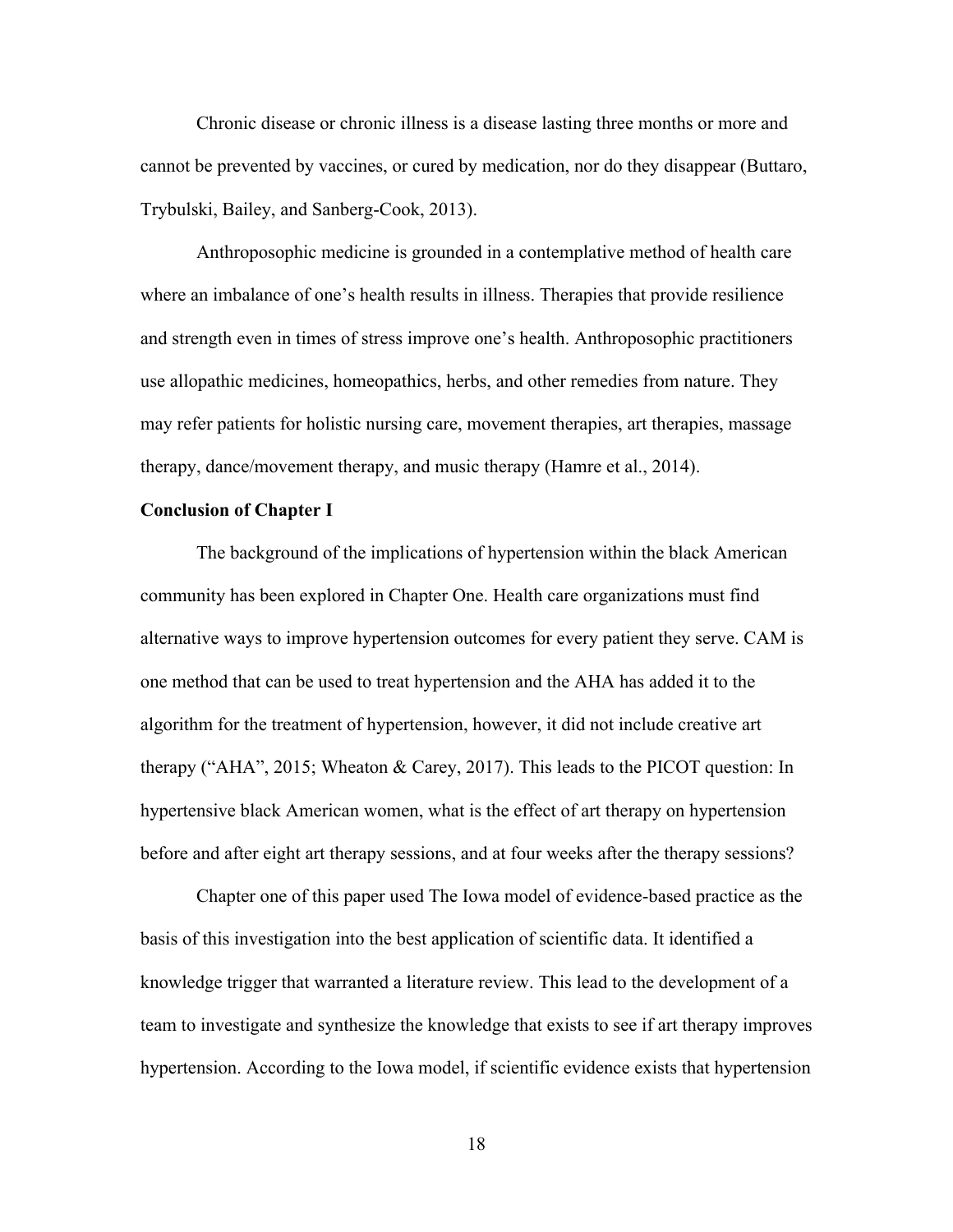is improved with the use of art therapy, then art therapy should be implemented into the standard of care. If a knowledge gap exists, then a pilot study will be conducted to investigate the effects of art therapy on hypertension.

As in the Health Beliefs Model, patients must perceive that uncontrolled hypertension has serious health risks and they need to believe that they will benefit from provider recommended treatments. Utilizing art therapy to treat HTN will theoretically empower patients to identify and understand their beliefs and feelings associated with living with HTN (Anand, 2016; Malchiodi, 2013). This understanding will enable them to develop the confidence required to make lifestyle changes and manage their disease before cues to action occur such as chest pain or shortness of breath (Anand, 2016; Malchiodi, 2013).

The last section of Chapter One is a definition of terms to clarify the topics addressed and to improve one's synthesis of the data. A robust review of the literature that investigated the effects of art therapy on HTN was completed by the research team. The findings of the literature review will be addressed in Chapter Two.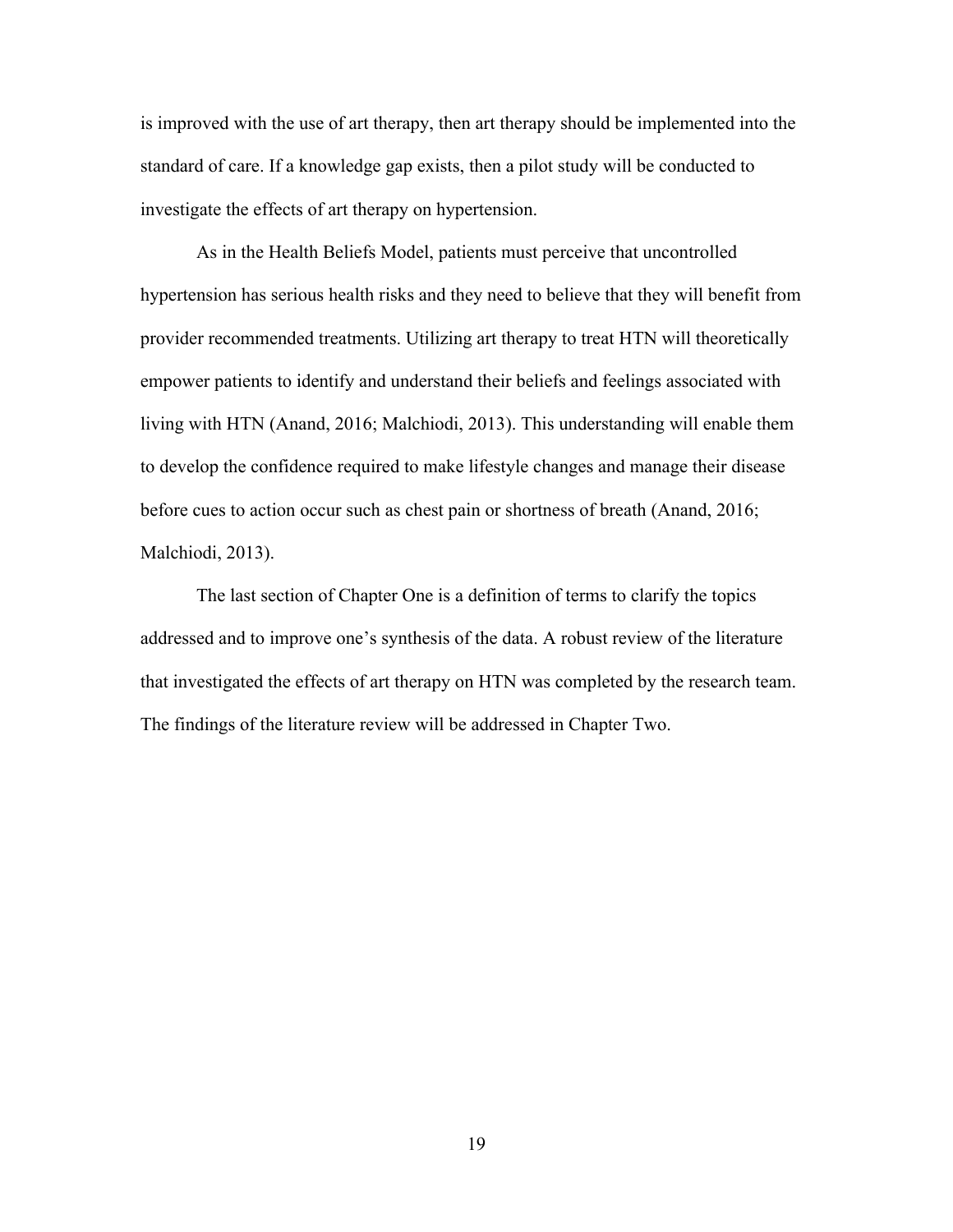#### **Chapter II: Review of the Literature**

## **Introduction to Search Criteria**

A review of the literature was conducted to find evidence that art therapy effects HTN. An online search including abstracts and full articles of the literature was performed. The inclusion criteria were articles from 2000-2017 written in English, searching in Pub Med, OVID, CINAHL, and assistance by the Georgetown University librarian to locate information on the use of art therapy for the treatment of hypertension. No studies were found that included both art therapy and hypertension or blood pressure. The beginning of the search process found many years worth of antiretroviral therapy studies, "ART therapy". It was discovered that using creative art therapy, anthroposophic therapy, complementary alternative medicine, and integrated medicine search terms found more literature associated with art therapy.

Once literature was found, the bibliographies from articles chosen were also combed for additional information not already searched for that would be applicable. Terms used in the search were anthroposophic, art therapy, creative arts therapy, complementary alternative medicine, hypertension, blood pressure, and chronic disease and were limited to human studies published in English but not limited to the United States. Studies from all age groups were considered due to limited sources available. If a study combined art therapy with another intervention such as music, or gardening it was excluded so that only the effects of art therapy could be precisely evaluated.

Creative art therapy was then used for the primary search term. Nine metaanalyses out of 20 articles from Pub Med evaluated CAT on some form of chronic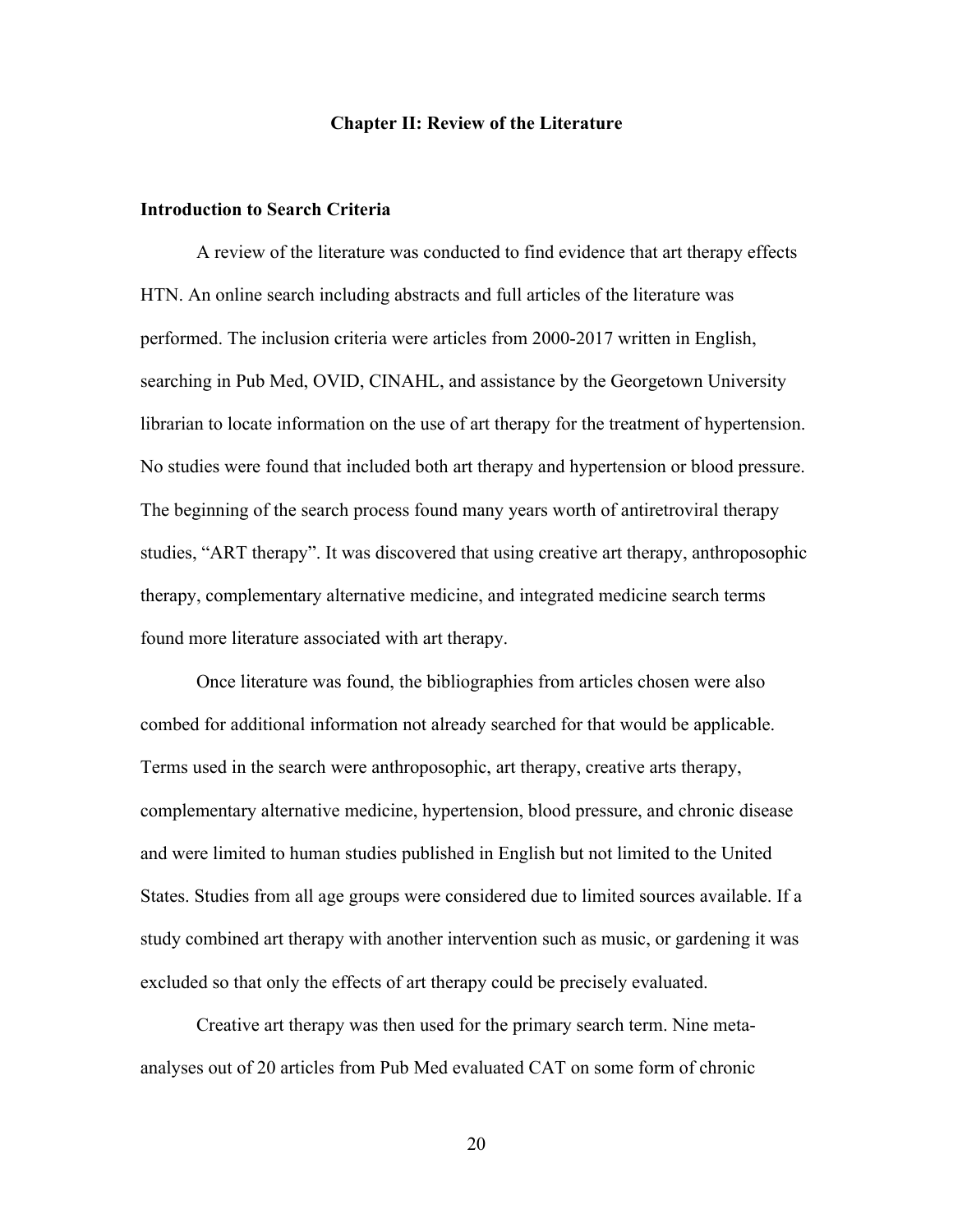disease. In OVID there were four useful pre and post-test out of 44 articles, four useful articles out of 14 including one meta-analysis, and 22 studies including three by Hamre (Hamre, 2013, 2010, 2009). Out of 1429 articles in CINHAL, 142 were included when the search criteria dates were narrowed to 2000-2017. The Georgetown Librarian located 23 articles of which nine were articles not found in the literature review and 14 were duplicate articles found earlier, but not chosen for inclusion due to patient population or for poor study design. The Cochrane Database review located articles evaluating schizophrenia or other mental health studies. No other systematic reviews on art therapy were located. The abstracts of 235 articles were read and 44 articles reviewed in detail. Only 21 were applicable to the research question and included in the literature review for this project.

#### **Critique and Synthesis of Previous Evidence**

**Grey Literature Appraisal.** Two sources of grey literature were found. The first article from The American Heart Association (AHA) addressed HTN management in black Americans published in the journal Hypertension, An Update of the International Society on Hypertension in Blacks (ISHIB) Consensus Statement (Brook et al., 2013). The AHA also published a scientific statement in the journal Hypertension. This article addressed the use of complementary alternative medicine in blood pressure management (Flack et al., 2010). The AHA statement directly encourages the use of CAM and provides another algorithm incorporating CAM into the standard of care alongside the pharmaceutical approach and CAT was not included in the statement (Brook et al., 2013).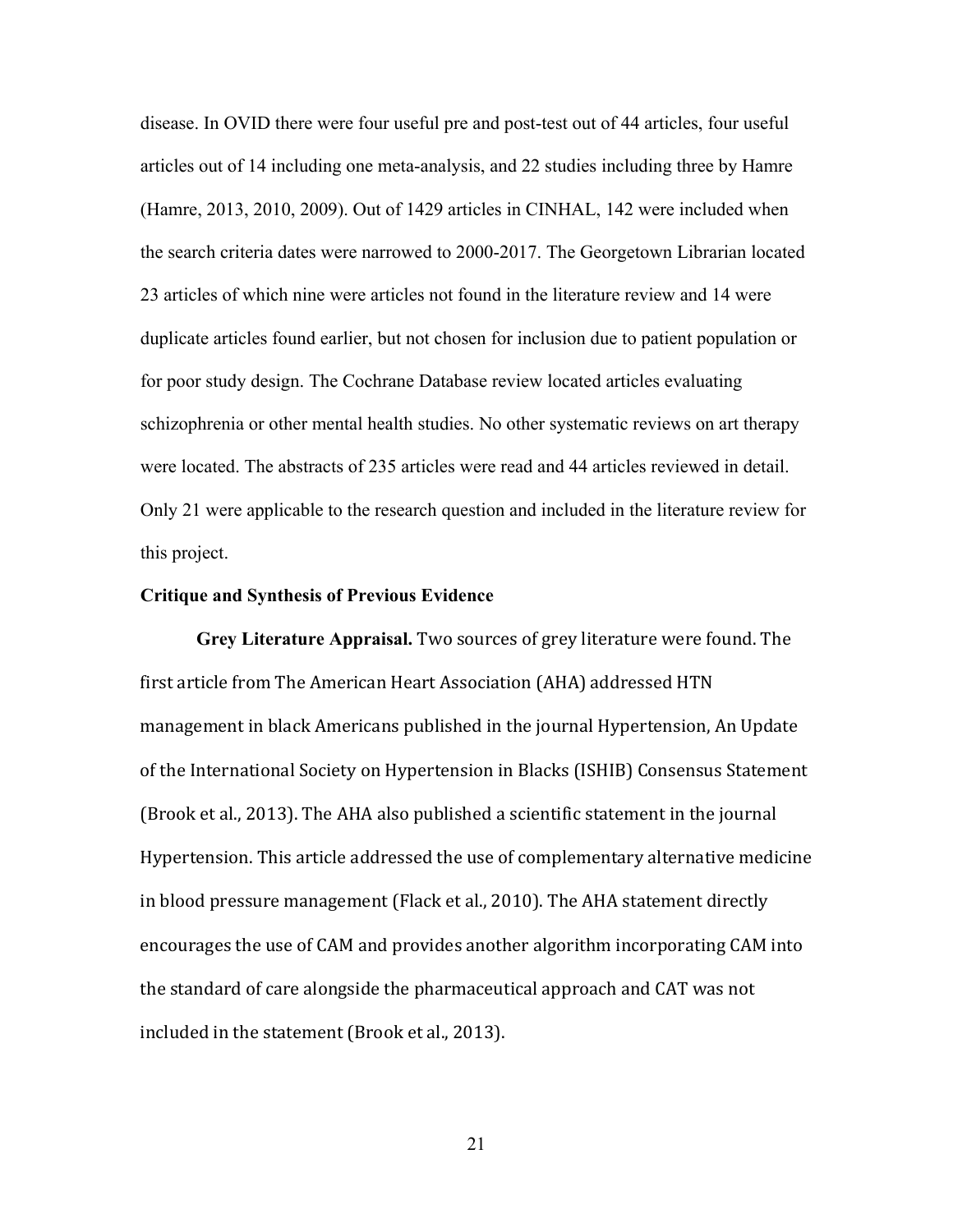**National Initiative for Arts and Health in the Military.** The second source of grey literature was a white paper proposing a national plan for action to advance the policy, practice and quality of the use of the arts and creativity as tools for the improvement of health in the military (Amer. Arts, 2011). The military health care system sees value in using the arts to return soldiers to a readiness state, which is the number one goal of the military at all times (Amer. Arts, 2011). The connection of the arts to the human dimension of readiness is key for every soldier (Amer. Arts, 2011). Military leaders stress we need every weapon in our arsenal to meet the challenges of our soldiers today (Amer. Arts, 2011). One of the most powerful tools we have in our arsenal, the arts, is often under-utilized and not well understood by the military nor in the US healthcare system (Amer. Arts, 2011).

#### **Evaluating the Evidence**

To evaluate the scientific evidence of the outcomes of art therapy on hypertension, the studies were placed into a table of evidence to compare and contrast their findings. Each study was evaluated and rated using the Strength of Recommendation Taxonomy (SORT), which is a grading scale used by family medicine and primary care journals to evaluate the quality, quantity and consistency of evidence (Ebell, Siwek, Weiss, Woolf, Susman, Ewigman, and Bowman, 2004). It allows authors to rate individual studies or large bodies of evidence. A level one source demonstrates good quality, it is patient centered, and outcome driven (Ebell et al., 2004). Level-one is found in systematic reviews (SR), meta-analysis of randomized control studies, all or none studies, good quality cohort studies, and perspective cohort studies with good follow-up (Ebell et al., 2004). Level-two literature shows a limited quality of patient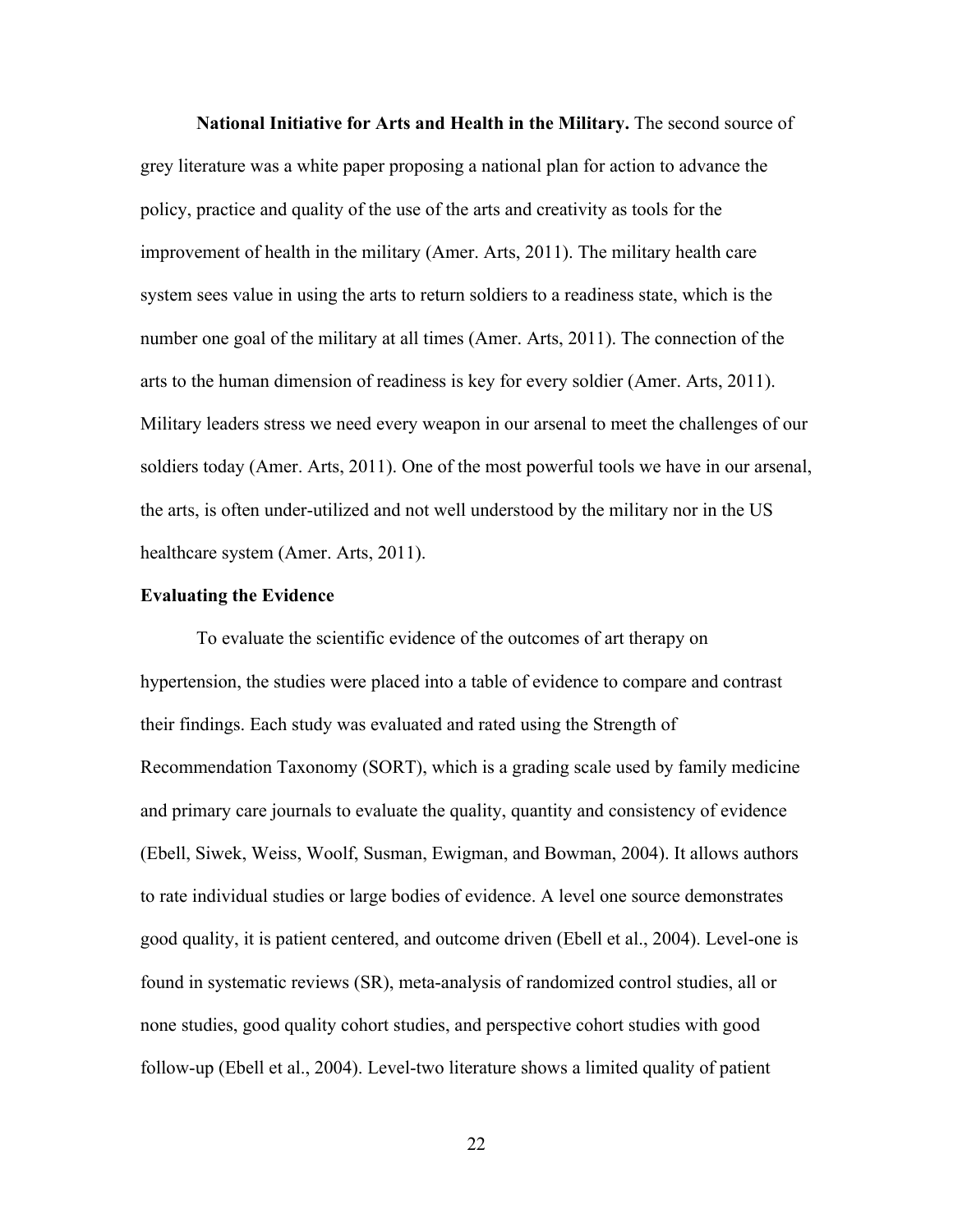centered evidence from SRs, and meta-analysis of lower quality clinical trials, or studies with inconsistent findings, lower quality clinical trials, cohort studies and case-control studies (Ebell et al., 2004). Level-three is found in other evidence demonstrated in consensus guidelines, extrapolations from bench research, usual practice, opinion, disease-oriented evidence, or case studies of diagnosis, treatment, prevention or screening (Ebell et al., 2004). The ratings were then placed in the table to aid in the comparison of the studies (Ebell et al., 2004; Melynk and Fineout-Overholt, 2011).

Although the study designs varied, the findings were significant to the overall clinical experience demonstrating the shared theme of the benefits in the use of art therapy for the treatment of chronic disease and other quality of life measures. No studies were found evaluating HTN in relationship to art therapy. Studies completed on art therapy have been conducted by clinicians from various disciplines including, cardiology, family practice, internal medicine, nephrology, public health, psychology, oncology, and in post-traumatic stress disorder by the Veteran's Administration. Other investigators include master's prepared art therapists, nurse practitioners, physicians and registered nurses.

**Variation of Tools Used in Art Therapy Research.** Within the studies there was a diversity of tools utilized in the research. The level one studies based on SORT provided relevant data demonstrating the benefits associated by using art therapy in the treatment of chronic disease. Unfortunately, the information provided cannot be compared with rigor to the other studies due to inconsistencies in tools used to collect data, methods of data analysis, design, and variability in the types of art therapy used as an intervention. An example of this is that only two studies used the Beck anxiety score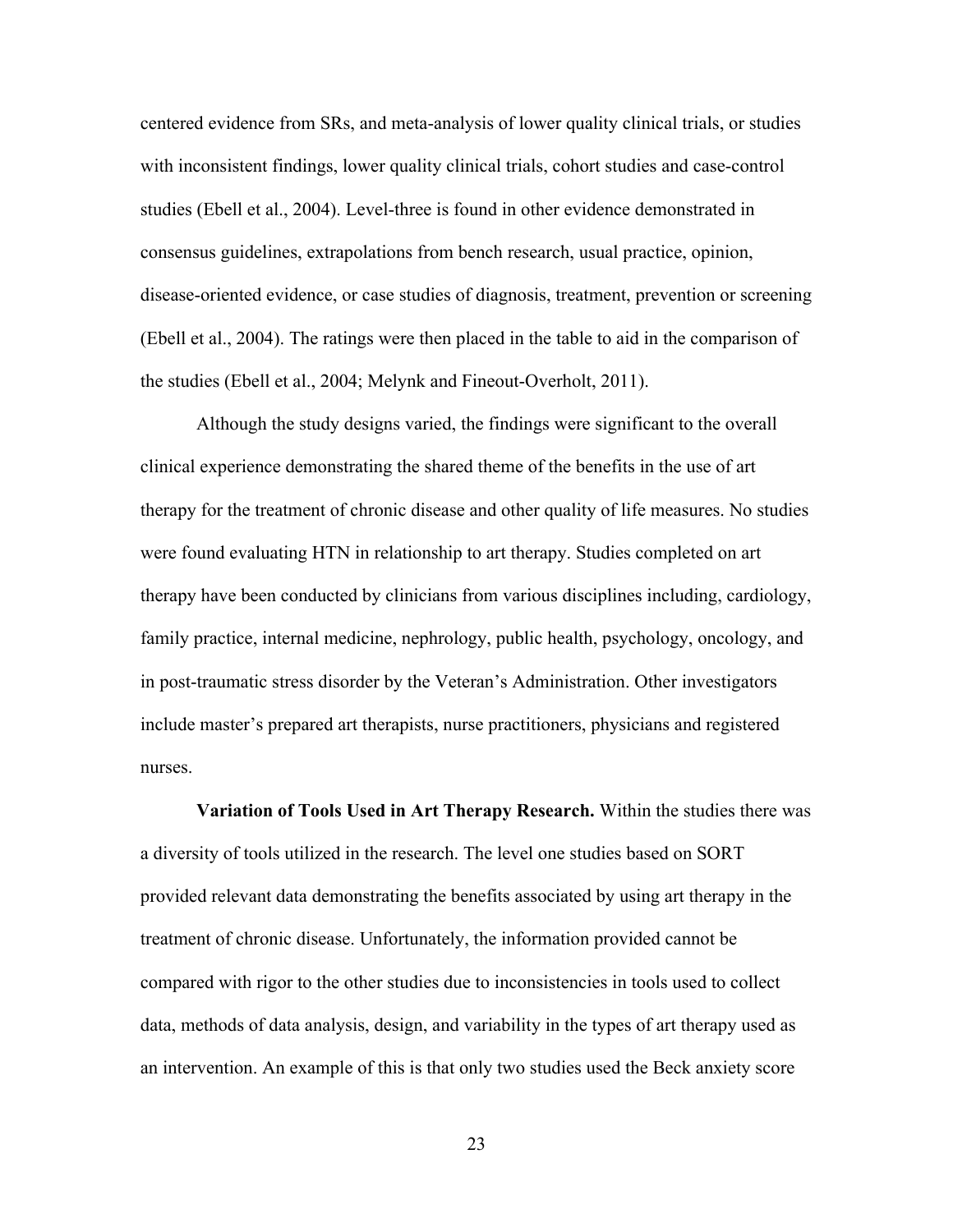(Ross, Hollen, and Fitzgerlad 2006; Gussak, 2007) and all the others used different tools of measurement for every variable measured. None of them replicated tools utilized in prior studies in an attempt to add rigor to the body of evidence addressing the effects of art therapy. Only one study gave a specific example of the art therapy tool used for the art therapy intervention (Beebe, Gelfand, and Bender 2010).

**Study Designs.** There was a diversity of design methods utilized with SORT ratings from 1-2. Every design studied varied however, they were well designed, they asked appropriate questions, and were able to draw conclusions from the findings. The designs ranged from two quasi-experimental (Kaimal, Ray and Muniz 2016; Gussak, 2007), three randomized control trials (Beebe et al., 2010; Kim, 2013; Ogedegbe, Boutin-Foster, and Wells, 2012), one qualitative study (Lynch, Sloan, and Sinclair, 2013), three prospective longitudinal (Hamre et al., 2013; et al., 2006; Crone, O'Connell, Tyson, Clark-Stone, Opher and James, 2013), one prospective cohort (Ali, Gammidge, and Walker 2014), and one case study (Johnson and Sullivan-Marx, 2006), and seven systematic reviews (Geue, Goetze, Buttstadt, Kleinert, Richter and Singer, 2010; Kuhlmann, Etnel, Roos-Hesselink, Jeekel, Bogers, and Takkenberg, 2016; Maujean, Pepping & Kendall, 2014; Puetz, Morley and Herring, 2013; Slayton, Archer and Kaplan, 2010; Stuckley and Nobel, 2010; Wood, Molassiots, and Payne, 2009), and two metaanalysis ("AHA", 2015; Flack, 2010). Every study ended with the finding that more robust research needs to be done with better models for replication and stronger controls.

**Effects of Art Therapy on Chronic Disease.** There is a theme of consensus in the findings of studies completed by various disciplines that art therapy has positive effects on chronic illness (Brook et al., 2013; Flack et al., 2010; Kuhlmann et al., 2016;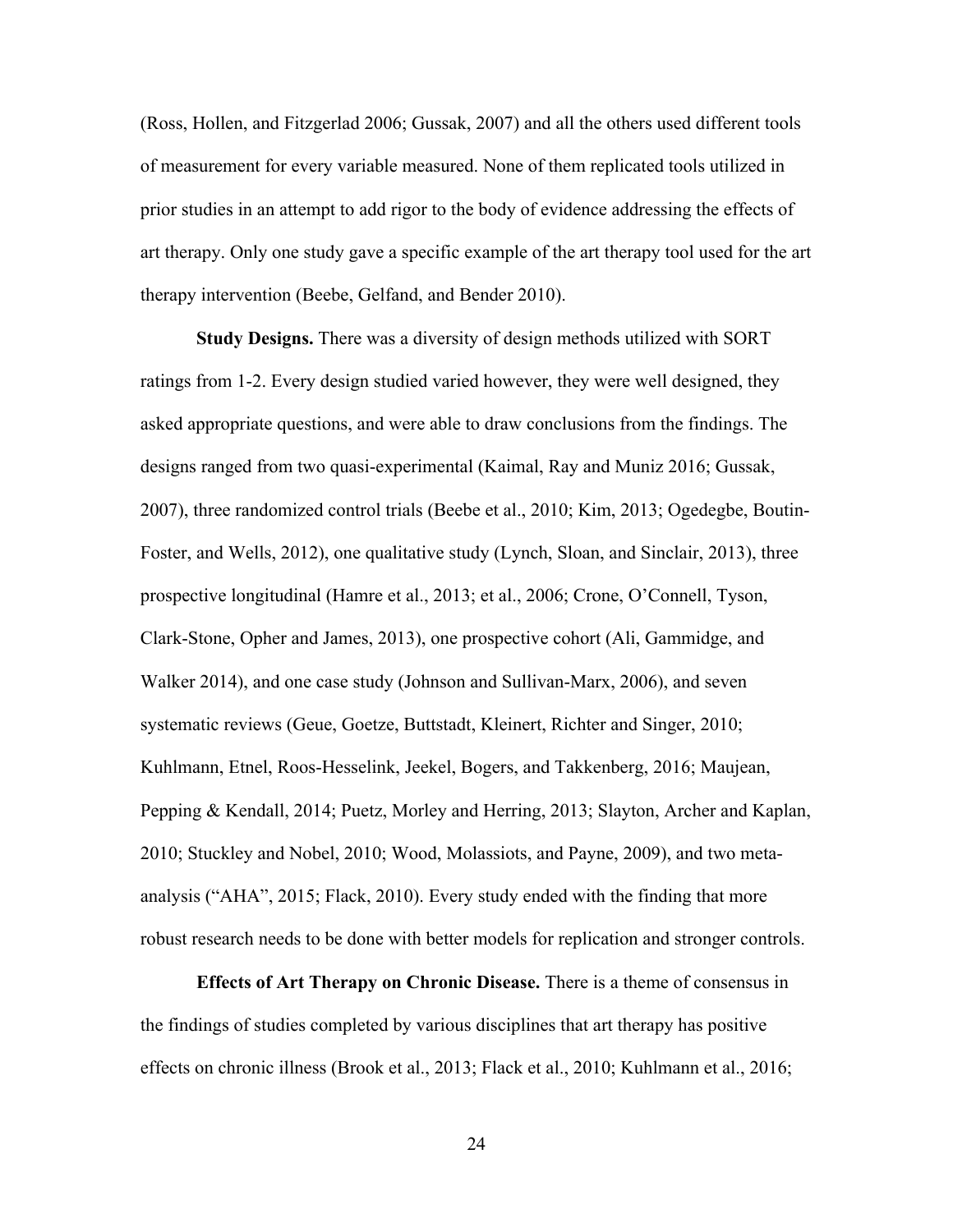Maujean, et al., 2014; Puetz, et al., 2013; Slayton et al., 2010; Stuckley and Nobel, 2010; Wood et al., 2009). This consensus was also found cross-culturally in studies done in Germany (Hamre et al., 2013), The United Kingdom (Crone et al., 2012) and in various cultures across North America (Ali et al., 2013, Gelfand & Bender, 2010; Johnson & Sullivan-Marx, 2006; Kim, 2013). None of these studies evaluated or addressed HTN.

Some of the studies measured and found improvements in pain responses, quality of life, medication-adherence, cortisol levels, and cancer symptoms (Gussak & Davidson, 2007; Hamre et al., 2013; Johnson and Sullivan-Marx, 2006; Kaimal, et al., 2016; Lynch, Sloane, Sinclair, et al., 2013; Ogedegbe, Boutin-Foster, Wells, Allegrante, Isen, et al., 2012; Puetz, et al., 2013; Ross et al., 2006; Wood, et al., 2009).

**Noteworthy Studies.** Three interesting studies are worthy of a more detailed discussion. The first is an observational study of an arts-in-medicine program in an outpatient hemodialysis unit that reported improvements in hemodynamic and mental health outcomes (Ross et al., 2006). The study was conducted over six months. Artists were blinded to clinical, laboratory and questionnaire results. Patients who completed the arts-in-medicine program were compared to a group who received the standard of care. Those that participated in art therapy gained less weight; had greater serum carbon dioxide content; better phosphate levels; higher albumin levels; and improved social function (Ross et al., 2006). Blood pressure was not included in the discussion of the outcomes however, the physiological impact warrants further investigation of art therapy in HTN treatment.

The second study was conducted by a German team led by H. J. Hamre, MD, who completed a four-year follow-up study of patients who participated in anthroposophic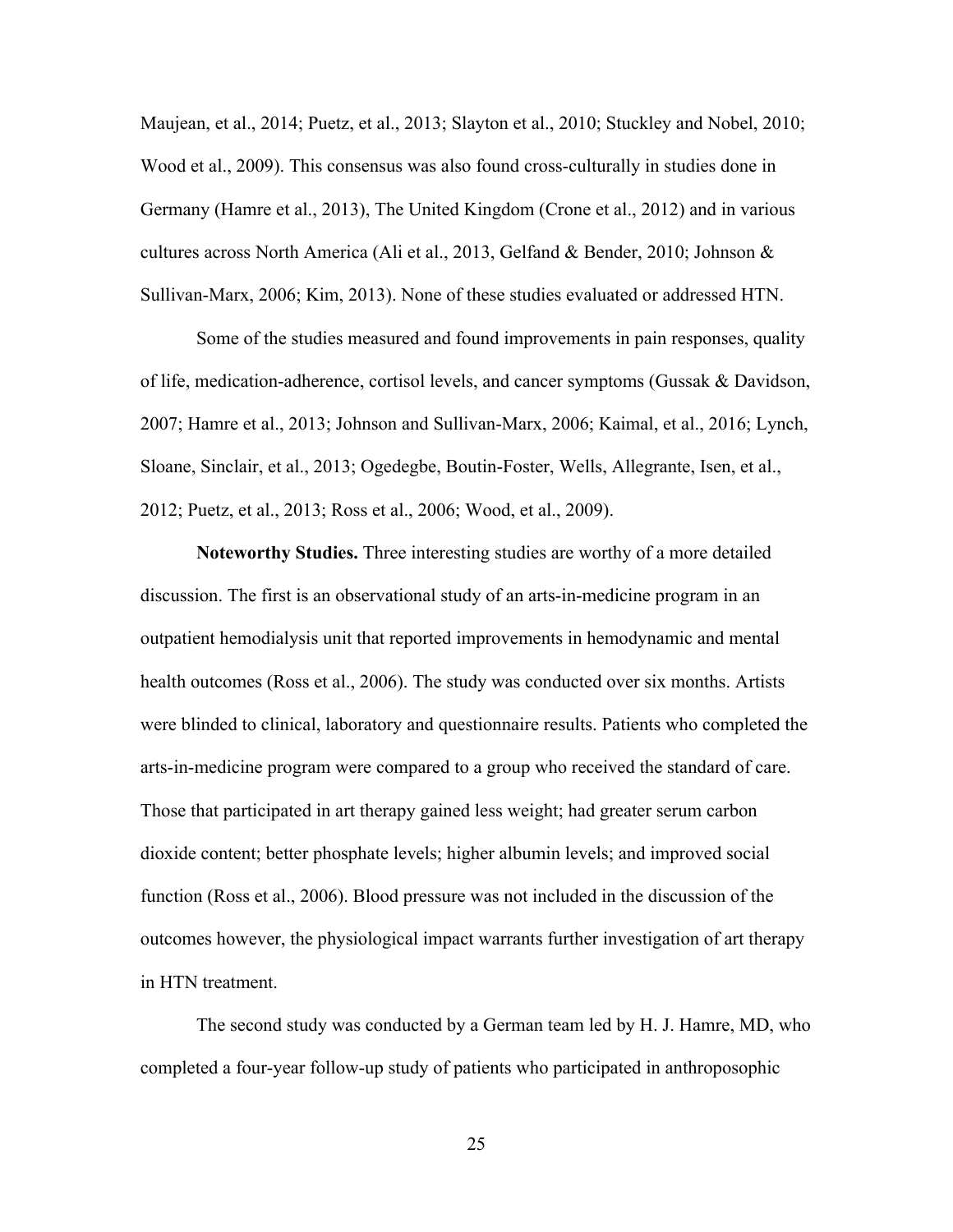therapy, also called alternative medicine (AM) in the United States (Hamre et al., 2013). In Germany, anthroposophic therapy includes special medicine products, artistic therapies, dance and some physical therapies. The prospective four-year observational cohort study was conducted in outpatient clinics and was called the Anthroposophic Medicine Outcomes Study (AMOS) (Hamre et al., 2013). The study included 1,510 outpatients, aged 1-75 years living in Germany. It measured the effects of AM treatment for asthma, anxiety disorders, depression, migraine, low back pain, and attention deficit disorders from baseline to a 48-month follow-up measuring ten outcomes (Hamre et al., 2013). Some of the outcomes measured were symptom scores, disease score, anxiety severity, asthma severity, depression scale, migraine severity, low back pain scores, Hanover Functional Ability Score, ADHD questionnaire of symptoms score, and total health care cost. The results had a  $p \le 0.001$  for all pre-post comparisons and found that from baseline to the 48 month follow-up, all ten outcomes improved significantly (Hamre et al., 2013). There were 273 patients who received art therapy, which showed symptom improvement even after 48 months from the start of treatment (Hamre et al., 2013). Blood pressure was not included in this study.

The third study reviewed was a white paper by the University of Gloucestershire, in the United Kingdom, (UK) evaluating a program called Art Lift (Baker, Clark-Stone, and Kilgour, 2013). Art Lift is a program of art therapy where providers refer UK patients for a ten-week art program in a primary care setting. Patients are referred to a set of ten sessions to reduce stress, anxiety or depression, to improve self-esteem and confidence, to increase social networks, alleviate symptoms of chronic pain or illness, distract from behavior related illnesses and to improve overall wellbeing (Baker et al.,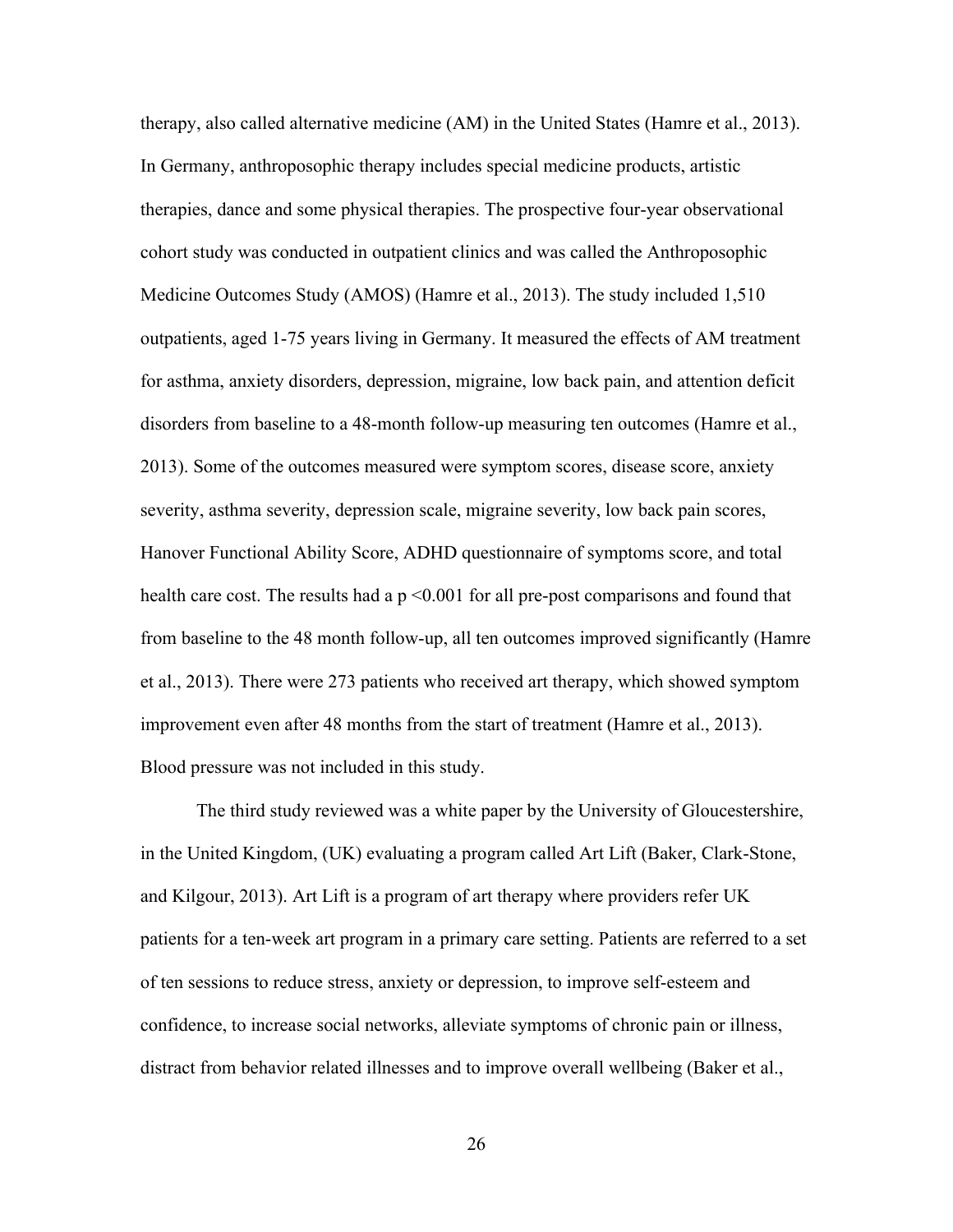2013). The re-referral rate was 26.2% indicating that primary care providers saw benefits from the therapy (Baker et al., 2013).

In the Art Lift program, patients were able to move away from being defined by their illness and were defined by the art they created (Baker et al., 2013). The newly learned skills improved confidence and allowed patients to view themselves as artists and not patients (Baker et al., 2013). Over the course of the ten weeks, patients became increasingly confident in helping others less experienced in art and built camaraderie within the group (Baker et al., 2013).

The Gloucestershire County Council published a cost benefit evaluation of Art Lift (Opher, 2011). It evaluated 90 of the 500 patients who were referred to Art Lift over three years. Primary care office visits that were made for one year before the art therapy started were counted and compared to the number of office visits made for one year after they participated in art therapy along with a financial impact analysis. The findings were impressive. One year after seeing the artist, triage visit rates dropped by 24% (Opher, 2011). Overall healthcare spending was reduced by 27% (Opher, 2011). This study demonstrates that there are potential cost savings for health care organizations when art therapy programs are utilized.

**The Arts and Health in the Military.** Two articles were read addressing art therapy in the treatment of veterans suffering from post-traumatic stress disorder (PTSD) (Collie, Backos, Malchodi, and Spiegel, 2006; Ramirez, Erylayna, & Guilliaum, 2016). They were included to evaluate the effectiveness of art therapy in the treatment of PTSD. Based on the research with veterans, art therapy is demonstrating a reduction in PTSD symptoms (Collie et al., 2006; Ramirez et al., 2016).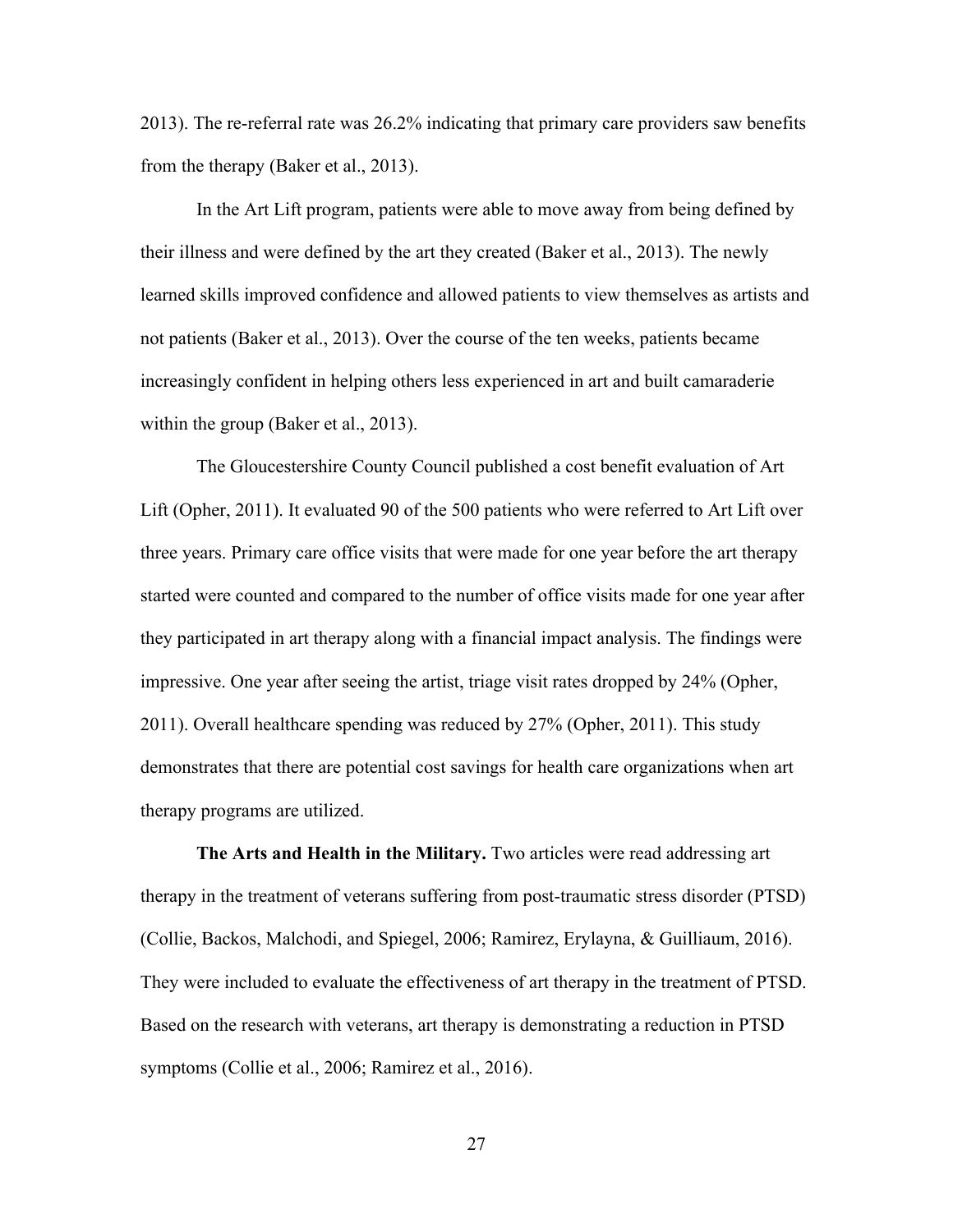In 1997, a program in a specialized, inpatient, post-traumatic stress disorder unit provided 15 interventions such as drama therapy, group therapy, community service, journaling, anger management, and art therapy produced the greatest reduction in severe PTSD for American military veterans (Collie et al., 2006). They also found that these veterans could tolerate war-zone content during art therapy and could not do so while participating in other activities (Collie et al., 2006). It is surmised that art therapy was more effective because it provided a pleasurable distraction in conjunction with exposure to difficult content, thus allowing the painful material to be processed without the negative short-term side effects of verbal interactions (Collie et al., 2006).

**Reasons Why Art Therapy Works.** The American Art Therapy Association (AATA) has developed best practices guidelines for treating veterans with PTSD based on a survey of registered art therapists (Collie et al., 2006). The survey results recommended the following six core foundations for group therapy activities (Collie et al., 2006). Relaxation during art therapy has a direct correlation in the reduction of hyperarousal (Collie et al., 2006). Non-verbal communication during art therapy facilitates the expression of feelings and memories that the patient cannot put into words (Collie et al., 2006). Containment of traumatic emotions within an object or image provides a sense of control over terrifying and intrusive memories and promotes self-efficacy (Collie et al., 2006). Creating symbolic expressions makes progressive exposure and expression of traumatic material tolerable and helps overcome avoidance thereby allowing the therapeutic healing to advance quickly (Collie et al., 2006). Externalization of emotions resulting from traumatic experiences facilitates insight and the ownership of trauma and helps transfer memories from the past to the present (Collie et al., 2006). Finally, the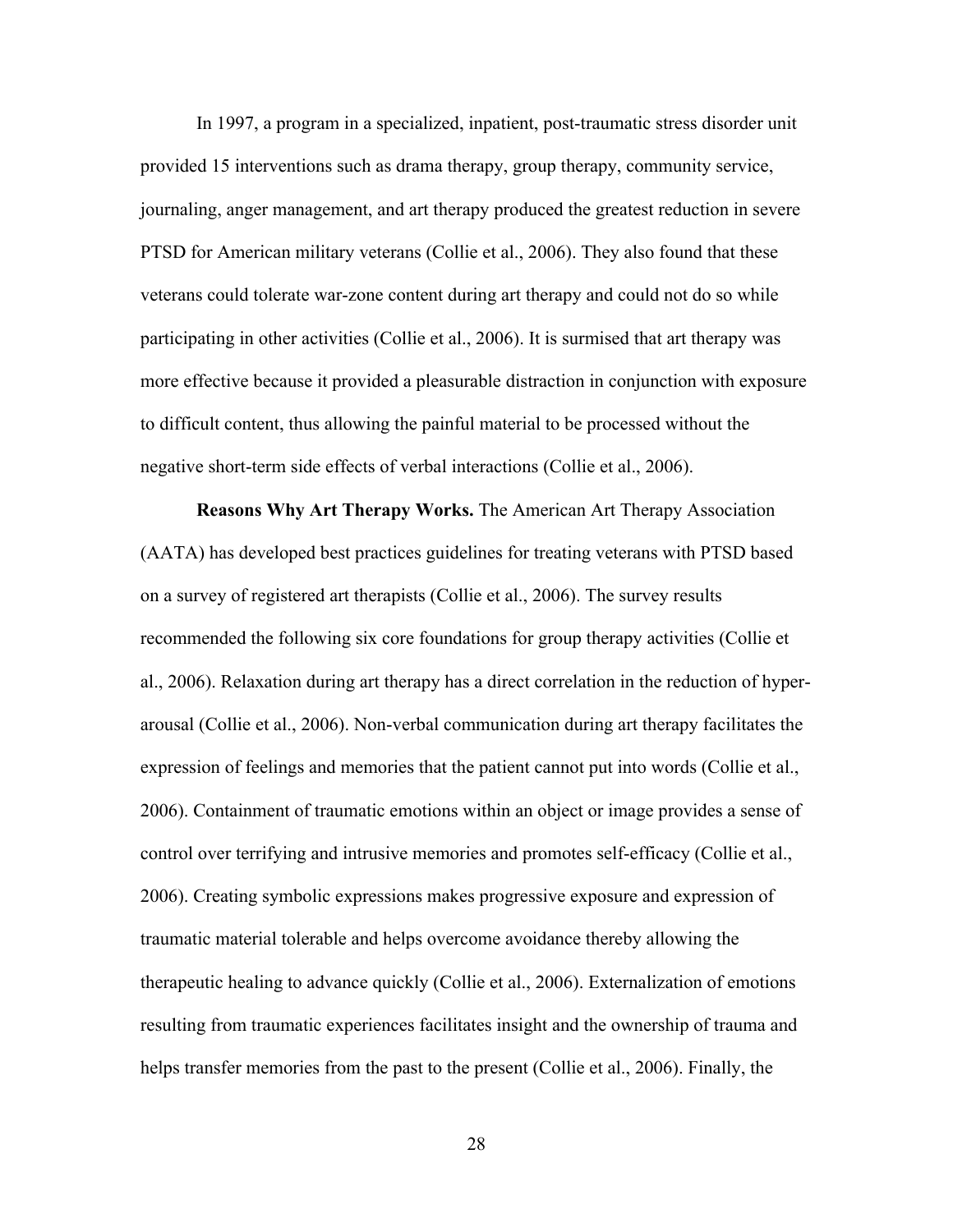pleasure of creation builds self-esteem, helps reinvigorate responsiveness to rewards, reduces emotional numbness and helps develop adaptive social functioning (Collie et al., 2006).

Patients who have had a stroke face challenges in terms of the loss of their usual everyday world. They are faced with the threat of uncertainty and they strive to get their life back to what it was before they had a stroke (Ellis-Hill, Gracy, Thomas, Lamont-Robinson, Thomas, Marcus…Galvin, 2015). Failure of a stroke patient to return back to their normal state of being results in a loss of confidence, increased depression, and social isolation (Ellis-Hill et al., 2015). Art therapy allows the patient to decrease isolation, improve socialization, increases self-confidence through learning new skills, and increases independent functioning (Anand, 2016). It explores issues related to body image and helps identify personal strengths that support resilience (Anand, 2016).

**Patient Experiences.** There is consensus that art therapy leads to an improved patient experience while receiving art therapy in a clinical environment (Ali et al., 2013; Beebe et al., 2010; Geue et al., 2010; Hamre et al., 2013; Ross et al., 2006; Johnson & Sullivan-Marx, 2006; Kim, 2013; Puetz et al., 2013; Slayton et al., 2010; Stuckey et al., 2010; Wood et al., 2009).

The patient experience should be considered before further investigations or treatment modalities using art therapy are implemented. Any risk that a participant in art therapy may encounter needs to be evaluated. In the studies reviewed only two mentioned any adverse effect from CAT. One patient's voice became hoarse from singing too much, and another had a rash occur due to an allergy from the paint (Hamre et al., 2013). No other adverse effects were found. Participants in various art therapy groups enjoyed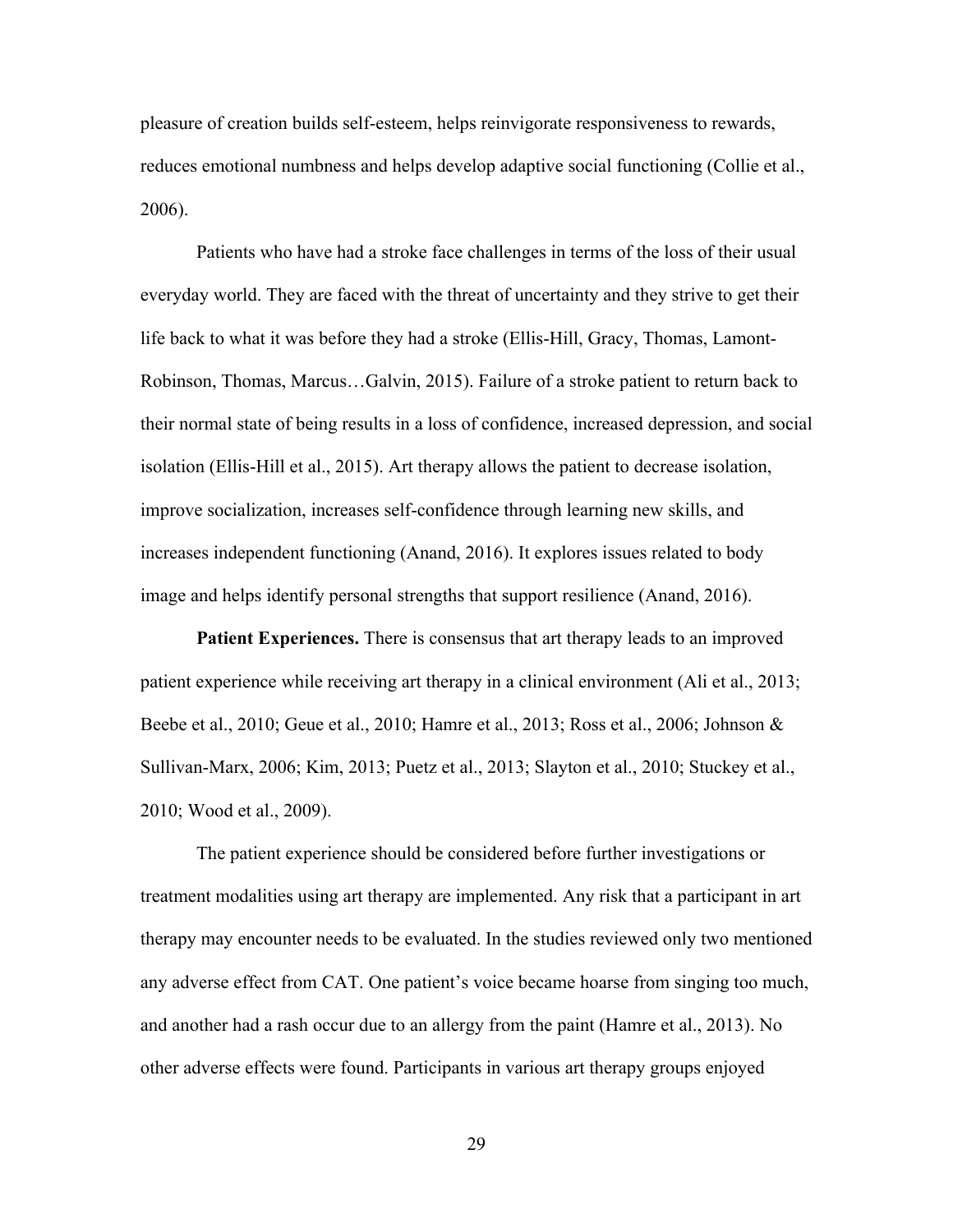making art and being identified by what they created and not by their diagnosis (Crone et al., 2012). Most of the participants had improvements in the parameters measured by the studies and participants gave positive feedback at the end of the studies (Ali et al., 2013; Beebe et al., 2010; Crone et al., 2013; Hamre et al., 2013; Kim, 2013; Lynch et al., 2013; Puetz et al., 2013; Ross et al., 2006). These positive patient experiences coupled with the small risk to patient safety and few contraindications to participating in art therapy make it an attractive adjunct therapy for the treatment of chronic diseases.

**Gap in the Literature.** This review found no studies measuring the effects of art therapy on the variable of blood pressure. All studies consistently reported the benefits of art therapy on health care outcomes that influence chronic disease and blood pressure such as, anxiety, depression, self-esteem, quality of life, and decreases in pain levels.

# **Rationale for the Project**

Evidence reviewed using SORT indicates that the research included in the review was well executed and was given a high SORT rating scale indicating that quality research has been completed in the ongoing investigation of the effects of art therapy on HTN. Clinical expertise and experience involved in the gathering of evidence is inclusive and has evolved from many disciplines in health care making the topic important to investigate further. The research indicates that the patient experience was a positive one. The fact that high quality data cannot be compared to other studies due to inconsistencies in tools used to collect data, in methods of data analysis, in research design and variability in the types of art therapy used as an intervention, justifies further research (LoBiondo-Wood & Haber, 2010).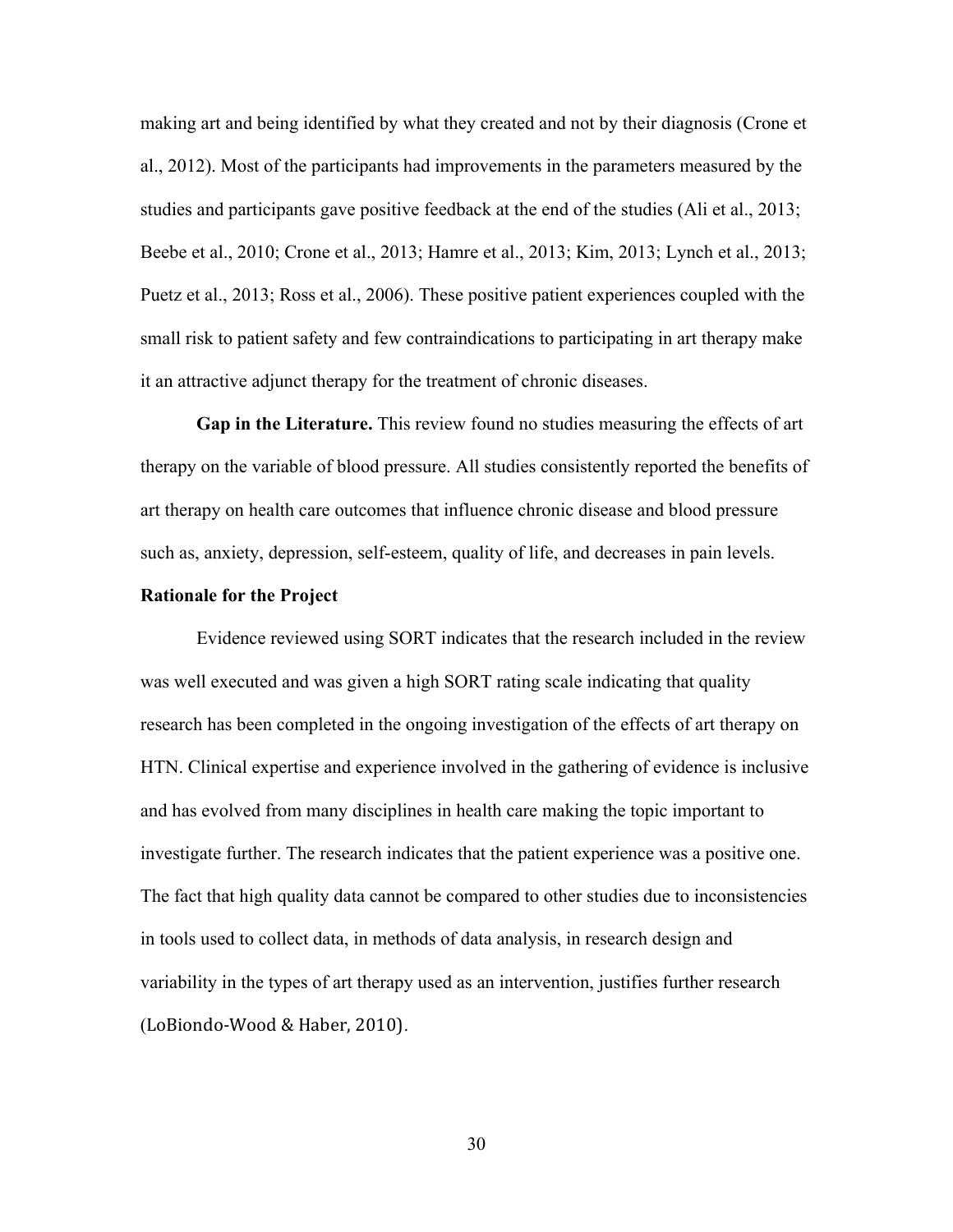The Iowa model of evidence-based practice indicates that the knowledge gap makes this DNP project an exploratory research study and not an evidence based project (LoBiondo-Wood & Haber, 2010). The potential benefit of adjunct interventions such as CAT to address HTN should be explored with more controls to increase the likelihood that patterns of health improvement associated with CAT can be demonstrated. If the findings of the study indicate that CAT does lower blood pressure, then another tool can be added to the management of HTN. Adding CAT to a treatment regime offers potential opportunities for improved quality and safety, a decrease in cost to treat HTN, and higher HEDIS ratings leading to greater reimbursements for healthcare providers. Based on the relevant findings of these studies, there is strong and consistent evidence that art therapy can have a positive impact on the factors that influence blood pressure and it warrants further investigation.

#### **Conclusion of Chapter II**

Chapter Two identified the search criteria for the literature review, ranked the findings by the SORT ranking system, and analyzed the evidence. The evidence included meta-analyses, individual studies, and white papers that evaluated the effects of art therapy on chronic physical and mental diseases, as well as laboratory findings and financial savings associated with art therapy. No research has been found in this literature review that studied the effects of art therapy on hypertension indicating a knowledge gap. Based on the Iowa model of evidence-based practice, when a knowledge gap exists then research needs to be conducted to search for scientific evidence for new therapies to treat diseases. A pilot study is indicated to evaluate the effects of art therapy on hypertension.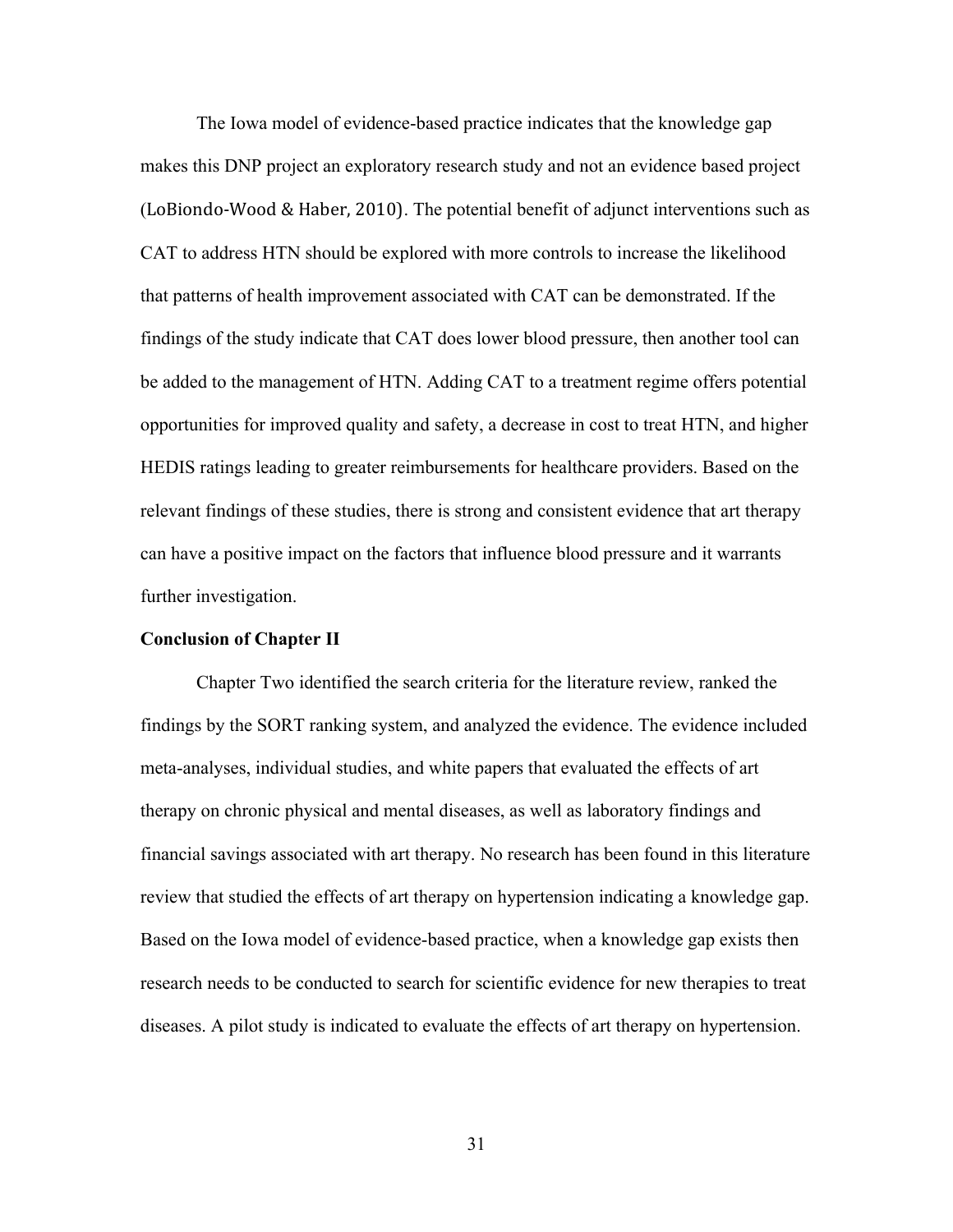#### **Chapter III: Methods**

Chapter three of this DNP project presents the methodology of the proposed pilot study. It includes the design, the implementation, the project, the project sponsors, the resources, the marketing and business plan with a cost-benefit analysis, the human subjects review, the population, the timeline of procedures, the instruments and tools, the validity and reliability, as well as the outcome measurements and data analysis plan.

## **Design, Implementation, Framework and Plan**

For feasibility reasons the pilot study was a descriptive study. It tested the cause and effect relationship of art therapy and hypertension. Participants were urban, black American women who had hypertension. The sample size was 6-12 because that is an acceptable size for a group art therapy session to be comfortably conducted. If a group is larger than this it becomes difficult for everyone to participate in the group activities (Malchiodi, 2013).

The design was able to compare the results of pretest and posttest blood pressure readings. The intervention was eight, one-hour, group art therapy sessions, lead by an art therapist and held every week over the course of eight weeks. Participants completed questionnaires before and after the sessions to obtain demographic information about the group, and provide participants the ability to add their own comments about the experience.

#### **Project Sponsors and Resources**

A professional expert, who has a Ph.D. in art therapy, and is a university professor of art therapy, agreed to serve as an expert consult on the study. A licensed art therapist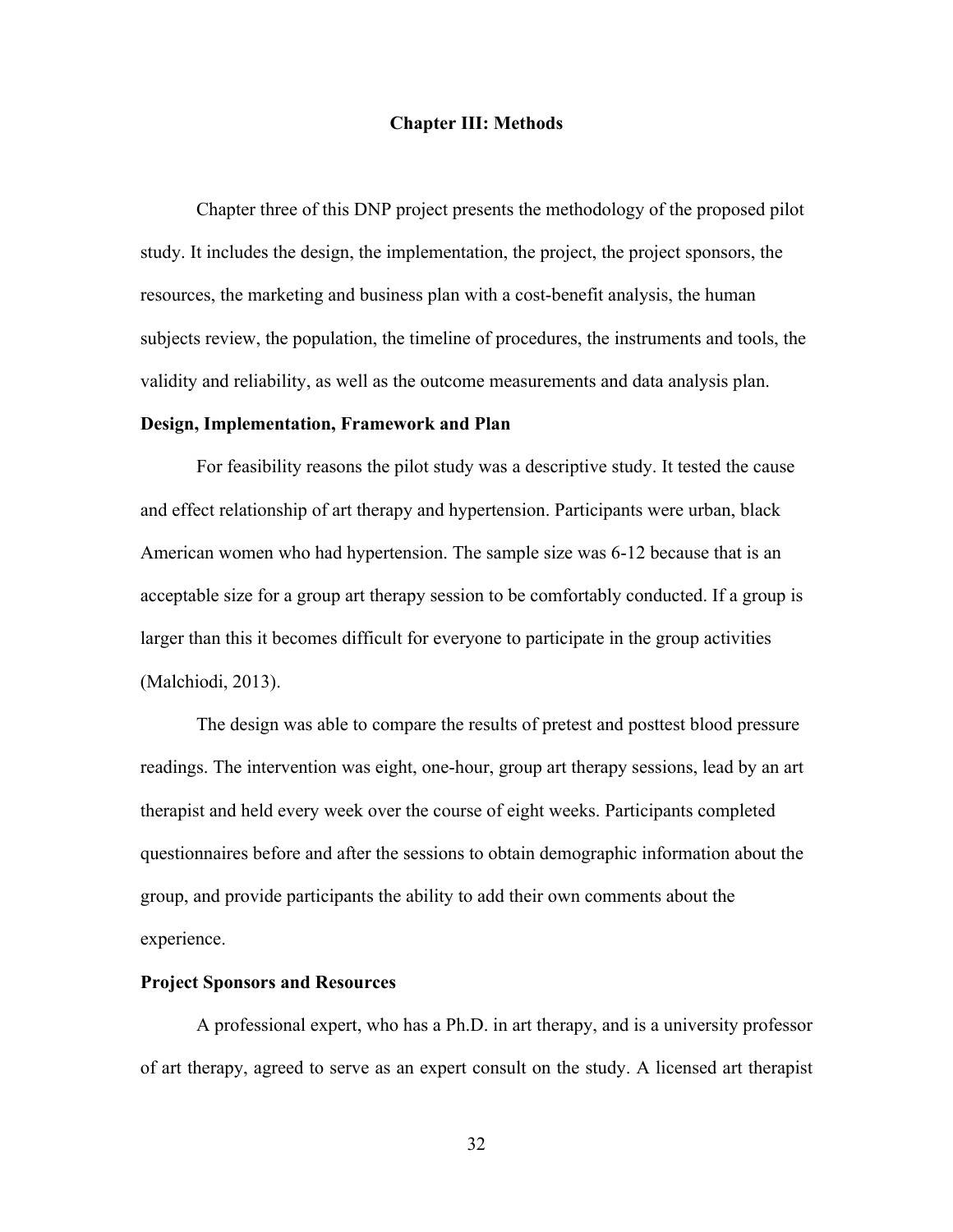conducted the art therapy sessions for free. They are both supporters of more research into the use of art therapy in primary care. The local arts council showed enthusiasm for the project.

## **Cost-Benefit Analysis**

There will be some costs associated with conducting the study that must be considered. These included the cost of the art supplies for 12 participants, and the salary of an art therapist. The cost to complete the study based on 12 participants was \$177.00 per participant for 8 art therapy sessions, for a total of \$2,124.00 (Salary genius, 2016).

While the cost of conducting the study was substantial, the cost of under treating hypertension is costly for healthcare organizations. The US spends over 42.9 billion dollars a year treating HTN ("CDC," 2016). The Art Lift Project in England was able to decrease healthcare spending by 27% in primary care patients who received art therapy. The Art Lift Project demonstrates that there are potential cost savings for health care organizations when art therapy programs are utilized. American health care organizations should investigate how art therapy can be used to decrease the amount of money they spend on treating HTN.

External marketing was attempted to get grants and donations to fund the study. To date, no funding has been obtained and financing for the study was left to donations by the investigator and of time donated by the art therapist. Participants were recruited by making presentations to a nondenominational organization called, Churches United for Healthy Congregations, and after the Sunday service at the Church donating the hall to conduct the sessions.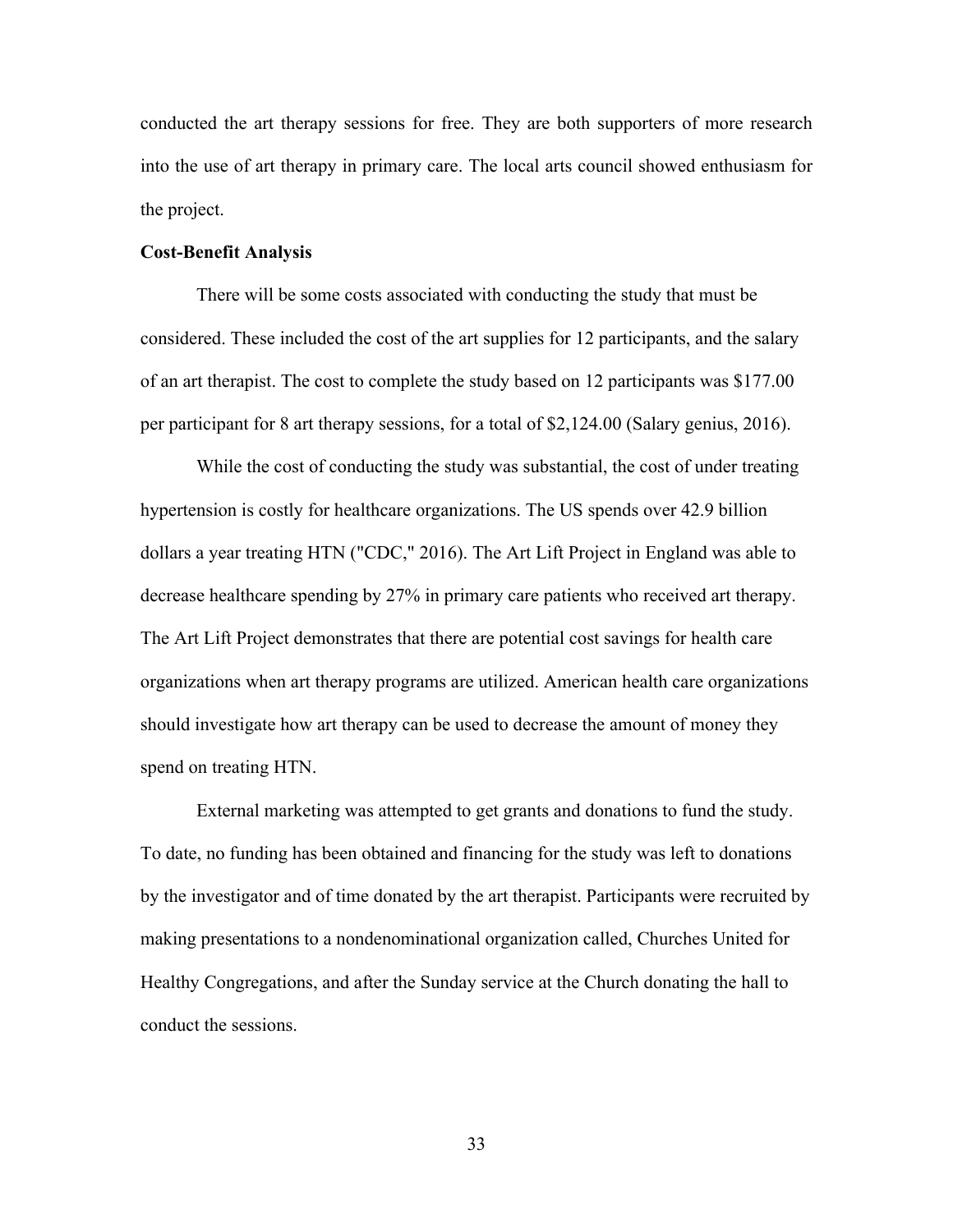## **Human Subjects Review**

Participation in research carries risks and benefits. For this reason the American Nurses Association has outlined the five protections of human rights ("ANA," 1985). These are, the right to self-determination, the right to privacy and dignity, the right to anonymity and confidentiality, the right to fair treatment and the right to protection from discomfort and harm ("ANA," 1985). The category of this study as it pertains to levels of harm and discomfort is a level one where no harm or discomfort is anticipated (LoBiondo-Wood & Haber, 2010). Risks associated with participating in a CAT study would be that a participant could be allergic to the materials being used. If paint splattered into a participant's eye they could be harmed (Hamre, 2013). To mitigate the risk, participants were instructed on the safe and proper use of the material being used at the start of each session. Clothes could be damaged if art materials came in contact with them so the patients were instructed to dress appropriately.

Participants had the right to self-determination and were not coerced into taking part in this study. All participants signed a consent form to participate after all their questions and concerns were addressed during an information session with the lead investigator. Participants were informed that the research was being conducted to find better ways to improve HTN. Patients had the right to privacy and dignity and were informed of every person who had access to their information. The participants also had the right to anonymity and confidentiality, therefore no identifiable information will be published, and every attempt was been made to keep the data anonymous and confidential. Participants were identified by the name of an artist they picked so they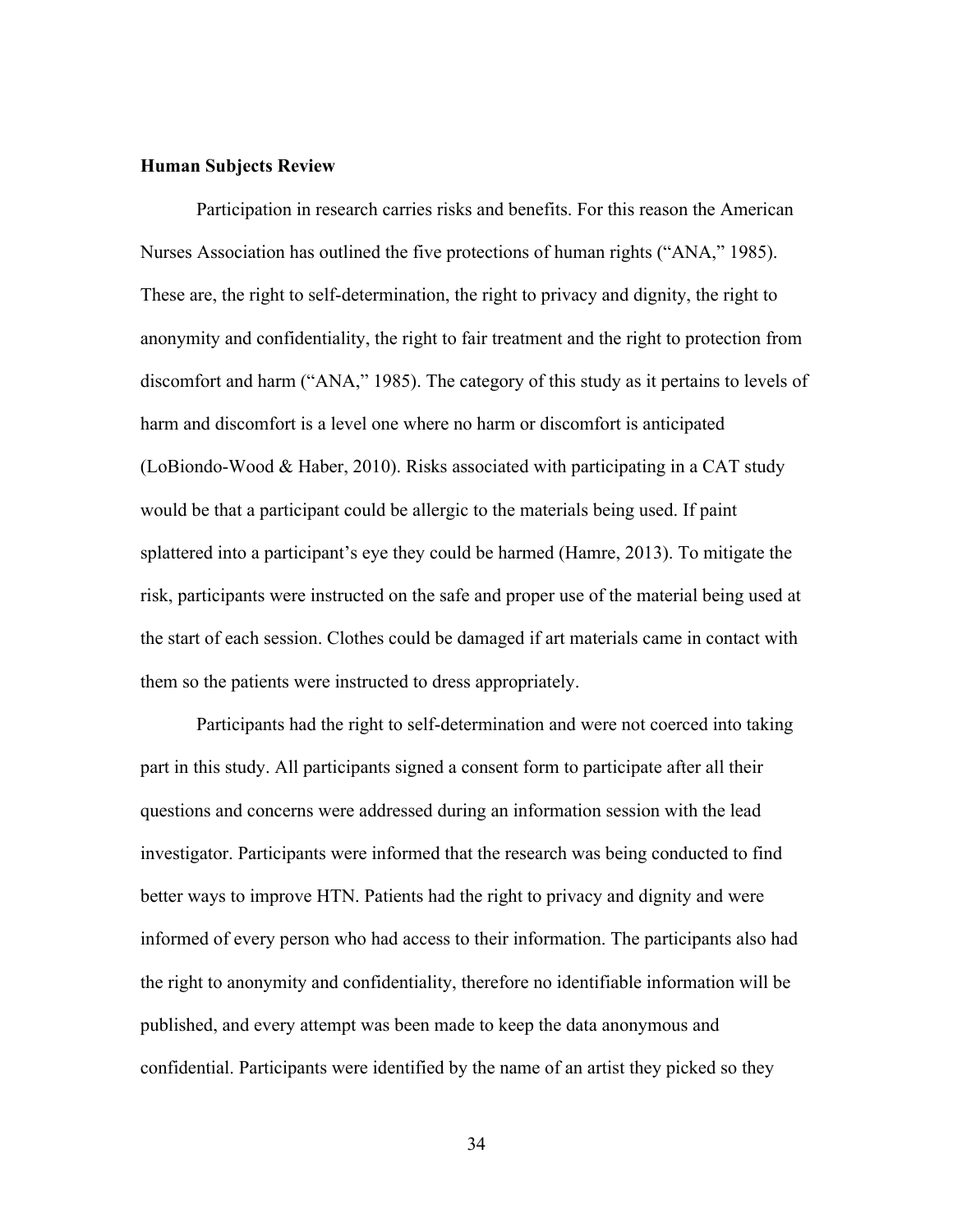were able to remember that name instead of a number. The list of participant's names and their pseudo names were kept in a locked cabinet at the investigators home in a locked room. They were informed of where the study will be published so they have access to the results.

Participants have the right to fair treatment. In order to improve fair treatment investigators and art therapists were on time for sessions and appointments, agreed upon activities were not changed without their consent. Participants were provided with agreed upon benefits such as a copy of the study. If patients were uncomfortable with reading, the consents were read to them.

#### **Population and Sampling**

The sample size for this pilot project was small making a power analysis insignificant for this study. Participants in the study were sampled by using a nonprobability, purposive sampling strategy. Should further research be indicated, a power analysis will be performed to determine a sample size that will allow sufficient data analysis. This pilot project had a target total of 6-12 participants.

Inclusion criteria were black American women aged 30-90 years of age, with a diagnosis of hypertension. They must have been able to sit or stand for one hour and create art while participating in conversations with other participants and the art therapist. They must have been able to have reliable transportation to get to the art therapy sessions. Participants must have willingly agreed to be in the study.

Exclusion criteria were, those presently having medication adjustments, presently undergoing cancer treatment, unstable hypertension, anyone who would be out of town during the time frame of the study, anyone who was already participating in art therapy,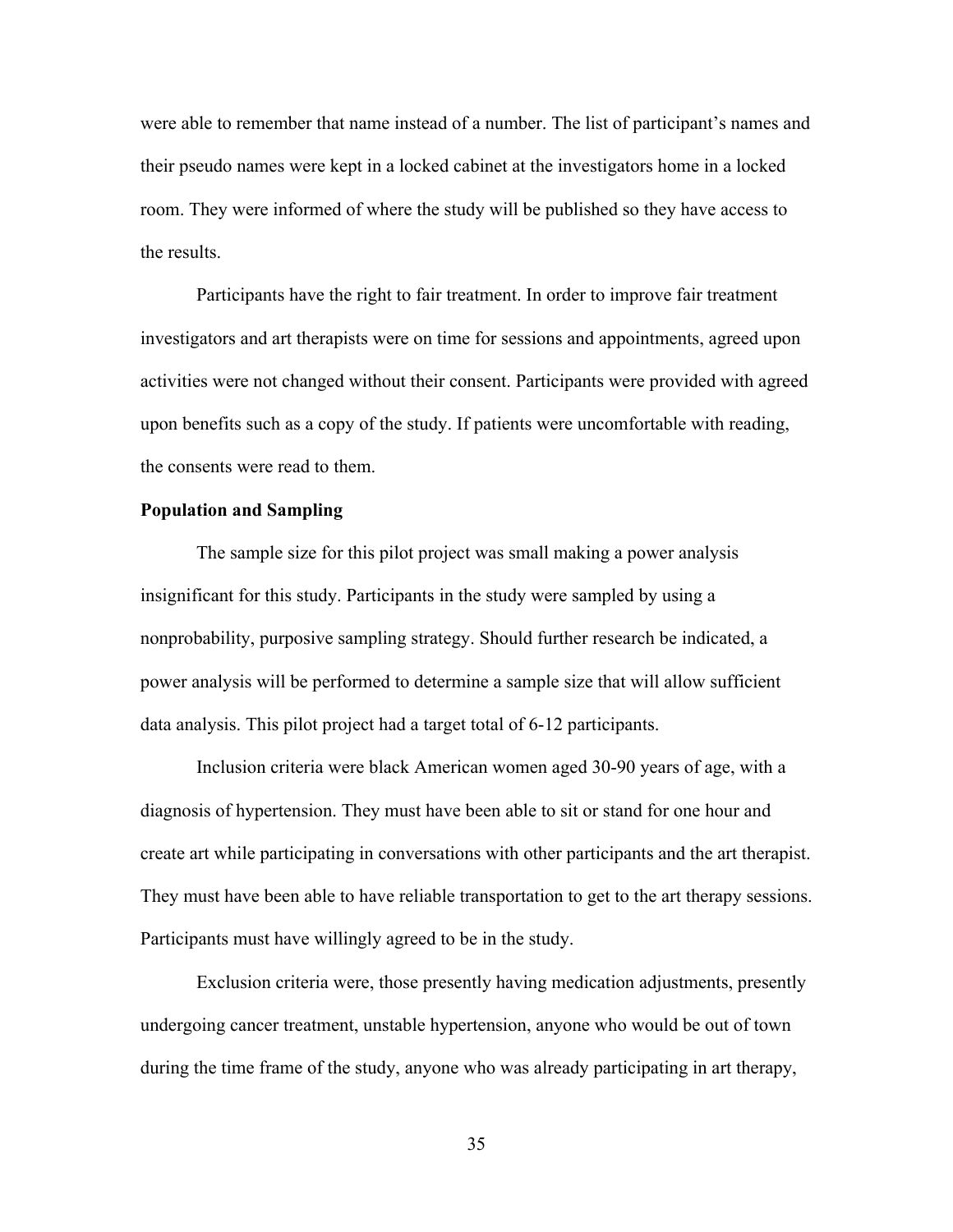music therapy, dance therapy, massage or acupuncture therapy, anyone who was unable to speak or write English.

# **Art Therapy Interventions**

Art supplies that were used were craft glue, washable, non-toxic, school grade craft paint, paint brushes, pastels, pencils, paper, canvas, masks, markers, crayons, and other school grade, non-toxic art supplies. The sessions took place in a neighborhood church activity room. There were three to four tables, each with chairs around it and a plastic tablecloth over each table. The needed art supplies were placed around the table at each session.

Participants arrived between 5:30 pm and 6:00 pm. Participants were greeted and had their BP taken. To maintain anonymous BP readings from the primary investigator, participants had an envelope with a paper in it labeled with their pseudo name, of an artist of their choosing. The primary investigator took their BP, timed and dated it, and recorded their BP on the sticker. The participant then took the sticker with the BP on it back to their workstation, and placed the sticker on the paper at the appropriate spot and placed it in the envelope. This was repeated at the end of the session. The participants took the papers and placed them in a collection basket and the investigator then entered this data into Excel. This process was repeated at each session and the flow chart is found in Appendix A.

# **Art Therapy Intervention Tool Content**

The content of the art therapy sessions was adapted from the content used in the study completed by Beebe on the effects of art therapy on asthmatic children (Beebe et al., 2010). No other tools were found that were specifically developed for adult patients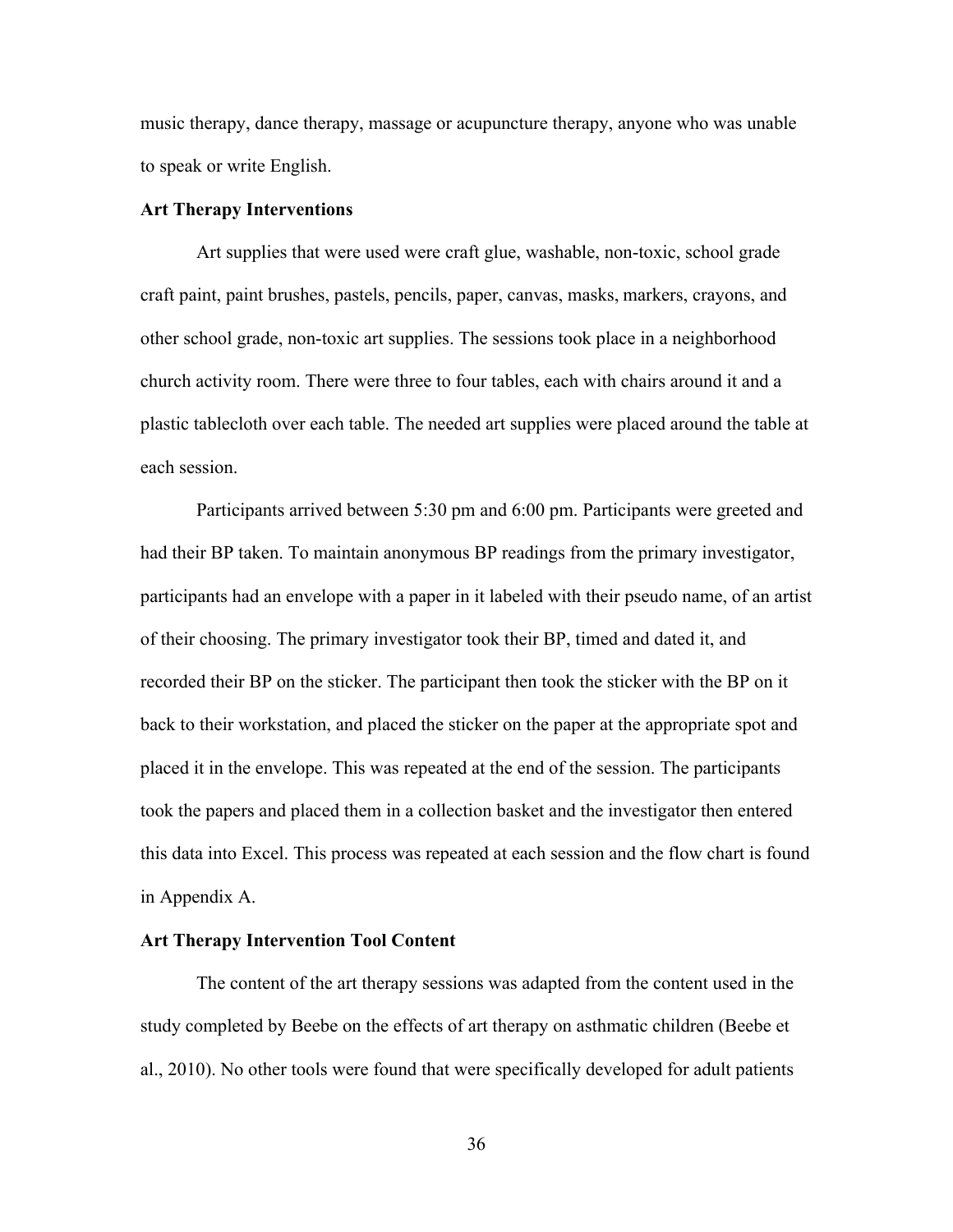with chronic illness. The exercises were tailored to meet the needs of the adult women in the study.

The first art therapy session, the opening activity, "The Jewels Within" was introduced with a metaphor that participants all have "jewels" inside and the jewels are the good qualities the participants have that can be used in times of stress (Beebe et al., 2010). The group was then presented with a tray of colored, beads or jewels used for craft projects and were encouraged to think of three of their characteristics that make them proud and pick three jewels to represent these qualities. The first drawing lesson teaches them the five basic lines of drawing. The topic of the first session is "Who am I?" The group was instructed to draw an abstract picture expressing their feelings about living with HTN (Beebe et al., 2010). All were encouraged to talk about how they feel in regards to having HTN. In closing they were asked to reflect during the week on how the qualities that make them proud can help them cope with hypertension.

In the second session, "Feelings Related to Illness," participants were informed that most people experience many emotions about having HTN (Beebe et al., 2010). They were given two cardboard masks to paint. One represented how they feel when they have an elevated BP, and one to showed how they feel when they are healthy. They were then asked to comment on what they created and they took these home.

In the third session, "Healthy Expressions of Anger," the group discussed how having HTN makes them feel and discussed positive ways to express angry feelings and learned to channel their feelings using art (Beebe et al., 2010). The class was taught how to draw a volcano landscape, similar to Chinese artists by the art therapist. The group discussed ways they can transform their angry feelings about HTN into positive feelings.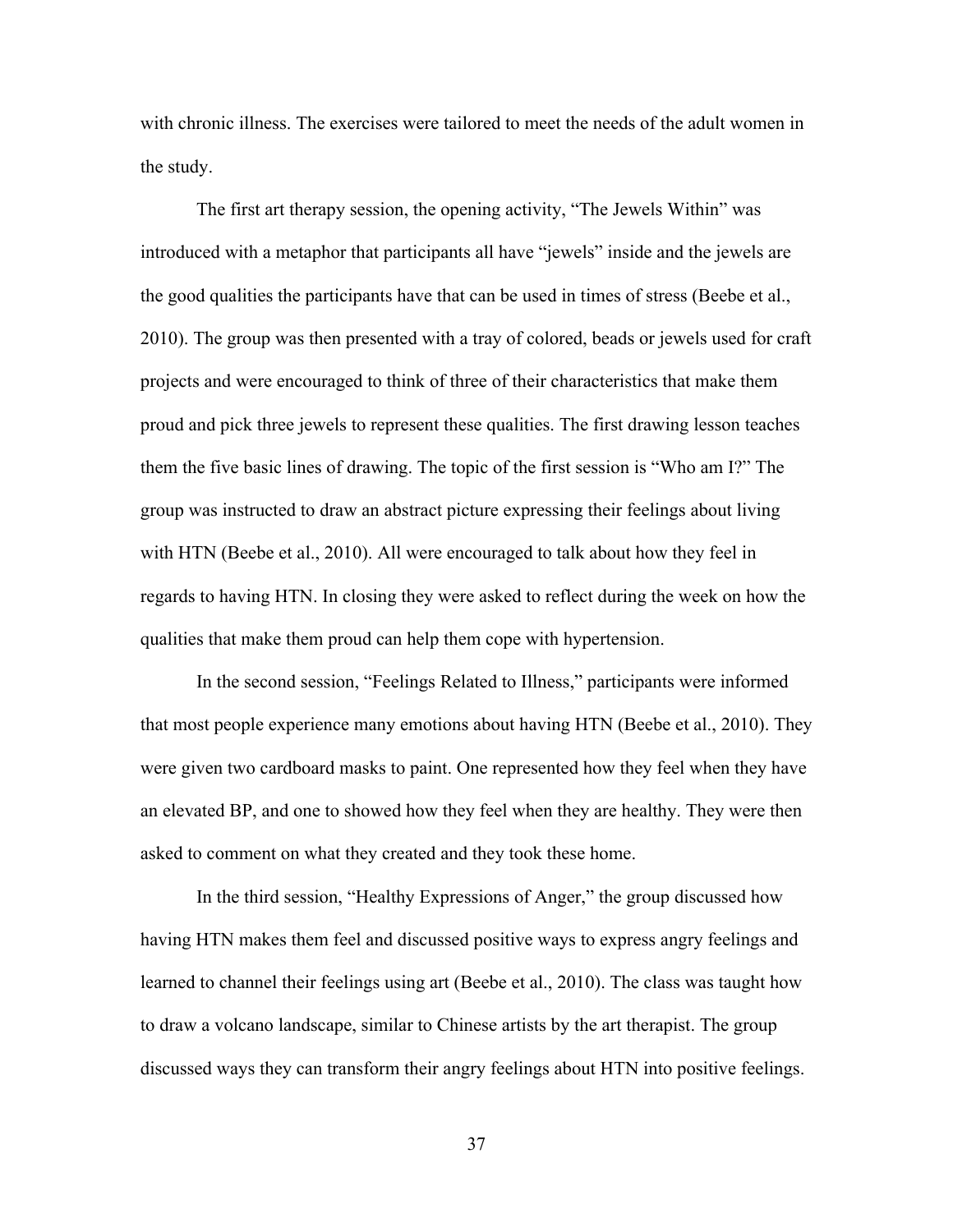They were asked to transform the angry mountain scenes into peaceful places where they feel good and were asked to paint this scene. They then discussed ways they can manage angry feelings associated with HTN by engaging in calming activities.

The fourth session was "Pain Management, Painting and Imagery," where the group was asked to think about what it felt like for them when they were in physical or mental pain and what helped them feel better (Beebe et al., 2010). After this discussion they were given paint and pretended that they were children discovering how to paint. They were not to make any particular image, just use the colors together, and fill the paper with color and paint for five minutes. This was repeated six times using a different selection of color. After they were finished they were asked to think about how they felt doing this exercise and what colors make them feel better. Further discussion focused on how certain colors can help soothe people and make them feel better to help lower BP during stress. They were asked to imagine their favorite soothing color covering them like a blanket and helping them feel good. This image can be used when they are feeling stressed, in pain, or have an elevated BP.

The fifth session was "What Makes Me Feel Good" (Beebe et al., 2010). Participants discussed how negative emotions and stress can increase BP and it is helpful to focus on thoughts that make them feel good inside. They learned how to counter negative thoughts with positive affirmations about themselves. This class focused on drawing positive images.

The sixth session was "Taking Care of Myself" (Beebe et al., 2010). It was spent discussing the importance of taking medication, exercising, and eating correctly. This activity was the gateway to positive healthy behaviors. Participants were given a large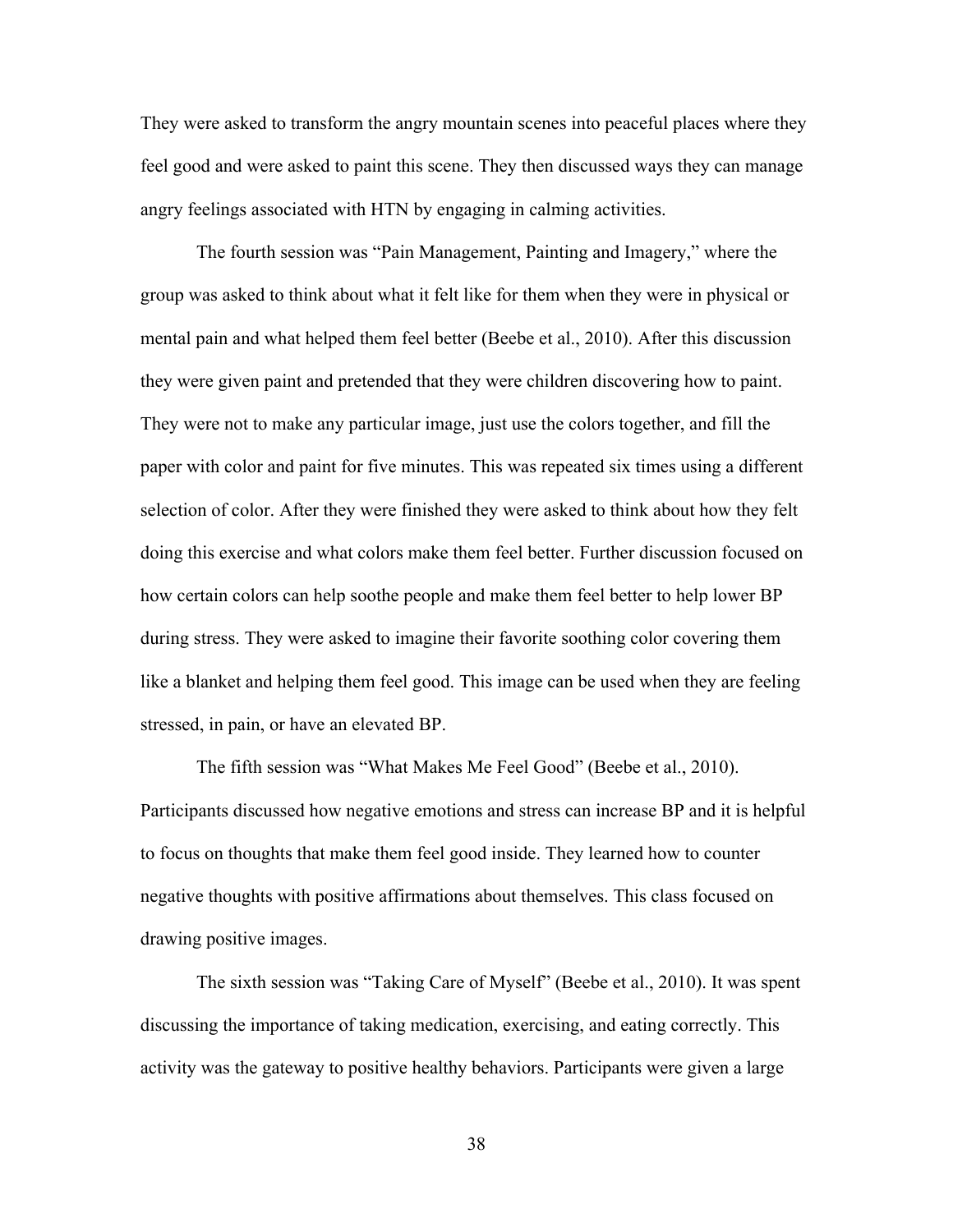piece of paper folded so that each side closed to create the effect of a door. On the outside of the door they drew, or painted barriers to being healthy and then they opened the doors to create a view of the positive things or attributes that they have to help them stay healthy.

The seventh session was the creation of a collage of positive body images and what helps them decrease their stress.

The eighth session was called "Stop the ANTS" which refers to automatic negative thoughts (Amen, 2015). It can be easy for participants to focus on the negative when dealing with chronic disease. This session discussed how to stop focusing on the worst possible outcome in a situation. Participants were advised that instead of telling themselves that they are going to have a stroke, they should correct themselves and say "They have no way of knowing that. If I take medications, exercise, and avoid salt I will improve my blood pressure." This activity was a painting session and participants reviewed what they have learned in the classes. This class was an hour and a half long in order to complete questionnaires.

#### **Validity and Measurement Tools**

The investigator of this study strived to control external validity that may have influenced the outcomes. One strategy was to maintain homogeneity by using subjects that are similar in race, sex and culture because genetics, diet, and lifestyles can impact hypertension. Having black American women who are culturally similar will minimize extraneous variables. Potential participants were screened for qualification by the investigator. If they met the criteria they were included in the study.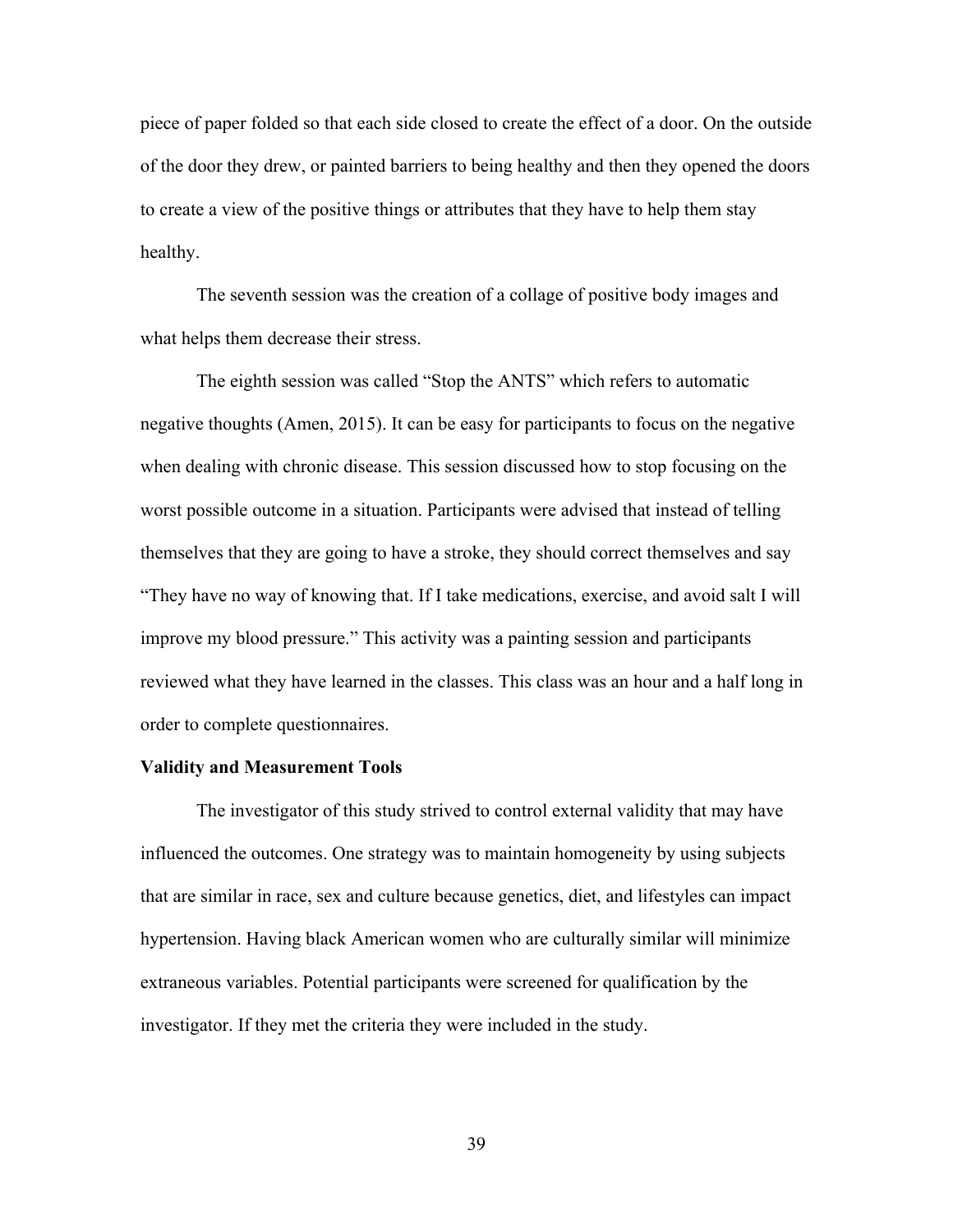Attrition is a threat to internal validity. After completing a portion of the sessions participants may not feel they are benefiting and they may drop out. No funding was available so no gifts of appreciation were given to participants. Attendance was monitored to evaluate if the number of sessions made a difference in the outcomes.

Blood pressure was measured with the participant seated with both feet on the floor, with uncrossed legs. An Omron 3 series BP cuff was used to measure the participants BP. The blood pressure cuff was properly sized to the circumference of the participant's upper arm. The cuff was placed on the upper arm and properly aligned with the heart. The electronic BP cuff was calibrated before each session for accuracy.

A questionnaire was given at the beginning of the study to retrieve demographic information about the group in order to gain insight into the results of the study. At the conclusion of the study, an evaluation questionnaire was administered with open-ended questions to see if participants believed the intervention was worthwhile. This was important to include in the study in the event that the data collected was statistically insignificant because it explains what the intervention meant to the participants. It indicates if they perceived any value from the intervention. See appendix C.

#### **Conclusion of Chapter III**

Throughout this study the ethics of Georgetown University and the ANA protection of human rights was implemented to guard the safety and rights of all participants. The study design was a descriptive pilot study. Participants in the study will be sampled by using a nonprobability, purposive sampling strategy. The tools used to evaluate the effects of art therapy were blood pressure readings before and after eight art therapy sessions, and then four weeks after the sessions were completed.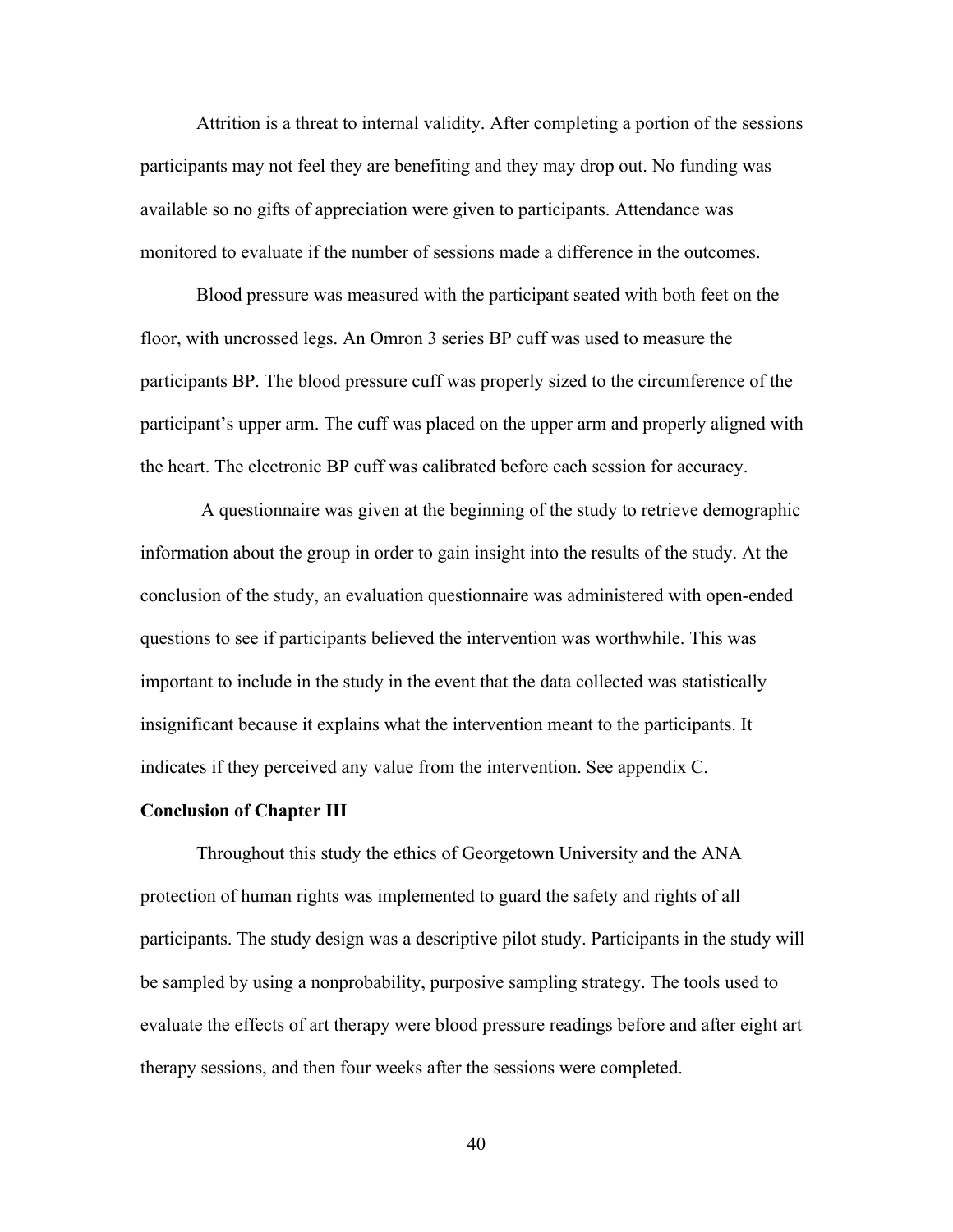The cost of eight art therapy sessions per participant was \$177.00. If art therapy can decrease blood pressure by 10/5 mmHg it has the potential to lower the risk of a stroke (Brook et al., 2013; Law, Morris and Wald, 2009). This alone is a compelling argument to conduct a pilot study on the effects of art therapy on HTN outcomes.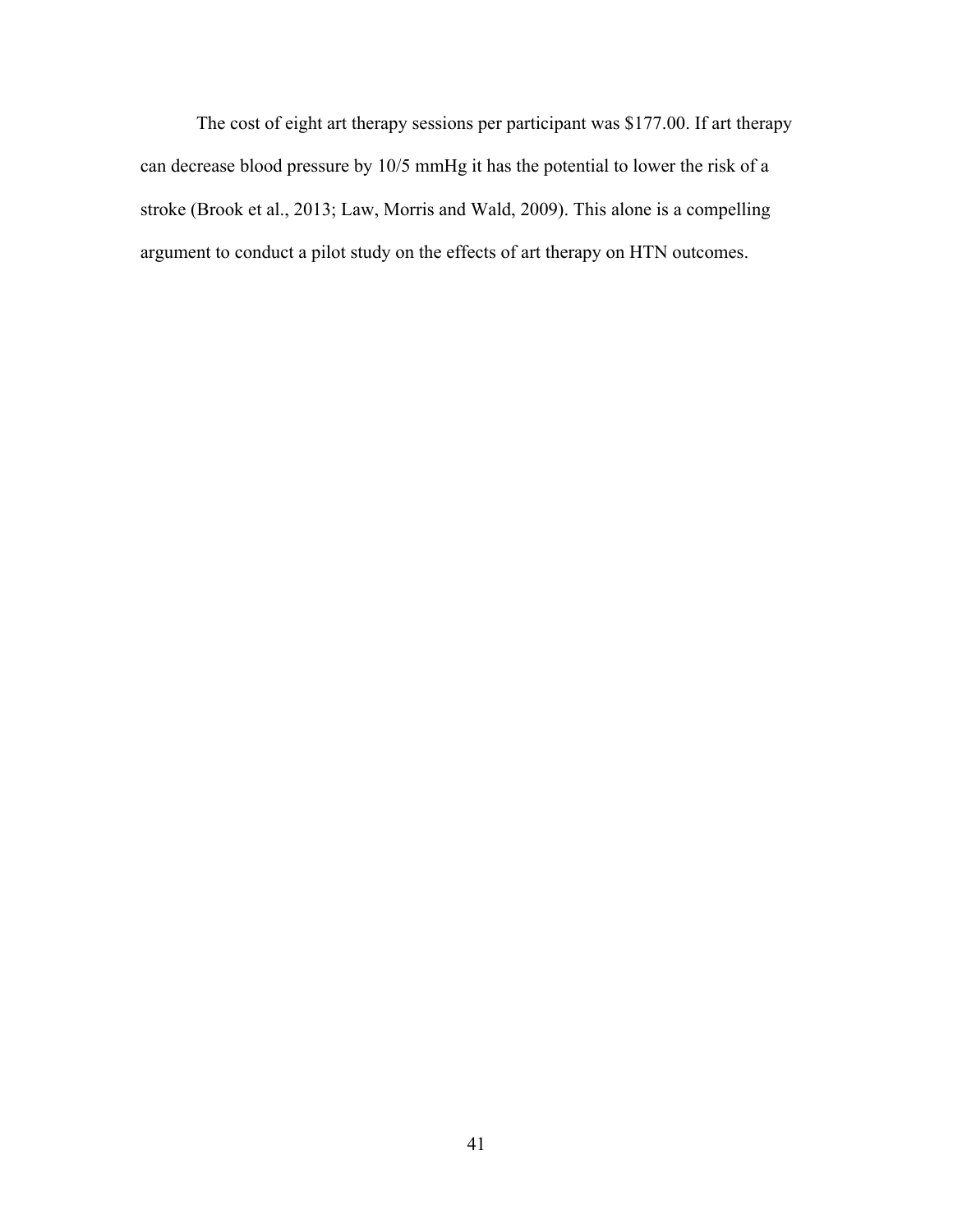#### **Chapter IV: Results**

# **Analysis of the Data**

The study was a descriptive study (Sylvia and Terhaar, 2014). The interpretation of the results was made as they pertain to the human belief model and how the results compare with previous studies.

The variables analyzed were the systolic blood pressure (SBP), diastolic blood pressure (DBP), and the mean arterial pressure (MAP). They were measured at every session both pre and post, as well as at four weeks after the last session, to see if there was a lingering effect on the BP readings after the sessions ended. The variables were evaluated using SPSS statistics version 24, using Wilcoxon Signed Ranks test to compare the sets of scores obtained from the same participants before and after art therapy sessions. .The signed test was used due to the fact that the observations for each participant were independent and did not influence another participant's values. The results of the findings were impacted by a small sample size making it more difficult to find a statistically significant difference. Inconsistent attendance also contributed to incomplete data thereby limiting the results of the study. This makes it more likely for one to have a Type II error, which is not finding a significant difference in the sample when one actually exists in the population (Sylvia and Terhaar, 2014). The level of significance (the alpha level) was set at 0.05.

The original goal for participation was 6-12 women. Originally eleven participants enrolled in the study but only nine participants attended the first session. Only seven were included in the final analysis due to two participants not completing the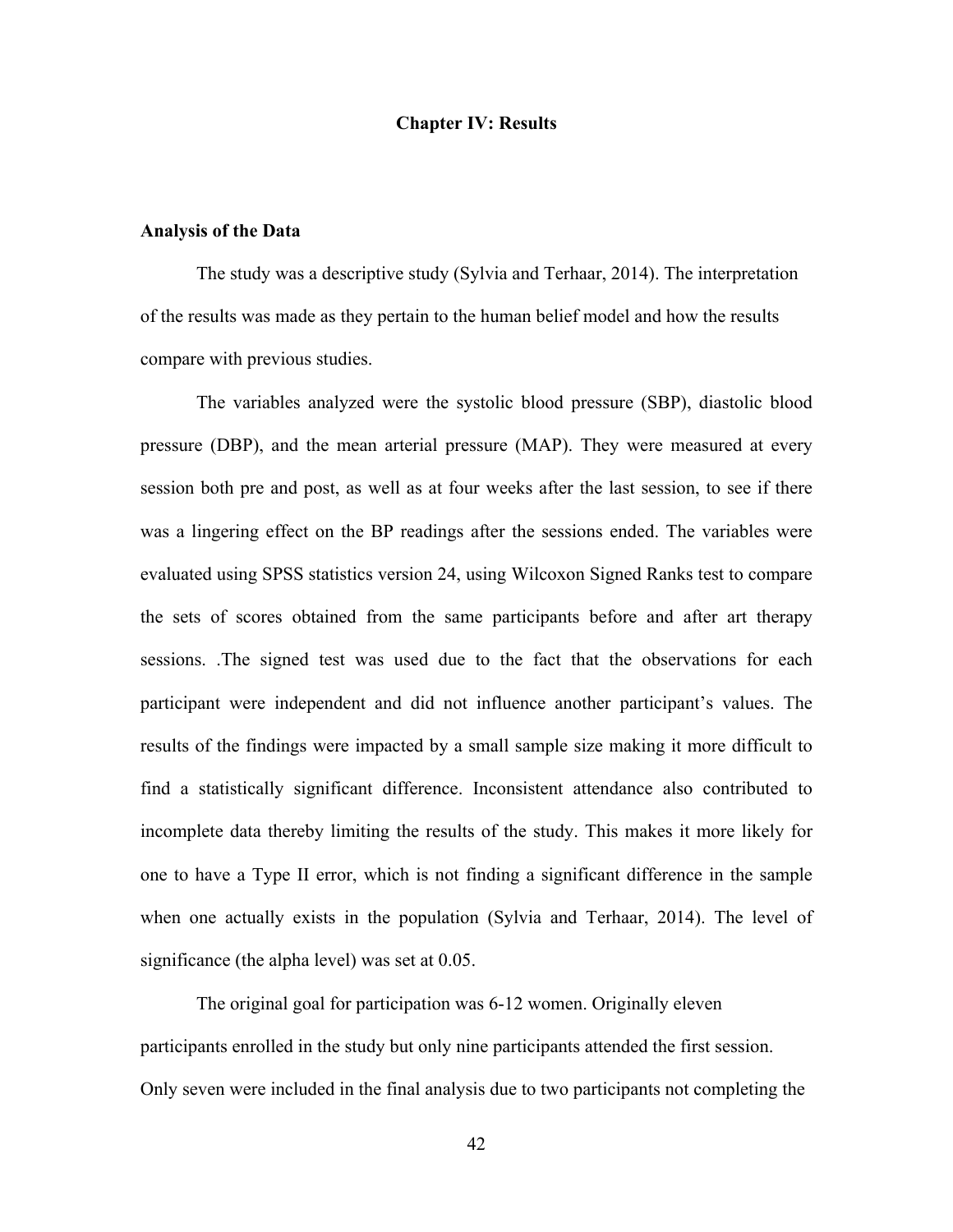study as a result of unexpected surgeries. One woman who only attended two sessions did return for the follow up blood pressure reading so her data was included. The age of the participants ranged from 61 to 70 years old. Five of the original nine participants had a college degree and four had some college. Two lived alone, two lived with another person and two had three or more people living in their home, three did not answer that question.

Demographic information pertaining to age, education, marital status, number of people living with them, smoking status, number of daily medications, and amount of weekly exercise was collected and evaluated. The questionnaires indicated that two individuals reported a decrease in the number of prescription medications during the study. One decreased the number of missed medications from once a week to zero. Four increased the number of days that they exercised each week. Two increased the length of time exercised and one decreased the length of time exercised. The comfort level of the knowledge about a heart healthy diet decreased for one and increased for another. All participants denied the use of illegal drugs and no one smoked. Demographics can be seen in Table 1.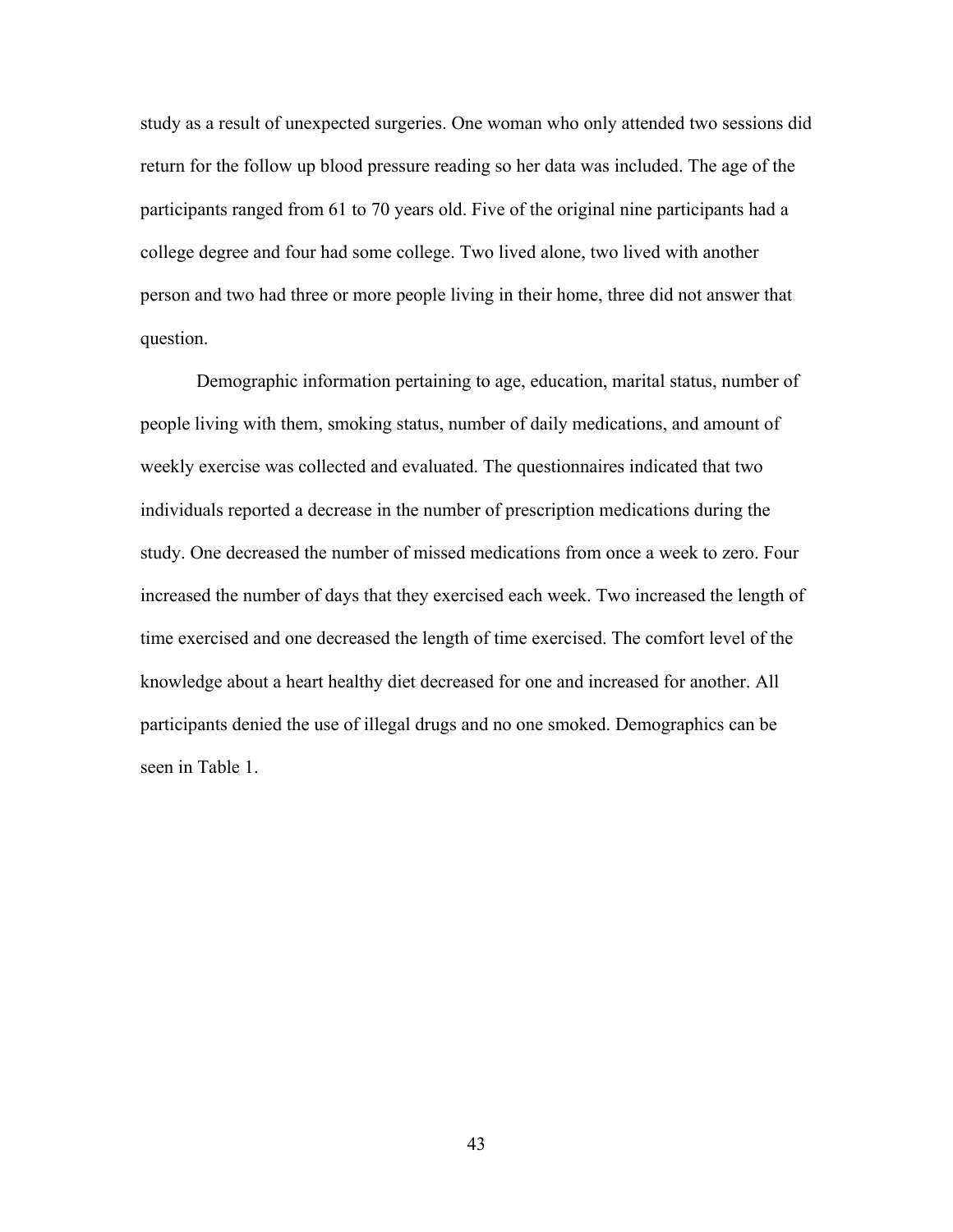| Table 1.           |
|--------------------|
| Demographics Table |

|                              | Beginning $(n=9)$       |      | End $(n=6)$      |       |
|------------------------------|-------------------------|------|------------------|-------|
|                              | n                       | %    | $\boldsymbol{n}$ | $\%$  |
| Age                          |                         |      |                  |       |
| $41 - 50$                    | 1                       | 11.1 | $\boldsymbol{0}$ | 0.0   |
| 51-60                        | 1                       | 11.1 | 1                | 16.7  |
| 61-70                        | $\overline{4}$          | 44.4 | 3                | 50.0  |
| 71-80                        | 3                       | 33.3 | $\overline{2}$   | 33.3  |
| Education                    |                         |      |                  |       |
| Some College                 | 5                       | 55.6 | $\mathfrak{Z}$   | 50.0  |
| <b>College Degree</b>        | $\overline{4}$          | 44.4 | $\overline{3}$   | 50.0  |
| Number of People in Home     |                         |      |                  |       |
| Live alone                   | $\overline{2}$          | 22.2 | $\overline{2}$   | 33.3  |
| $Myself +1$                  | $\overline{\mathbf{3}}$ | 33.3 | $\overline{2}$   | 33.3  |
| $Myself+2$                   | $\mathbf{1}$            | 11.1 | $\mathbf{1}$     | 16.7  |
| $Myself+3$                   | 1                       | 11.1 | $\boldsymbol{0}$ | 0.0   |
| Myself +4 or more            | $\overline{2}$          | 22.2 | $\mathbf{1}$     | 16.7  |
| Number of Prescription Drugs |                         |      |                  |       |
| Taken Daily <sup>a</sup>     |                         |      |                  |       |
| $1 - 2$                      | $\overline{2}$          | 22.2 | 1                | 16.7  |
| $3 - 4$                      | $\mathbf{1}$            | 11.1 | $\overline{2}$   | 33.3  |
| $5-6$                        | $\overline{4}$          | 44.4 | $\mathbf{1}$     | 16.7  |
| 7 or more                    | $\mathbf{1}$            | 11.1 | $\overline{2}$   | 33.3  |
| Missing                      | $\mathbf{1}$            | 11.1 |                  |       |
| Number of OTCs Taken Daily   |                         |      |                  |       |
| None                         | 1                       | 11.1 |                  |       |
| $1 - 2$                      | 6                       | 66.7 |                  |       |
| $3 - 4$                      | $\overline{2}$          | 22.2 |                  |       |
| <b>Illegal Medical Use</b>   | $\boldsymbol{0}$        | 0.0  | $\boldsymbol{0}$ | 0.0   |
| Number missed meds per day   |                         |      |                  |       |
| $\boldsymbol{0}$             | 6                       | 66.7 | $\overline{4}$   | 66.7  |
| 1                            | $\overline{2}$          | 22.2 | $\overline{2}$   | 33.3  |
| $\overline{2}$               | $\mathbf{1}$            | 11.1 | $\boldsymbol{0}$ | 0.0   |
| Family History of            | 7                       | 77.8 | 6                | 100.0 |
| Hypertension                 |                         |      |                  |       |
| Number weekdays of exercise  |                         |      |                  |       |
| $\boldsymbol{0}$             | 5                       | 55.6 | $\theta$         | 0.0   |
| $\mathbf{1}$                 | $\mathbf{1}$            | 11.1 | 1                | 16.7  |
| $\overline{c}$               | $\overline{2}$          | 22.2 | $\overline{2}$   | 33.3  |
| $\overline{3}$               | $\mathbf{1}$            | 11.1 | $\overline{2}$   | 33.3  |
|                              |                         |      |                  |       |
| 4 or more                    | $\boldsymbol{0}$        | 0.0  |                  | 16.7  |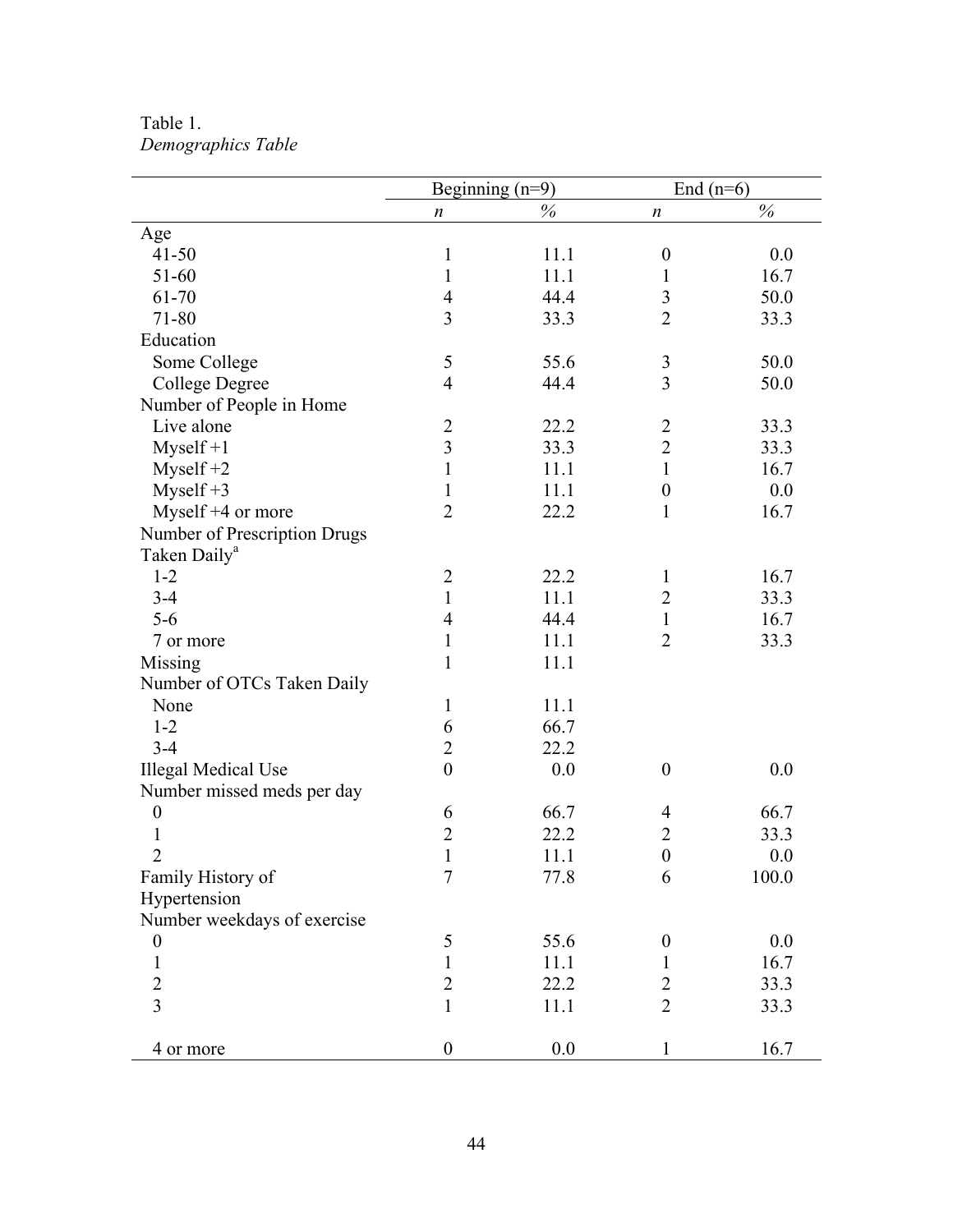|      |                                            | End $(n=6)$                                                                         |
|------|--------------------------------------------|-------------------------------------------------------------------------------------|
|      | $\boldsymbol{n}$                           | $\%$                                                                                |
|      |                                            |                                                                                     |
|      |                                            |                                                                                     |
|      |                                            |                                                                                     |
|      |                                            |                                                                                     |
|      | $\theta$                                   | 0.0                                                                                 |
| 11.1 | 0                                          | 0.0                                                                                 |
| 0.0  | 4                                          | 66.7                                                                                |
| 0.0  | $\boldsymbol{0}$                           | 0.0                                                                                 |
| 22.2 | $\overline{2}$                             | 33.3                                                                                |
| 0.0  | $\boldsymbol{0}$                           | 0.0                                                                                 |
| 66.7 | 5                                          | 83.3                                                                                |
|      |                                            |                                                                                     |
|      |                                            |                                                                                     |
| 33.3 | 1                                          | 16.7                                                                                |
|      |                                            | 0.0                                                                                 |
|      | $\theta$                                   | 0.0                                                                                 |
|      |                                            |                                                                                     |
|      |                                            | 33.3                                                                                |
|      |                                            | 50.0                                                                                |
|      |                                            |                                                                                     |
|      |                                            |                                                                                     |
|      |                                            | 50.0                                                                                |
|      |                                            | 16.7                                                                                |
|      |                                            | 16.7                                                                                |
|      |                                            | 16.7                                                                                |
|      | $\%$<br>66.7<br>0.0<br>0.0<br>33.3<br>22.2 | $\boldsymbol{0}$<br>$\overline{c}$<br>$\overline{3}$<br>3<br>$\mathbf{1}$<br>1<br>1 |

Because of small cell sizes and differences in wording of questions from questionnaire 1 to 2, no statistical tests to compare answers were completed.

Table 2 demonstrates the mean BPs taken at the beginning of the first session compared to the four-week follow up readings. For the six people who had readings at Session 1 and at the follow up, there were no statistically significant differences in the mean SBP, DBP, or MAP from beginning of session one, to the four-week follow-up. Mean SBP and MAP were both somewhat higher for the group as a whole at the follow up, than at beginning of first session. Mean DBP did not change.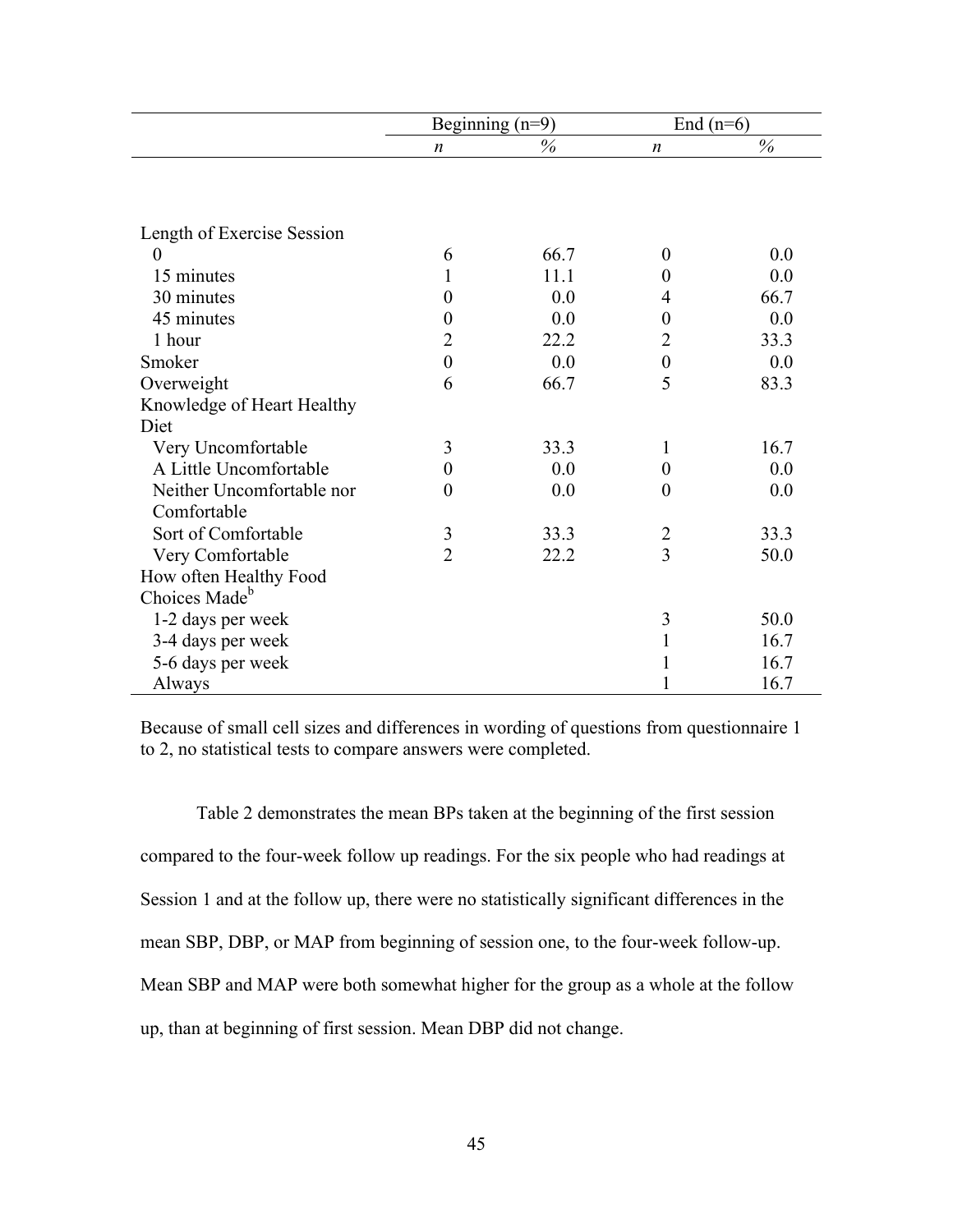| <b>Paired Samples Statistics</b>               |                    |        |   |        |       |  |  |  |  |
|------------------------------------------------|--------------------|--------|---|--------|-------|--|--|--|--|
| Std. Deviation<br>N<br>Std. Error Mean<br>Mean |                    |        |   |        |       |  |  |  |  |
| Pair 1                                         | S <sub>1</sub> a   | 133.17 | 6 | 24.302 | 9.921 |  |  |  |  |
|                                                | S 4 week post      | 135.33 | 6 | 19.273 | 7.868 |  |  |  |  |
| Pair 2                                         | D <sub>1</sub> a   | 81.33  | 6 | 13.471 | 5.499 |  |  |  |  |
|                                                | D4 week post       | 81.83  | 6 | 11.940 | 4.875 |  |  |  |  |
| Pair 3                                         | MAP <sub>1</sub> a | 98.61  | 6 | 16.750 | 6.838 |  |  |  |  |
|                                                | <b>MAP</b> Post    | 99.67  | 6 | 13.836 | 5.648 |  |  |  |  |

# Table 2. *Comparing readings at beginning of session 1 to 4 week follow up*

# Test Statistics<sup>a</sup>

|                        | S 4 week post -   D4 week post - |                | MAP Post -         |
|------------------------|----------------------------------|----------------|--------------------|
|                        | S1a                              | D1a            | MAP <sub>1</sub> a |
|                        | .000 <sup>b</sup>                | $-314^{\circ}$ | $-.314^{\circ}$    |
| Asymp. Sig. (2-tailed) | 1.000                            | .753           | .753               |

a. Wilcoxon Signed Ranks Test

b. The sum of negative ranks equals the sum of positive ranks.

c. Based on positive ranks.

BP tended to go up after each session. The mean SBP increased from

133.7 mmHg, to 146.33 mmHg. The mean DBP increased from 81.3mmHg. to 85.17 mmHg. The mean MAP increased from 98.61 mmHg. to 105.56 mmHg. For the six people who participated in session one, mean BP readings had no significant differences between the end of session one readings, and at the four-week follow up for SBP, DBP, or MAP. It can be seen in Table 3 that all of the mean readings at the four-week follow up were lower than the end of session one readings.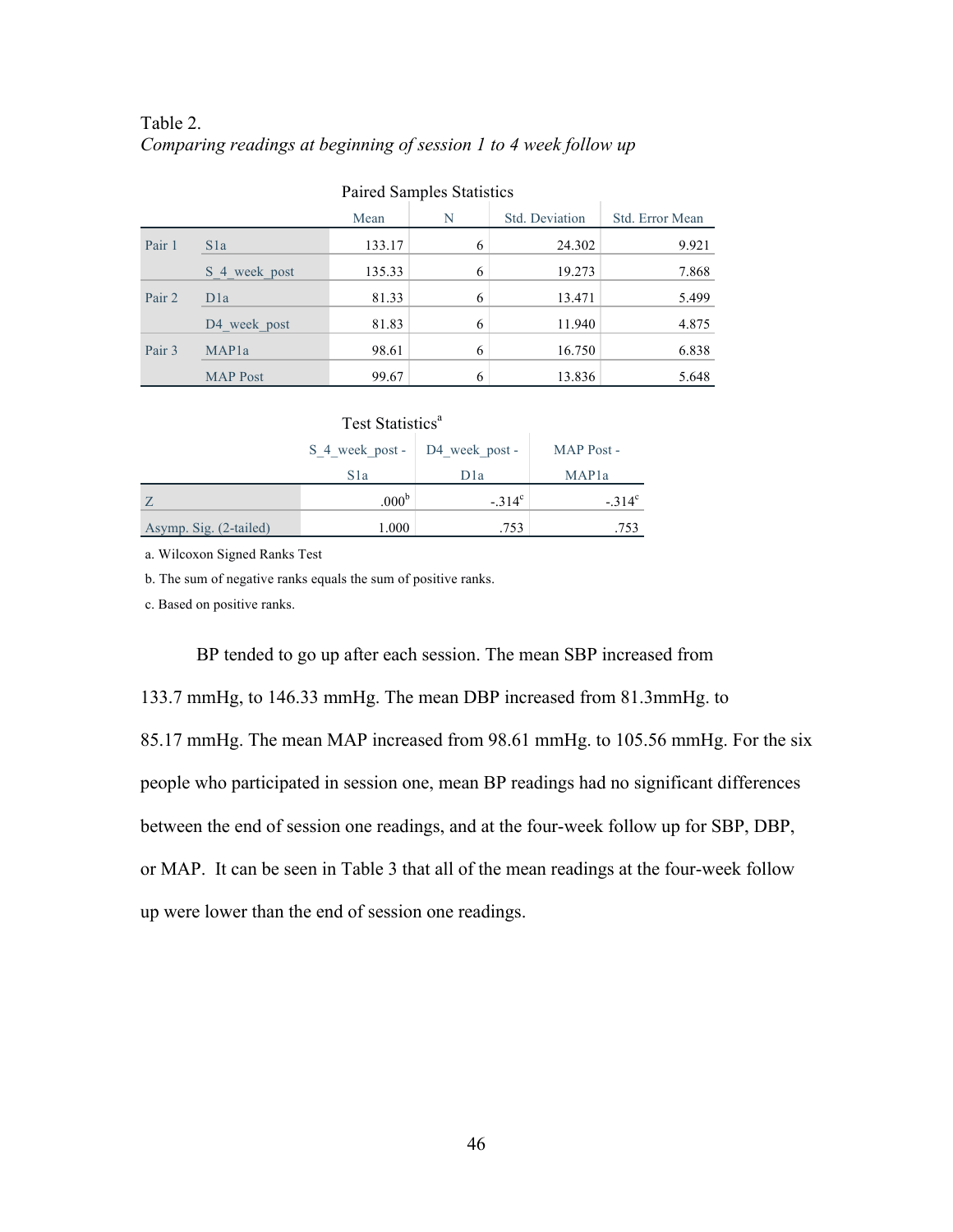| <b>Paired Samples Statistics</b>               |                    |        |   |        |        |  |  |  |  |  |
|------------------------------------------------|--------------------|--------|---|--------|--------|--|--|--|--|--|
| Std. Deviation<br>Std. Error Mean<br>N<br>Mean |                    |        |   |        |        |  |  |  |  |  |
| Pair 1                                         | S1b                | 146.33 | 6 | 30.098 | 12.287 |  |  |  |  |  |
|                                                | S 4 week post      | 135.33 | 6 | 19.273 | 7.868  |  |  |  |  |  |
| Pair 2                                         | D <sub>1</sub> b   | 85.17  | 6 | 13.586 | 5.546  |  |  |  |  |  |
|                                                | D4 week post       | 81.83  | 6 | 11.940 | 4.875  |  |  |  |  |  |
| Pair 3                                         | MAP <sub>1</sub> b | 105.56 | 6 | 18.330 | 7.483  |  |  |  |  |  |
|                                                | <b>MAP</b> Post    | 99.67  | 6 | 13.836 | 5.648  |  |  |  |  |  |

# Table 3. *Comparing readings at end of session 1 to 4 week follow up*

## Test Statistics<sup>a</sup>

|                        | S 4 week post -   D4 week post - |          | MAP Post -         |
|------------------------|----------------------------------|----------|--------------------|
|                        | S1b                              | D1b      | MAP <sub>1</sub> b |
|                        | $-0.943^b$                       | $-734^b$ | $-0.943^{b}$       |
| Asymp. Sig. (2-tailed) | .345                             | .463     | .345               |

a. Wilcoxon Signed Ranks Test

b. Based on positive ranks.

Seven people had blood pressure readings at session two and at the four-week follow up. This set of data was the set used for the final statistical summary due to the fact that there were seven participants for this data set. The Wilcoxon Signed Ranks Test was used based on positive ranks to analyze the data. The mean pretest SBP was 151.57 mmHg, posttest SBP was 132.43 mmHg, Z -1.859, p=0.063. The pretest DBP was 87.86 mmHg and posttest DBP was 80.00 mmHg, Z -1.572, p=0.116. The pretest MAP was 109.10 mmHg and posttest was 97.48 mmHg, Z -1.859, p=0.063. All four-week follow up readings tended to be lower than beginning of session two readings and mean SBP was marginally significant, p .063, and can be seen in Table 4.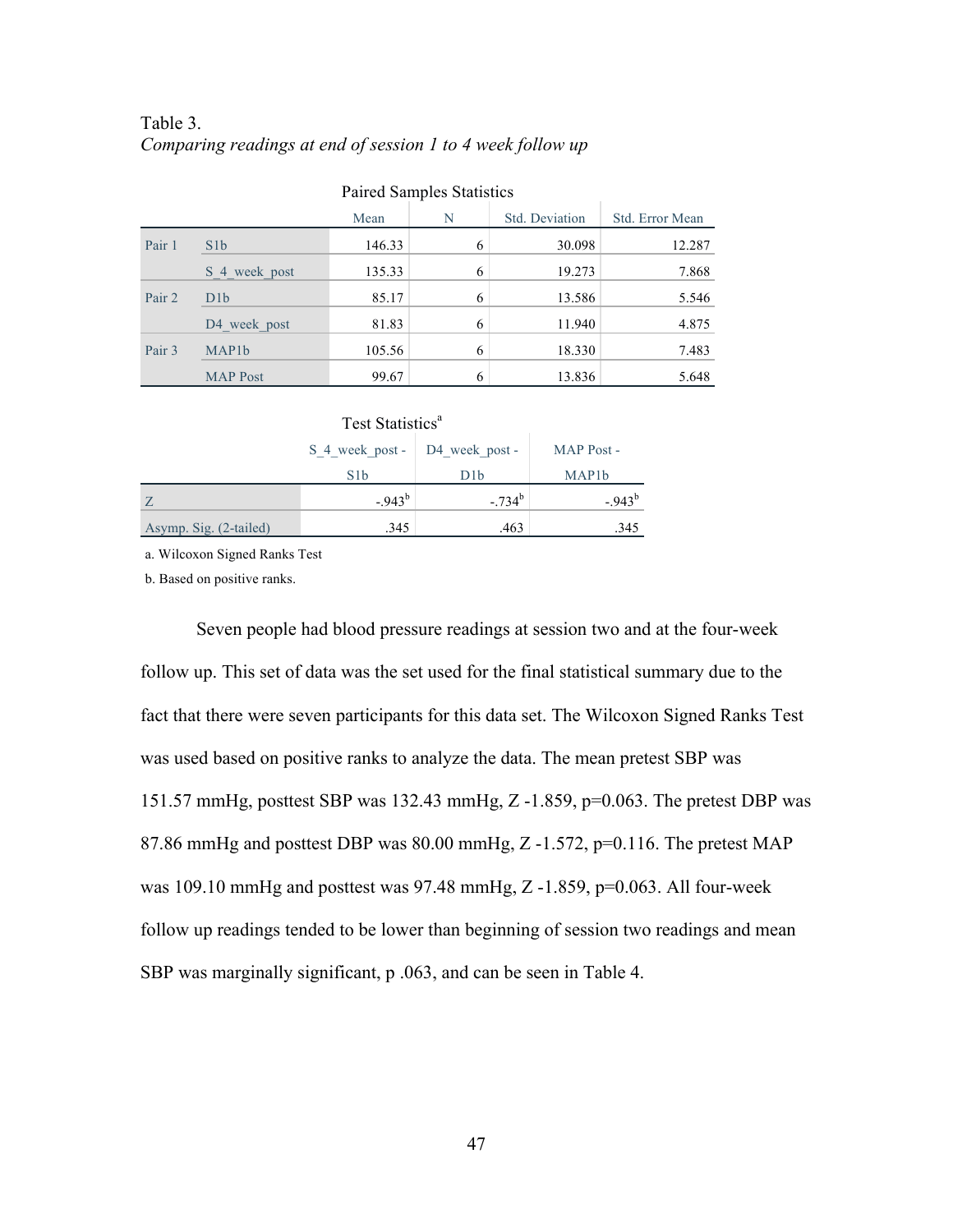| <b>Paired Samples Statistics</b>               |                 |        |   |        |       |  |  |  |  |  |
|------------------------------------------------|-----------------|--------|---|--------|-------|--|--|--|--|--|
| Std. Deviation<br>Std. Error Mean<br>N<br>Mean |                 |        |   |        |       |  |  |  |  |  |
| Pair 1                                         | S <sub>2a</sub> | 151.57 | 7 | 21.801 | 8.240 |  |  |  |  |  |
|                                                | S 4 week post   | 132.43 | 7 | 19.199 | 7.257 |  |  |  |  |  |
| Pair 2                                         | D2a             | 87.86  | 7 | 9.805  | 3.706 |  |  |  |  |  |
|                                                | D4 week post    | 80.00  | 7 | 11.930 | 4.509 |  |  |  |  |  |
| Pair 3                                         | MAP2a           | 109.10 | 7 | 13.492 | 5.099 |  |  |  |  |  |
|                                                | <b>MAP</b> Post | 97.48  | 7 | 13.896 | 5.252 |  |  |  |  |  |

# Table 4. *Comparing readings at beginning of session 2 to 4 week follow up*

# Test Statistics<sup>a</sup>

|                        | S 4 week post -   D4 week post - |            | MAP Post -         |
|------------------------|----------------------------------|------------|--------------------|
|                        | S2a                              | D2a        | MAP <sub>2</sub> a |
|                        | $-1.859^b$                       | $-1.572^b$ | $-1.859^{b}$       |
| Asymp. Sig. (2-tailed) | .063                             | .116       | .063               |

a. Wilcoxon Signed Ranks Test

b. Based on positive ranks.

c. Asymp. Sig (2-tailed) value is also the p-value for the test.

Blood pressure readings tended to be slightly higher at end of each session and comparing BPs from the end of session two to the four-week follow up yielded results that were significant. SBP decreased from 152.57 mmHg to 132.43 mmHg, Z -2.366, p=.018. DBP decreased from 93.0 mmHg to 80.00 mmHg, Z -2.375, p=.018. The MAP decreased from 112.86 mmHg to 97.48 mmHg,  $Z - 2.366$  p= .018 and is seen in Table 5.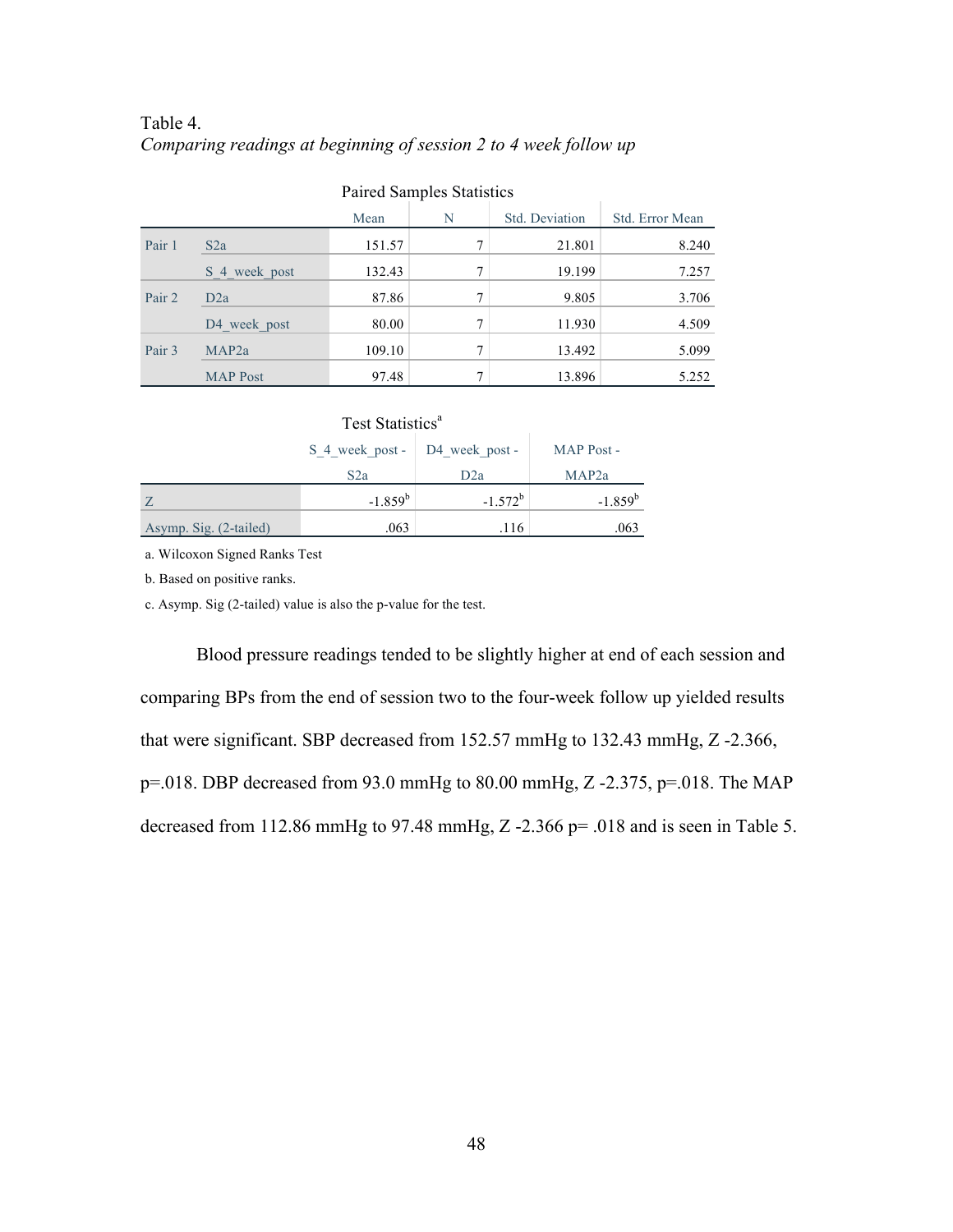| <b>Paired Samples Statistics</b>               |                    |        |   |        |       |  |  |  |  |
|------------------------------------------------|--------------------|--------|---|--------|-------|--|--|--|--|
| Std. Deviation<br>N<br>Std. Error Mean<br>Mean |                    |        |   |        |       |  |  |  |  |
| Pair 1                                         | S2b                | 152.57 | 7 | 18.582 | 7.023 |  |  |  |  |
|                                                | S 4 week post      | 132.43 | 7 | 19.199 | 7.257 |  |  |  |  |
| Pair 2                                         | D2b                | 93.00  | 7 | 9.110  | 3.443 |  |  |  |  |
|                                                | D4 week post       | 80.00  | 7 | 11.930 | 4.509 |  |  |  |  |
| Pair 3                                         | MAP <sub>2</sub> b | 112.86 | 7 | 12.015 | 4.541 |  |  |  |  |
|                                                | <b>MAP</b> Post    | 97.48  | 7 | 13.896 | 5.252 |  |  |  |  |

# Table 5. *Comparing readings at end of session 2 to 4 week follow up*

## Test Statistics<sup>a</sup>

|                        | S 4 week post -   D4 week post - |              | MAP Post -         |
|------------------------|----------------------------------|--------------|--------------------|
|                        | S <sub>2</sub> b                 | D2b          | MAP <sub>2</sub> b |
| 7.                     | $-2.366^b$                       | $-2.375^{b}$ | $-2.366^b$         |
| Asymp. Sig. (2-tailed) | .018                             | .018         | .018               |

a. Wilcoxon Signed Ranks Test

b. Based on positive ranks.

 The comparison of mean BP readings from the end of each session to the four-week follow up readings did show a decrease that was more significant than readings taken at the beginning of each session. It is more important however, to compare the readings taken at the beginning of the art therapy sessions to the final follow-up session reading at week 12 because the participants were in the same environment without the intervention at both readings. This study was completed to see if art therapy would lower blood pressure in one's day-to-day life. The analysis of the mean blood pressures did not show any statistically significant decrease in blood pressure. No correlations were noted between the number of sessions attended, nor in age and blood pressure changes.

 Table 6 shows the differences in individual blood pressures from the first BP to the last art therapy session and to the four-week follow up session.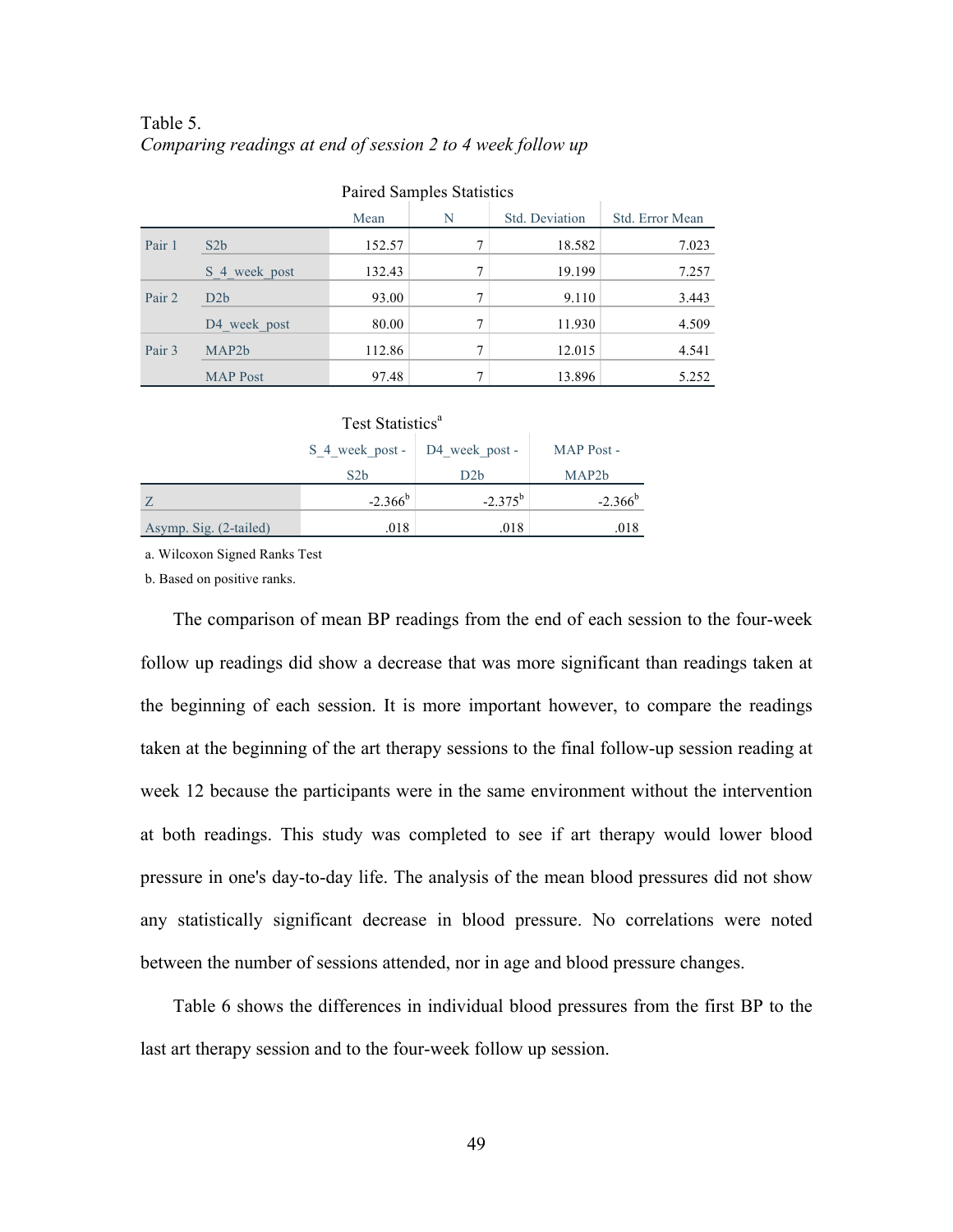Table 6.

|                                 |  |  |  |  | The differences in individual blood pressures in mmHg from the first blood pressure to |  |
|---------------------------------|--|--|--|--|----------------------------------------------------------------------------------------|--|
| the four-week follow-up session |  |  |  |  |                                                                                        |  |

| Participant ID $\&$<br>$#$ of sessions | $1st$ SBP | Last<br>session | 4 week<br>$f/u$ SBP | 1 <sup>st</sup> DBP | Last<br>session | 4 week f/u<br><b>DBP</b> |
|----------------------------------------|-----------|-----------------|---------------------|---------------------|-----------------|--------------------------|
| attended                               |           | <b>SBP</b>      |                     |                     | <b>DBP</b>      |                          |
| $7 - 7$                                | 131       | 117             | 115                 | 70                  | 76              | 69                       |
| $8 - 7$                                | 125       | 104             | 121                 | 87                  | 75              | 81                       |
| $9 - 8$                                | 94        | 104             | 127                 | 58                  | 70              | 78                       |
| $10 - 8$                               | 155       | 130             | 140                 | 94                  | 76              | 92                       |
| $12 - 2$                               | 139       | 154             | 147                 | 83                  | 88              | 82                       |
| $14 - 4$                               | 125       | 112             | 112                 | 74                  | 70              | 62                       |
| $15 - 7$                               | 161       | 164             | 165                 | 92                  | 98              | 96                       |

Table 7.

*Measurement of blood pressure changes in mmHg from the first blood pressure to the four-week follow-up, number of sessions attended, and age*

| Participant<br>ID | $#$ of<br>sessions | <b>SBP</b><br>changes<br>$1st$ to 4wk<br>f/u | <b>DBP</b><br>changes<br>$1st$ to 4wk<br>f/u | <b>MAP</b><br>changes<br>$1st$ to 4wk<br>f/u | Age       | BP trend |
|-------------------|--------------------|----------------------------------------------|----------------------------------------------|----------------------------------------------|-----------|----------|
|                   | 6                  | $-16$                                        | $-7$                                         | $-10$                                        | $41 - 50$ | Lower    |
| 8                 | $\overline{7}$     | -4                                           | -6                                           | -6                                           | 71-80     | Lower    |
| 9                 | 8                  | $+33$                                        | $+20$                                        | $+24$                                        | $51 - 50$ | Higher   |
| 10                | 8                  | $-15$                                        | $-2$                                         | $-6$                                         | 61-70     | Lower    |
| 12                | $\overline{2}$     | $+8$                                         | $-1$                                         | $+2$                                         | 71-80     | Higher S |
|                   |                    |                                              |                                              |                                              |           | & MAP-   |
|                   |                    |                                              |                                              |                                              |           | Lower D  |
| 14                | $\overline{4}$     | $-13$                                        | $-12$                                        | $-12$                                        | 61-70     | Lower    |
| 15                |                    | $+4$                                         | $+4$                                         | $+4$                                         | 61-70     | Higher   |

When the data is examined for each individual participant, (Table 8) four

participants had a trend indicating a decrease in SBP with a mean decrease in SBP of 12.25 mmHg. Their DBP also decreased with a mean decrease of 5.5 mmHg. Findings of a meta-analysis of data from 147 randomized clinical trials showed that a decrease of 10 mmHg in SBP and a 5 mmHg in DBP is associated with a 41% reduction of strokes over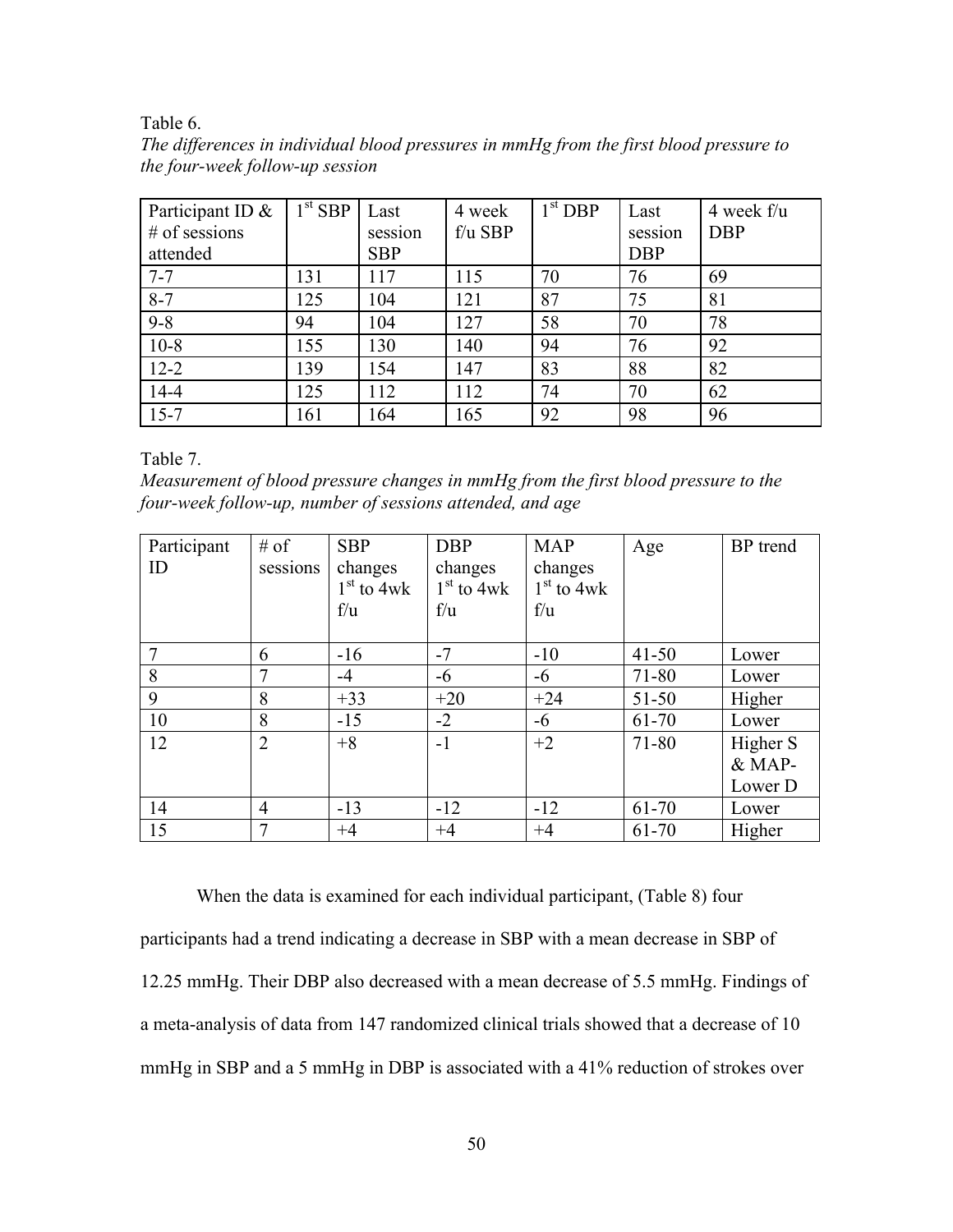five years in all trials (Law, Morris, & Wald, 2009). Based on the meta-analysis of Law, Morris and Wald, art therapy has the potential to lower blood pressure and the risk of stroke. The three people who had an increase in BP had an increase at the eight-week mark and at the 4-week follow up. The four that had a decrease in BP had a decrease at week 8 and at the 4-week follow up.

The sum of individual blood pressures was graphed and linear regression analysis was performed. This can be seen in Table 7. Based on the linear regression, art therapy had a cumulative beneficial impact on BP even after a rebound effect at the 4-week follow-up session. For every week of art therapy, SBP dropped by 2.0804 mmHg, MAP dropped by 1.275 mmHg, and DBP dropped by 0.8723 mmHg. The  $R^2$  was only 0.342 -0.260, which indicates that art therapy can only be attributed to the decrease in BP 34% to 26% of the time. The small sample size is most likely the reason for the low  $\mathbb{R}^2$ .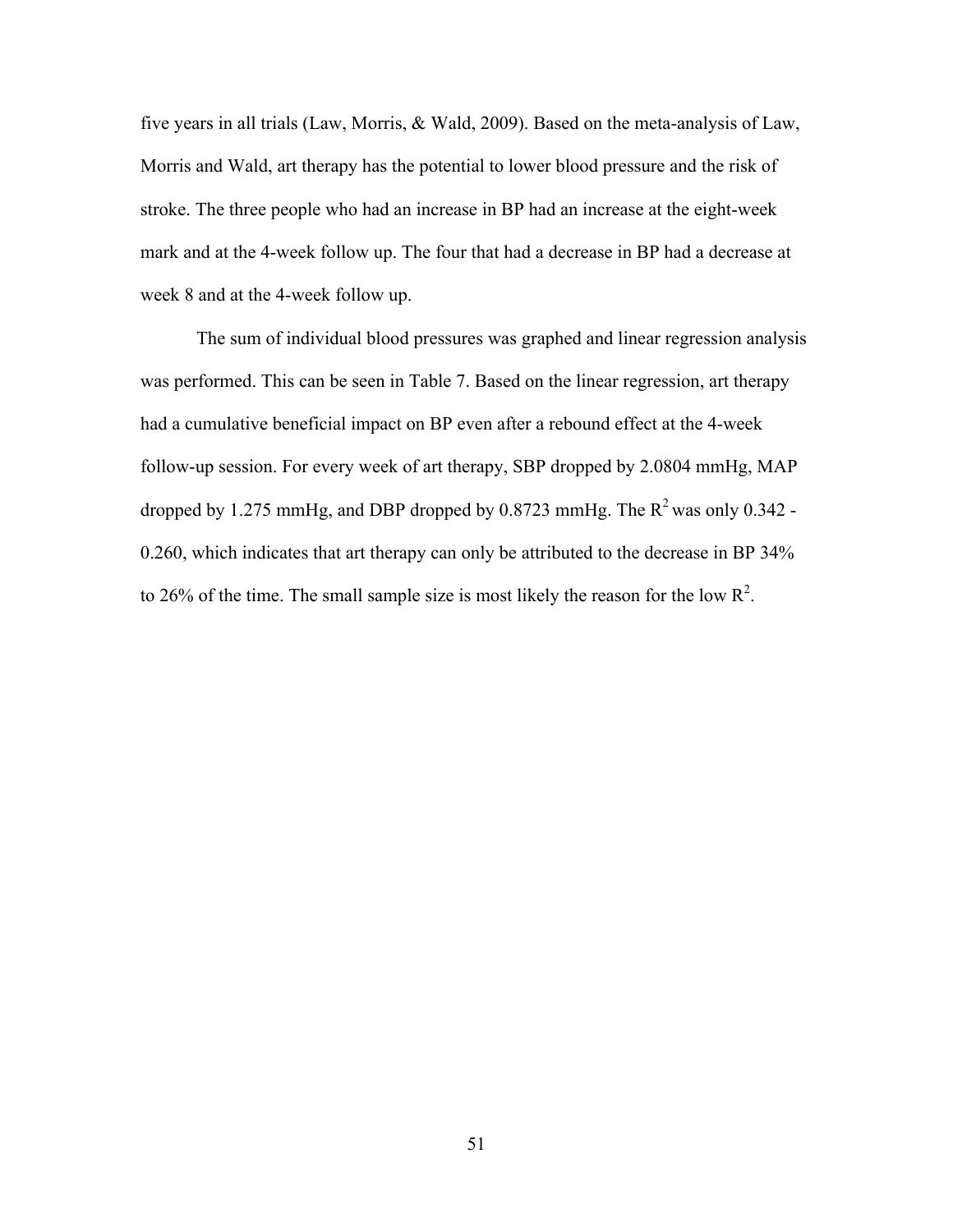

Figure 1. Sum of blood pressure of all participants from the beginning of the first session to the four-week follow up blood pressure check

## **Questionnaire Responses**

Responses to the open ended questions on the questionnaire had the following themes.

What did you enjoy the most about taking part in the study? Two enjoyed the fellowship. One said it was peaceful for her mind. Three enjoyed creating art. One person realized that her blood pressure varied from morning to bedtime.

What did you least enjoy about the study? Two women wrote that they were nervous about having her blood pressure taken. One person least enjoyed discussing her feelings about blood pressure during the sessions. Two reported that they least enjoyed the fact that the study was ending,

When asked if art therapy helped them in anyway two participants said that it took their minds off of depressing thoughts and made one realize how much she missed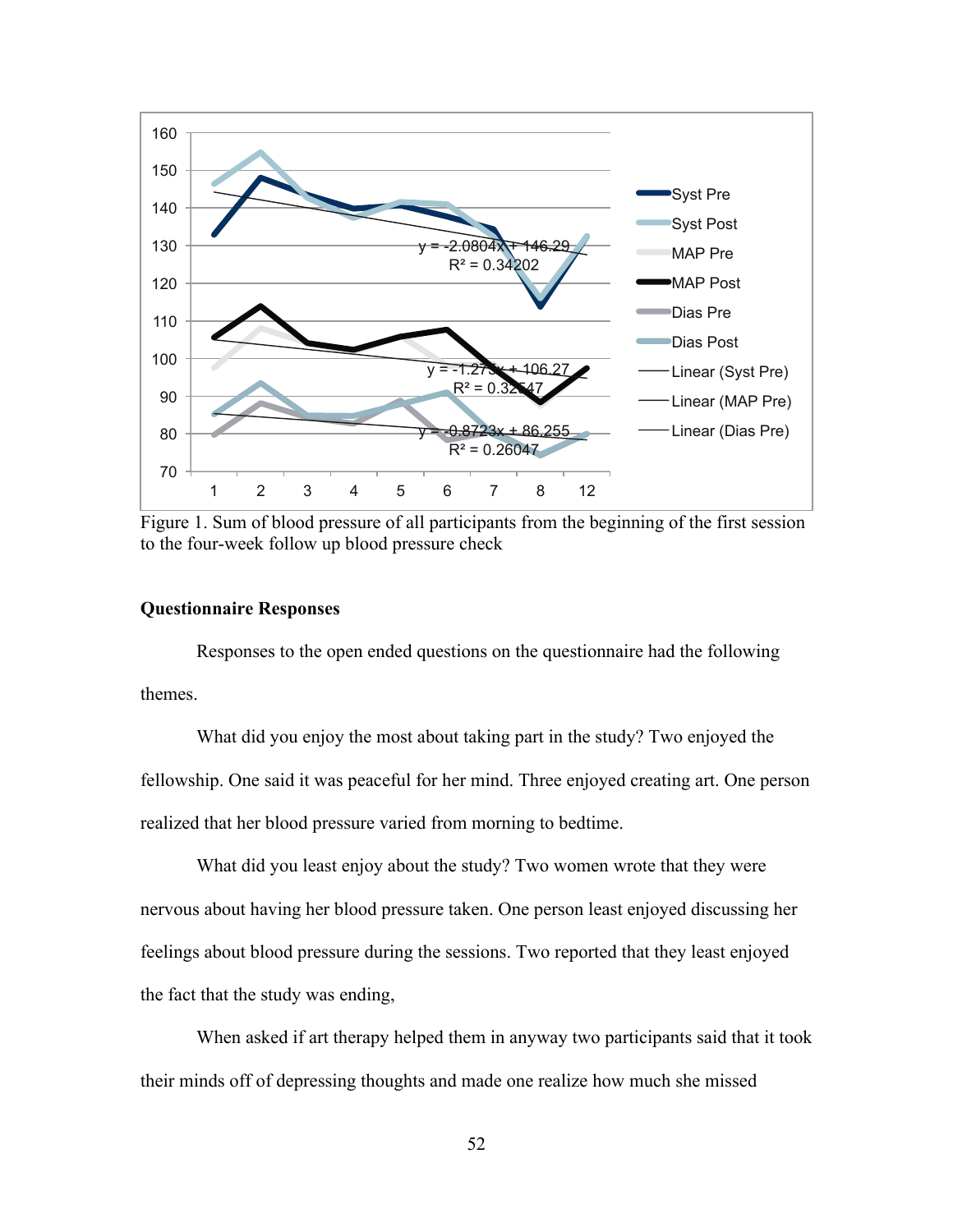creating art. One stated that art therapy made her BP go down. All participants would recommend art therapy to others.

The following responses were made to the question, what would you like the researchers to know? "When I go to the doctor, the doctor does not listen to me. That just isn't right. What I want to say to my doctor is, 'Look at me, and listen to me!' " This is very similar to the findings in the research completed by a team of researchers lead by Sanon in 2014. They found that Haitians feel that the doctors are just trying to make money because they only tell patients to take medications and they do not clearly explain what hypertension is to the patient (Sanon et al., 2014). This distrust leads to many Haitians using herbs brought from Haiti that they grow in their garden to treat their HTN instead of, or in addition to, medications prescribed by a provider which can be dangerous for the patient (Sanon et al., 2014).

#### **Conclusion of Chapter IV**

Chapter IV analyzed the demographic information and information gathered in the questionnaire, as well as investigated BP readings over 12 weeks. Based on the Wilcoxon Signed Ranks test, the data analysis of the findings of this pilot study showed, there was no statistically significant reduction of blood pressure as a result of art therapy.

The linear regression analysis of the sum of blood pressure changes in all seven participants found a cumulative trend of lower blood pressures as a result of art therapy. The sample size was only seven participants, which is too small of a sample size to draw any inferences on the effects of art therapy on HTN.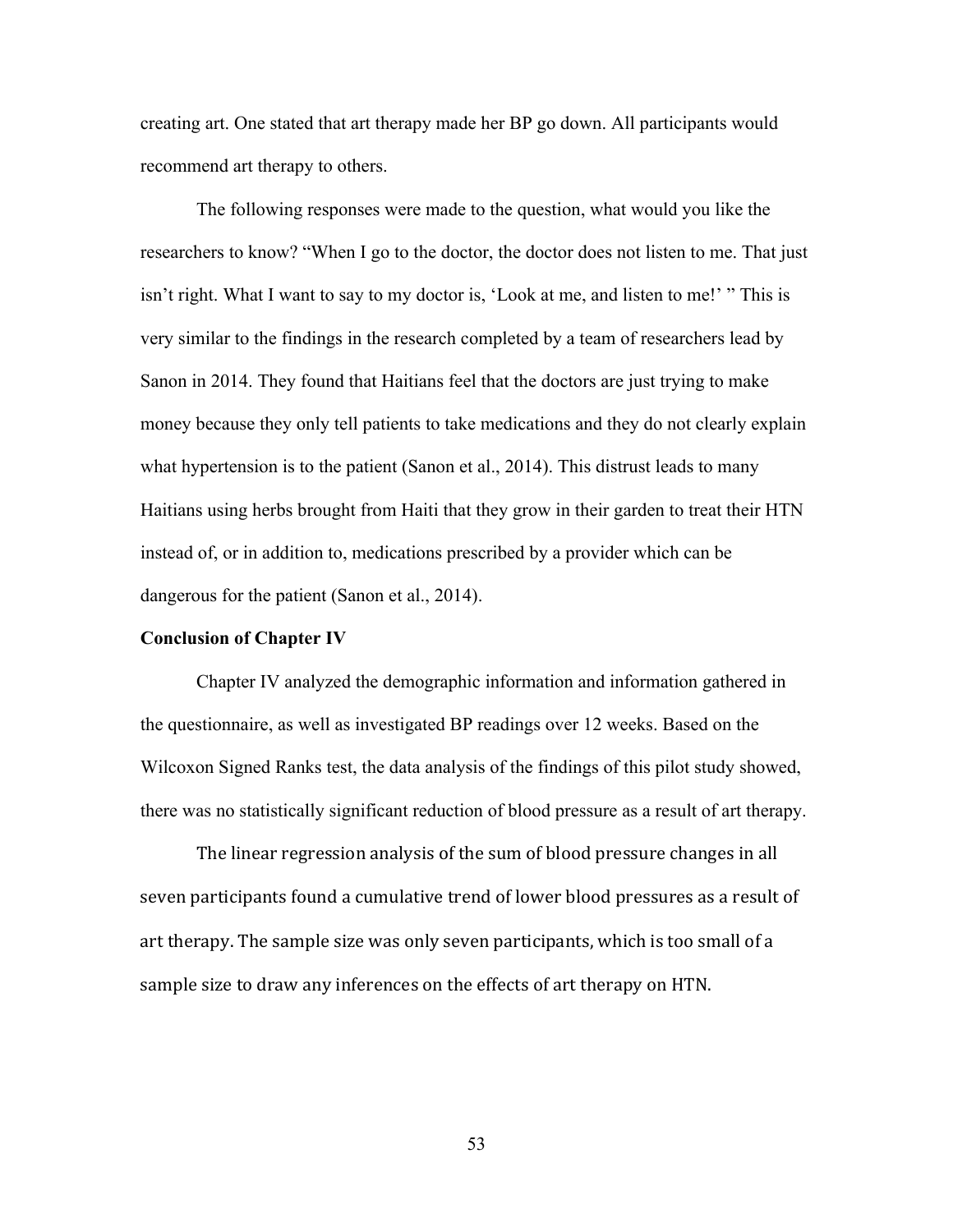## **Chapter V: Discussion**

# **Barriers to Success**

 The greatest barrier to success was the small sample size. Originally eleven people volunteered for the study. Attrition occurred regardless of the investigator calling all participants at noon on the day of the sessions to remind them to attend. Had the phone calls not been made, even fewer participants would have been in the study. Every day there was one participant who had forgotten about coming to the study. The contributing factors to the small sample size were, attrition from lack of interest, family commitments, weather and unexpected surgery.

The lead researcher had difficulty getting access to more patients for recruitment due to HIPPA restrictions and was not allowed to recruit participants from her place of employment. A solution to this was a fortunate collaboration of the researcher with a faith based nursing organization that helped recruit participants from it's patient population. It would be beneficial to investigate why participants missed sessions in order to identify barriers to participation by the women. Recruitment was also limited by a time constraint to get the project completed for graduation. A longer recruitment period is recommended for any future studies to insure a larger sample size.

The self-reporting of behaviors by participants may not be accurate. This is demonstrated by the fact that the reported number of prescription medications changed for two participants. Throughout the study they were asked to let the researcher know if they had any medication changes and all of them denied that they had any changes. A barrier to having correct data on how many medications participants take and if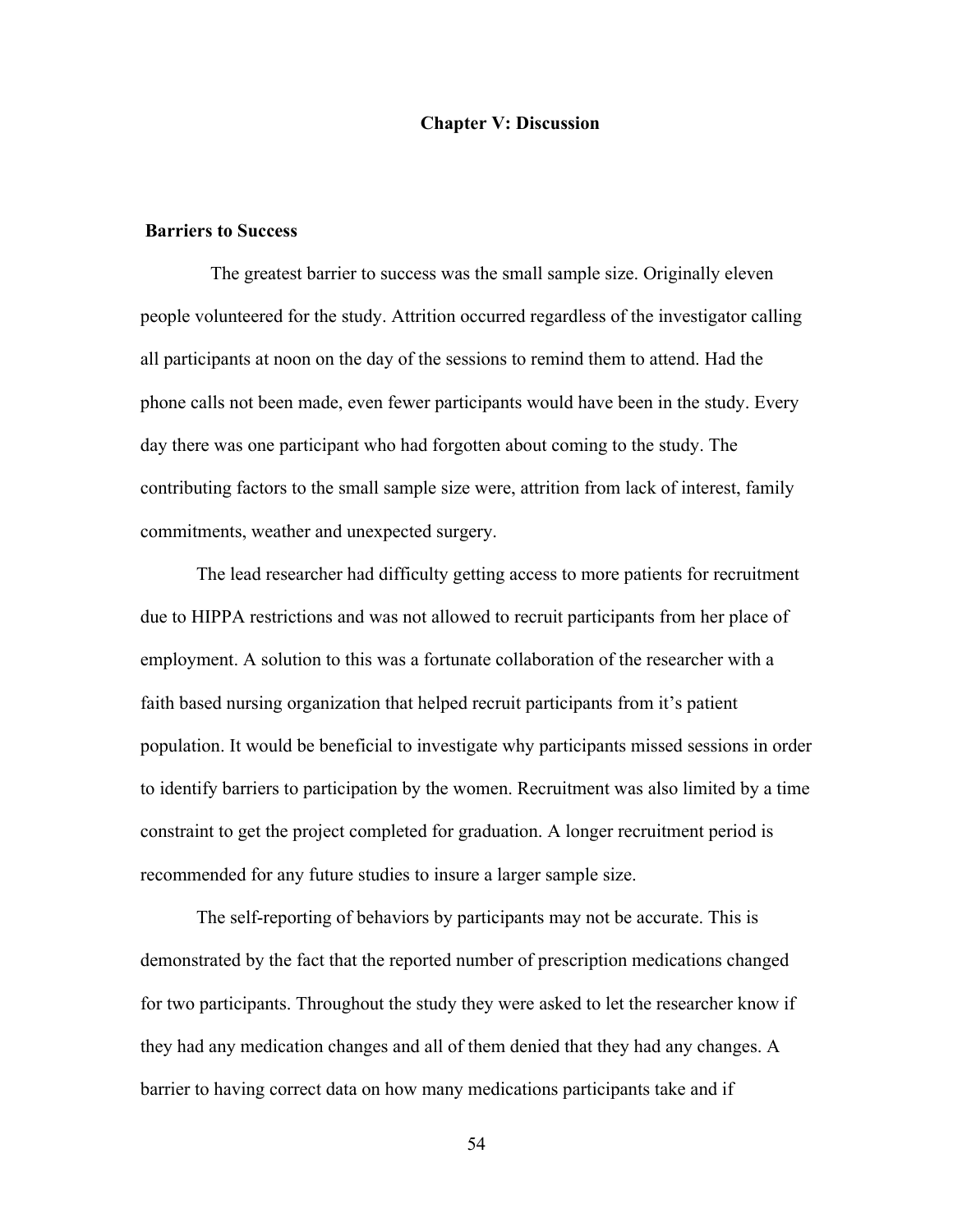medication adherence improved or not as a result of the study can be impacted by health literacy concerning medications, by what they consider to be a medication, and by medication confusion (Eassey, Smith, Krass, McLachlan, and Brien, 2016).

This study did not ask the participants the names of the medications they took. It would be good to know the exact medications that participants are taking for future studies. It could be possible that participants who were taking a calcium channel blocker for example, did not have a decrease in BP, but everyone who did not take a calcium channel blocker did have a decrease in BP.

No funding was available for this project, which was self funded by the lead investigator. No incentive was offered to the participants to attend the session, which may have lead to poor attrition.

The before and after questionnaire should have had questions that were better coordinated in order to obtain useful data. The first one asked how many prescribed medications do you take everyday, and how many over the counter medications do you take everyday? The second only asked, how many different medications do you take everyday? This made it difficult to assess what kind, and how many medications participants took every day.

The study could have been impacted by sample bias. People who generally enjoy art were probably more likely to volunteer to be in the study and more likely to remain active participants in the study. If someone does not like to create art, then art therapy may not lower blood pressure for that person. Another example of sample bias is that everyone who participated in the study had a family history of HTN.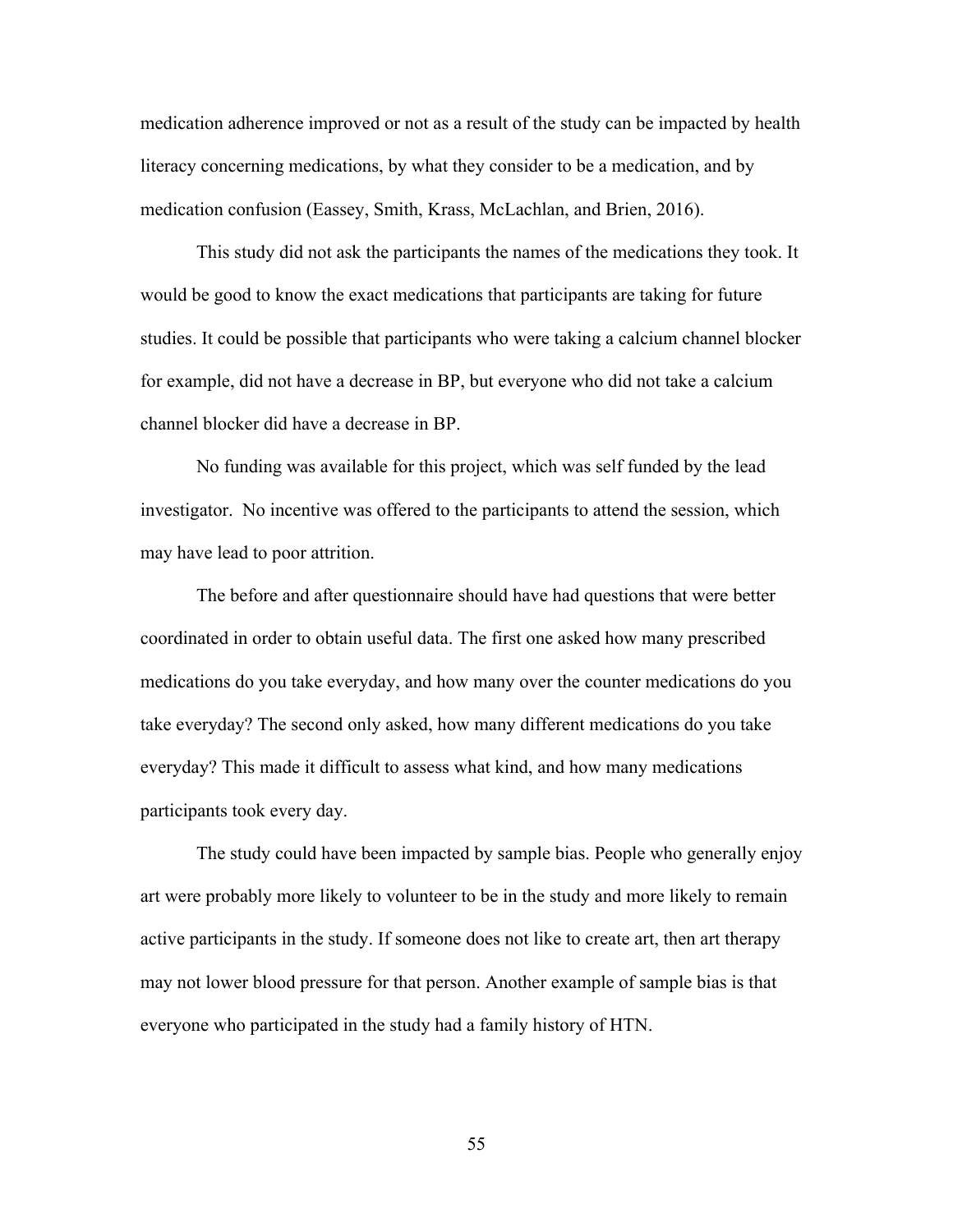The art therapist who volunteered to conduct the study was white and much younger than the participants. Due to prior experiences of discrimination while obtaining health care services, black Americans have a higher level of distrust of healthcare providers than the non-black population (Armstrong et al., 2013). If an art therapist had been a black woman, closer to the age of the participants, the attendance may have been better and they may have had a better relationship with the art therapist, thereby leading to better results. The lead investigator did go to the local Art Therapy Association and there was no therapist available who met these qualifications.

Perhaps the greatest barrier to the success of this study was that the study design was limited to blood pressure measurement only and it did not document the lived experiences of people coping with HTN. The very basis of art therapy used in the treatment of medical disease is to maintain ones integrity and identity while finding meaning in their lives (Anand, 2016). Art therapy is an opportunity to examine and express feelings and beliefs through the process of creating art. The conversations during each session were very insightful in regards to the lived experiences of these women dealing with hypertension. The researcher did not include the conversation content as data because the IRB application only requested to collect blood pressure readings and no qualitative data outside of the questionnaires. The research team feels that the qualitative data within the course of the conversations during each session is important for health care providers to know in order to improve the care of their patients. Providers need to know the real and perceived barriers their patients have in order to treat them effectively.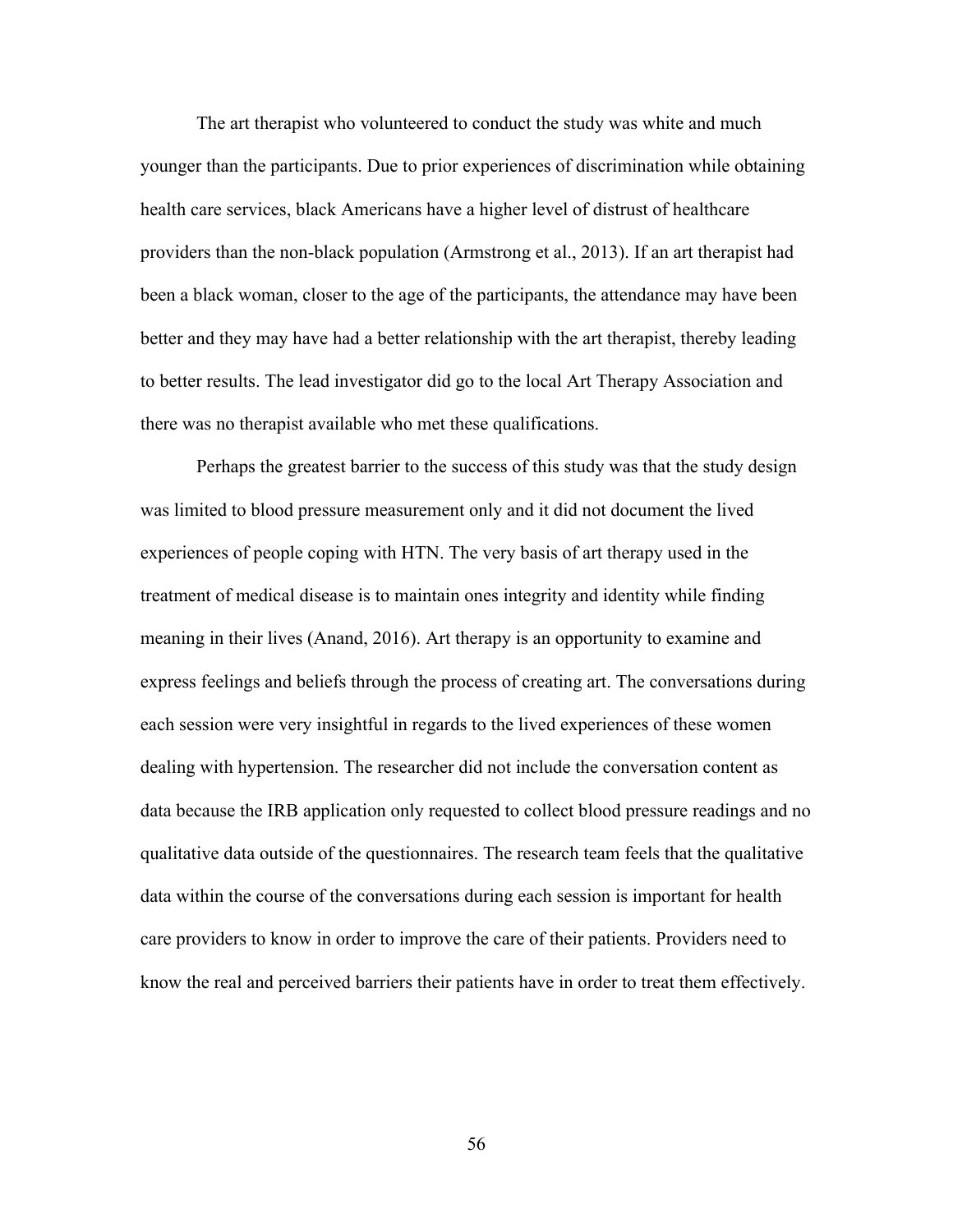For this project, the tool used by Beebe for children with asthma was adapted for adults (Beebe et al., 2010). It would be beneficial to have another tool created just for adults.

This intervention focused on psychosocial aspects of living with HTN. There were no open studio sessions during the study due to a lack of access to a studio. Each session had a guided activity to get participants to express and reflect on issues such as barriers to success, feelings of living with HTN, contrast how they feel when they are healthy to how they feel when their blood pressure is elevated. On reflecting with the art therapist regarding how the study could be improved, she suggested alternating open studio time with guided art/psychotherapy sessions. Just creating art allows the mind to wander and relax, which may be just as beneficial as the psychosocial therapy (Machiodi, 2013).

Blood pressure was not measured during the creation of art within the study. It would be very interesting to monitor blood pressure every thirty minutes while participants are just creating art to see if the blood pressure changed during the creative process. Another approach to investigate the physiological effects of creating art would be to simply use a heart rate monitor and record one's pulse during the art therapy session and during open studio sessions at 15 or 30 minute increments to see what physiological responses occur. One participant stated that they least liked talking about HTN so removing that aspect may lead to different results. It would be interesting to separate the psychosocial and artistic aspect of art therapy and see what impact each one has on HTN.

Blood pressure is impacted by many variables such as, physical activity, weight changes, day-to-day dietary fluctuations of the intake of sodium, fluids and caffeine,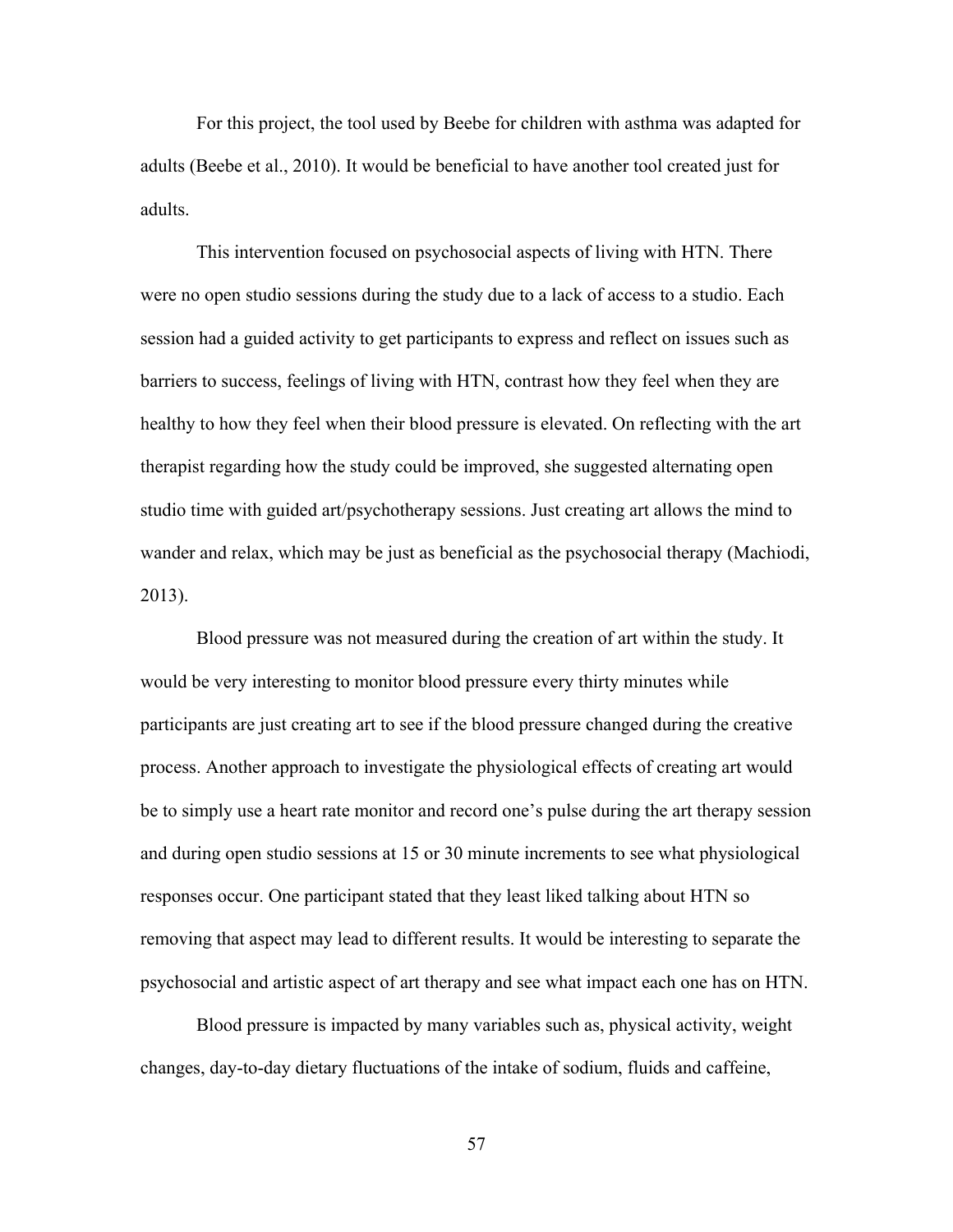medication adherence, as well as the changing psychological factors of stress and anxiety. The researcher had no control over how any of these impacted the participants at any time in the study. Future studies should be completed in an environment where there is more control or better documentation of diet, physical activity, stress, and medication adherence. One place to do this would be at an assisted living facility or a convent where residents eat similar diets and they have weekly scheduled activities that do not vary as much as people who live out in the community.

## **Key Successes**

The investigator improved her knowledge base of the research process, which was gained from planning, implementing and evaluating the effects of art therapy on hypertension as well as completing an Investigational Review Board process. The investigator gained experience in networking with local faith based nursing organizations that are promoting healthy lifestyles within the community. Collaboration skills within interdisciplinary professionals, which included a faith based nursing organization, a PhD art therapist and instructor at a local university, and a local art therapist were improved. Connections made in this project are ones that will continue. Currently, collaborations for future studies are being discussed with the deans of the departments of fine art and the school of nursing at a local university.

The conduction of this DNP project allowed the investigator to gain insight into the operational requirements needed to develop and maintain a strong DNP program. There was an increase in appreciation, understanding and enthusiasm for the role of the DNP in clinical, educational, political, and community settings. The completion of the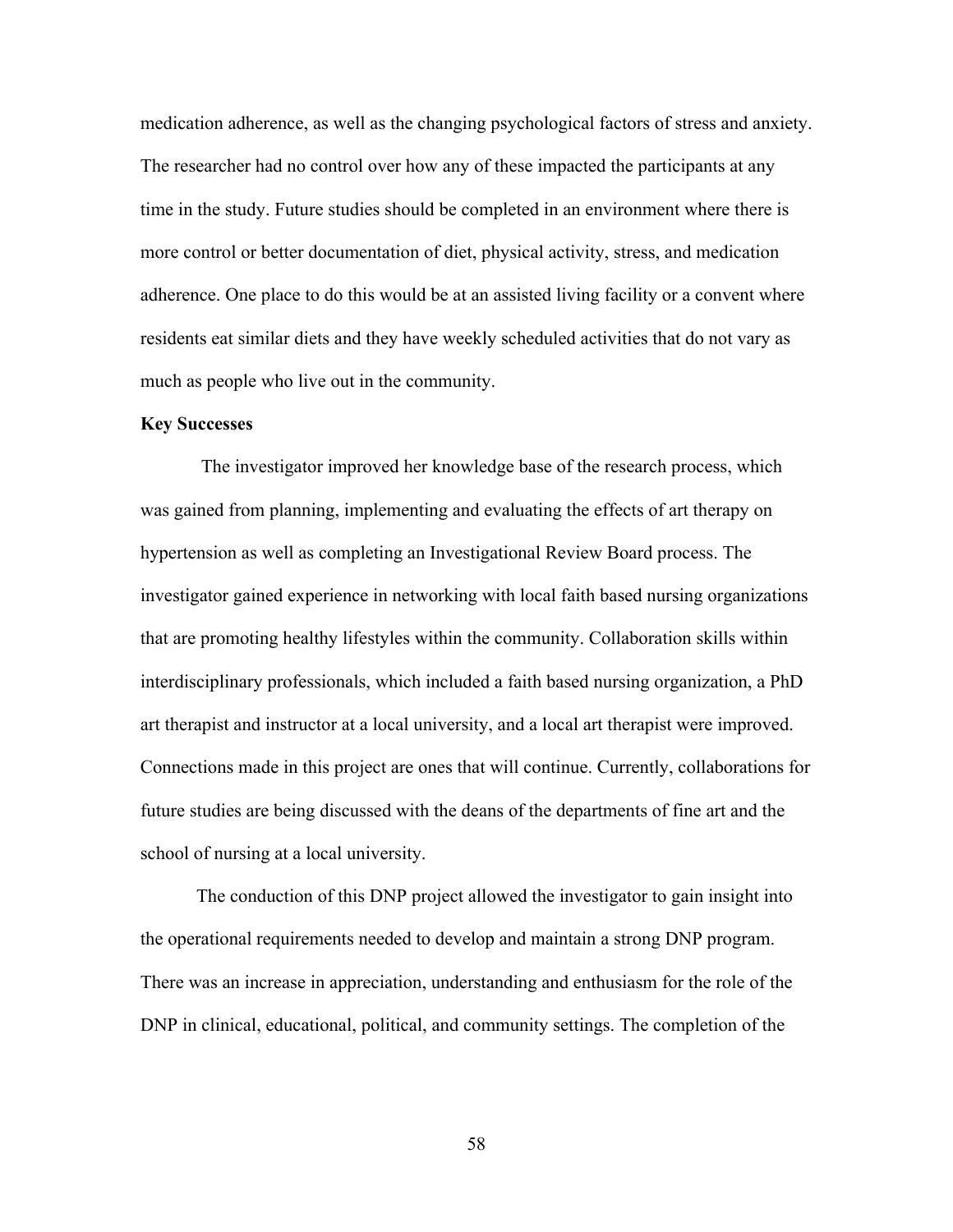project reinforced the roll that DNPs have in the implementation and integration of research into the clinical setting.

Getting to know the participants and listening to their discussions during the art therapy sessions increased the investigators understanding of their lived experience of dealing with hypertension and the barriers they face in controlling the disease process.

## **Lesson Learned**

Passion does not translate into universal buy in. It does not encourage others to be more interested in learning about art therapy. It does not motivate participants to show up at each art therapy sessions despite either the initial interest in participating in the study, or from the enthusiasm of the investigator.

#### **Implications for Future Research**

The pilot study was designed to determine the feasibility of conducting a study on the effect of art therapy on BP hence, the guidelines for data inclusion were left open in order to determine what kind of data and guidelines would strengthen future studies. The informed consent form (ICF) should have had a more detailed plan for inclusion of data into the study. This was also reflected in the design of the study. The number of sessions that participants attended varied from two to eight. It was questionable if the data from the participant who attended only two sessions should have been included. In order to increase statistical strength, the two session data was included, however it made little impact on the findings of the study. In the future, studies should have more rigid guidelines for the inclusion and utilization of data collected as well as for the missing data obtained in the study.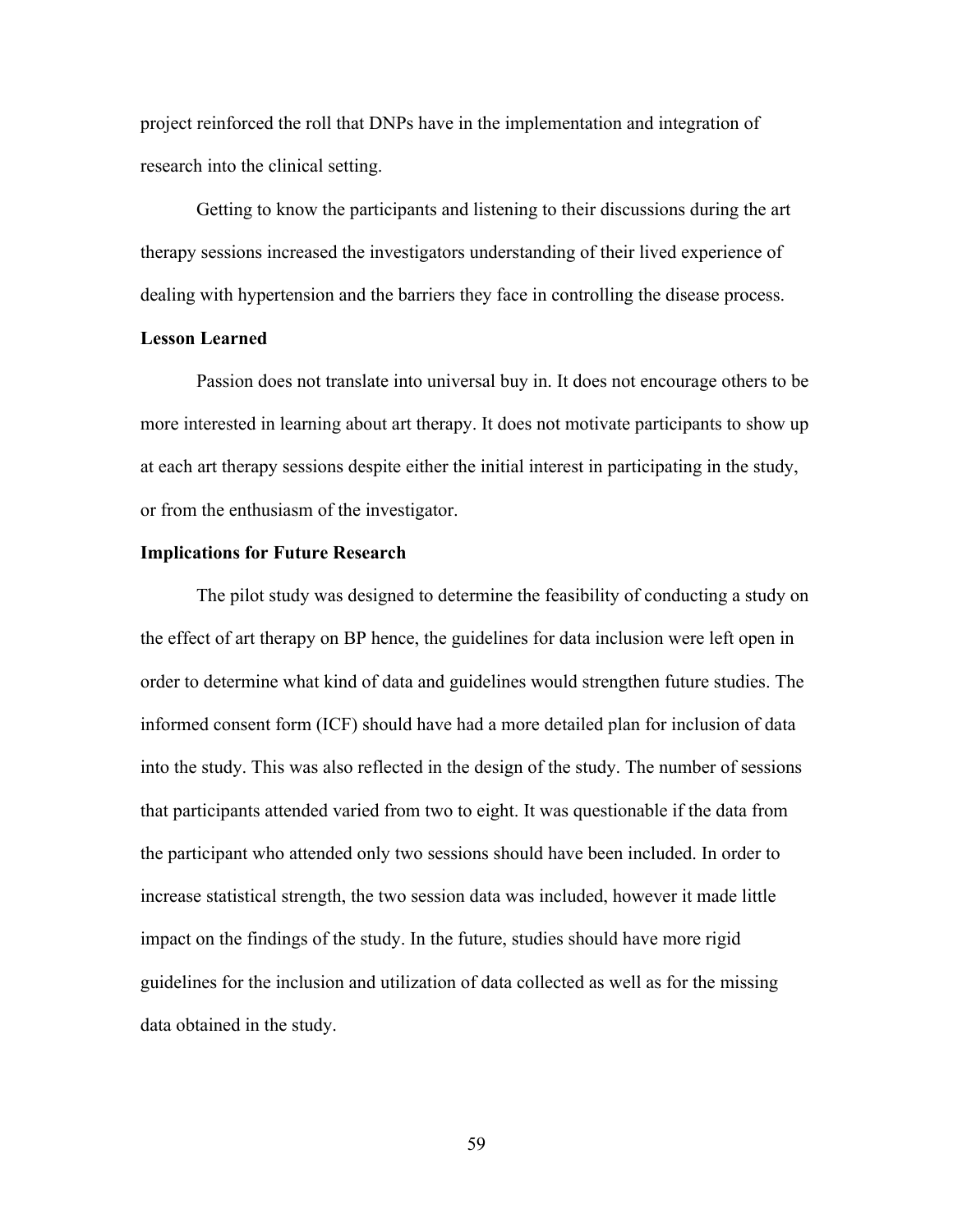Further studies should be conducted in a setting where there is more control over, or better documentation of influential factors like medication, diet and exercise, which could be conducted at an assisted living facility or a convent.

It may be beneficial to decrease the number of art therapy sessions to increase the attendance, or offer sessions on more than one day of the week to improve participation.

Further studies should be conducted as mixed method studies and be designed to collect qualitative data on the lived experiences of individuals coping with hypertension.

The medications taken by each participant should be listed and tracked along with the amount of exercise done each week to determine if participants on certain medications and those who do or do not exercise have a greater change in BP than others.

One participant verbalized that she had "white coat syndrome" which could have impacted the data. Future studies should eliminate people who have white coat syndrome from being in the study. Future participants in art therapy studies should get a clearance from their primary care provider stating that they have not had any medication changes for two months before the study. They should have a clearance to participate in the study indicating any parameters in BP limits that may warrant their removal from the study.

Studies that evaluate the physiological impact of the creative process without the psychotherapeutic process should be conducted.

The linear regression analysis showed that art therapy had a cumulative trend of lowering BP. When BP was measured at the follow-up session at week 12, the participants had four weeks without art therapy, and BPs began to return to the baseline. Further research must be completed that examines, how many art therapy sessions are needed to lower BP? At what point is there no longer a cumulative benefit of weekly art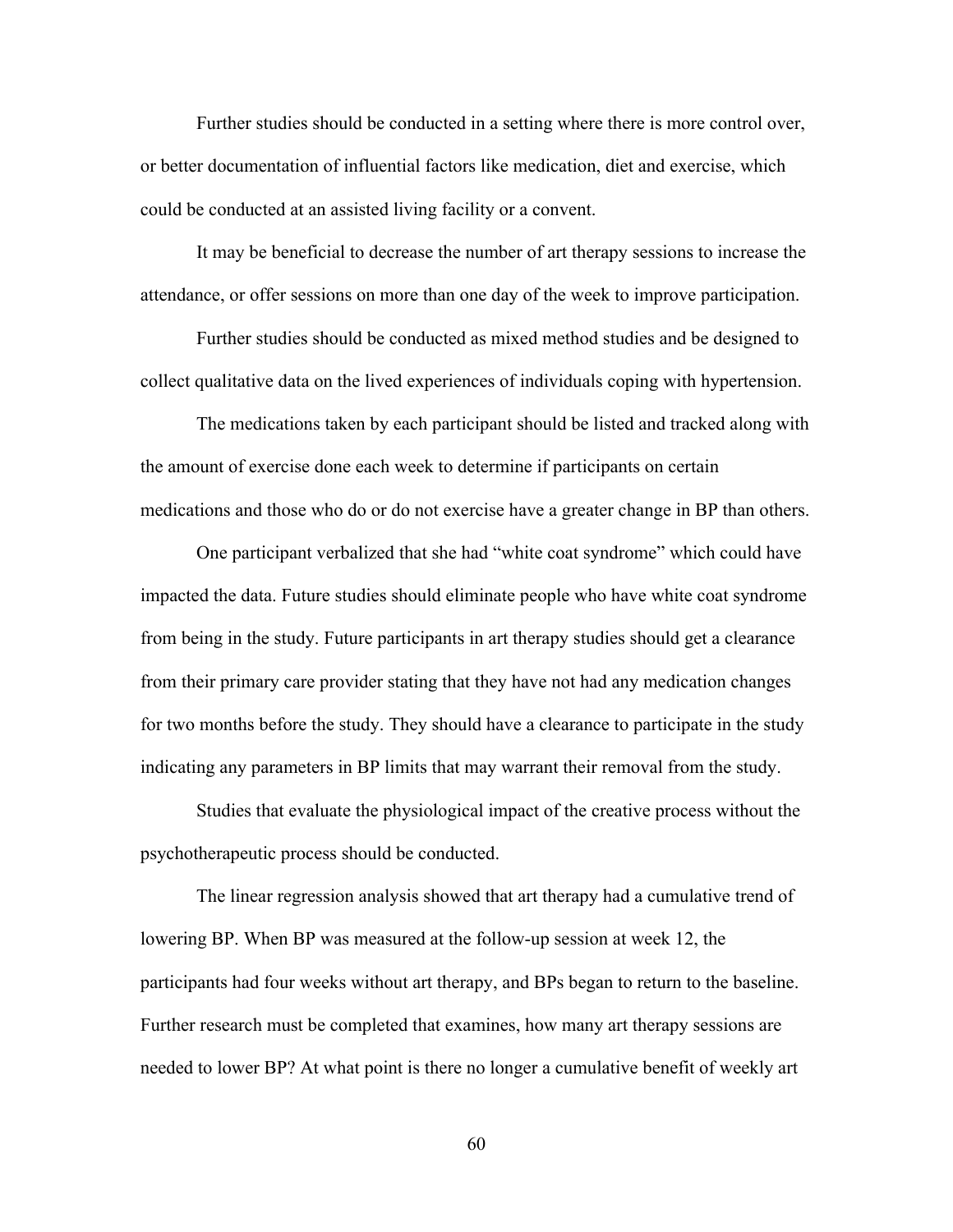therapy? What is the most therapeutic frequency of conducting art therapy sessions to lower BP and maintain a lowered BP? Studies with a larger sample size are needed to determine the robustness of the impact of art therapy on HTN.

# **Policy Implications**

On October 18, 2017 the US Second Lady, Karen Pence, announced that the initiative she will be working on throughout her term is art therapy: Healing with The HeART. Her goals are to educate the public so that they understand that art therapy is a mental health profession and not arts and crafts ("Pence, K.," 2017). She wants people to know that art therapy is an option for various conditions, illnesses, and life experiences ("Pence, K.," 2017). Her last goal is to encourage young people to go into the profession ("Pence, K.," 2017).

In the majority of states, art therapists are not allowed to bill insurance companies for their services because they are not licensed mental health professionals. Many state art therapy associations are lobbying for legislation that allows them to be licensed and get reimbursed for their services. Many patients and providers do not use art therapy as a treatment option because patients cannot afford to pay for the therapy. Primary care providers and their patients will benefit from legislation allowing licensure because it will increase access to mental health care. State nurse practitioner organizations and state medical associations should give their support to the art therapy associations as they strive to achieve licensure for their discipline.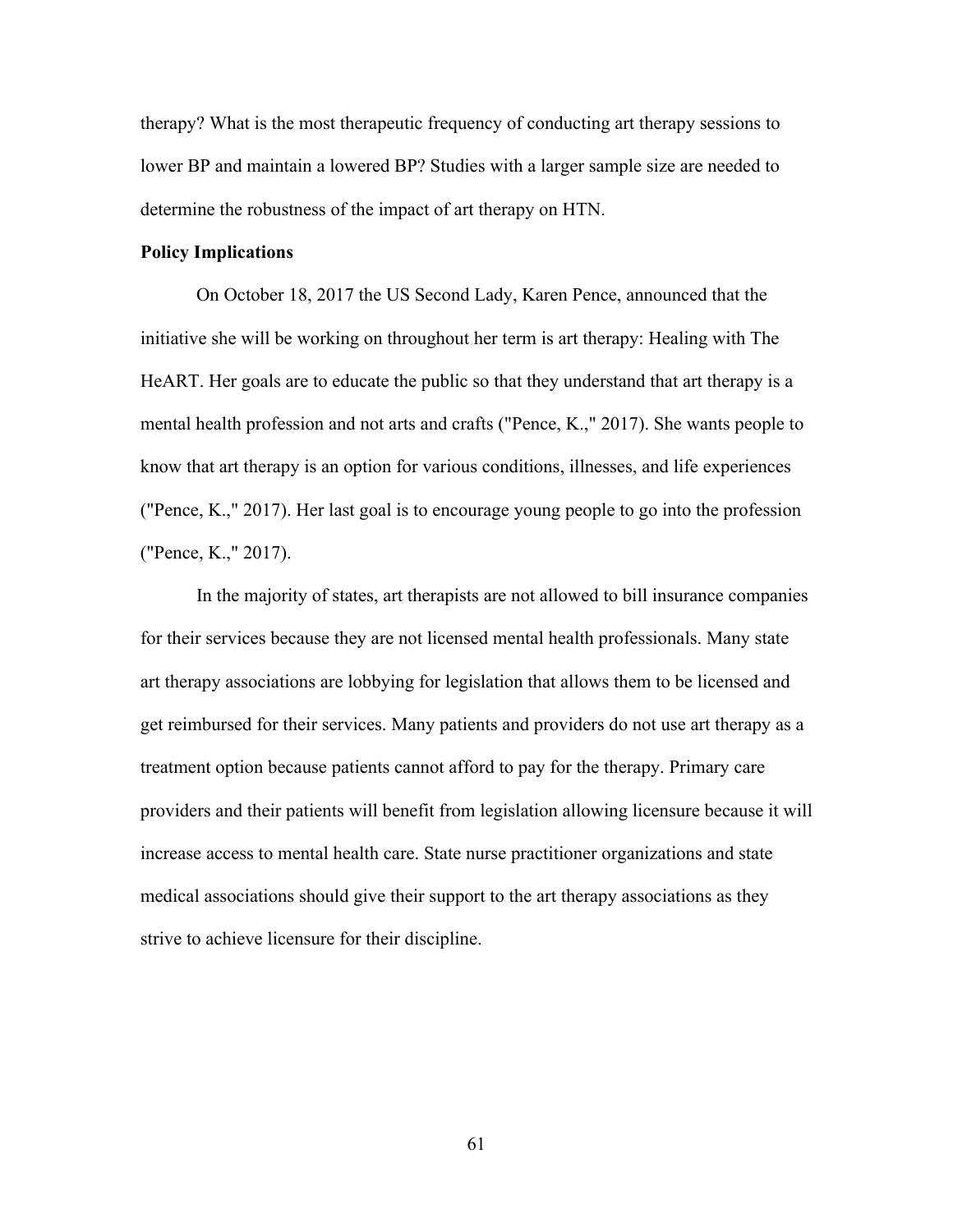## **Implications for Future Clinical Application**

CAT has the potential to help manage chronic disease by helping people express feelings and beliefs they cannot put into words. It helps them identify, internalize and understand the beliefs that are acting as barriers to disease management. It may be beneficial to combine CAT and motivational interviewing to enable patients to understand the beliefs that motivate them to make lifestyle modifications. This could be included in treatment plans for diabetes, HTN, and chronic obstructive pulmonary disease. Art therapy treatment plans could be developed, specialized and implemented in the management of various disease processes.

#### **Conclusion of Chapter V**

The quantitative findings were not robust enough to determine if art therapy had an effect on hypertension in black American women. There was no statistically significant effect of art therapy on BP readings. There was a trend of lower blood pressures as a result of art therapy however, the present sample size was too small to draw any inferences. This indicates that further research is warranted to obtain more robust data on the effects of art therapy on hypertension. The trend of lower blood pressure must be validated by future research with a mixed method, randomized control group, completed with a larger sample size. Future studies must have greater control or improved documentation of medication, diet, and exercise patterns of the participants.

The anecdotal findings offered insight into the lived experience of these women trying to manage chronic hypertension. Future studies must include qualitative data so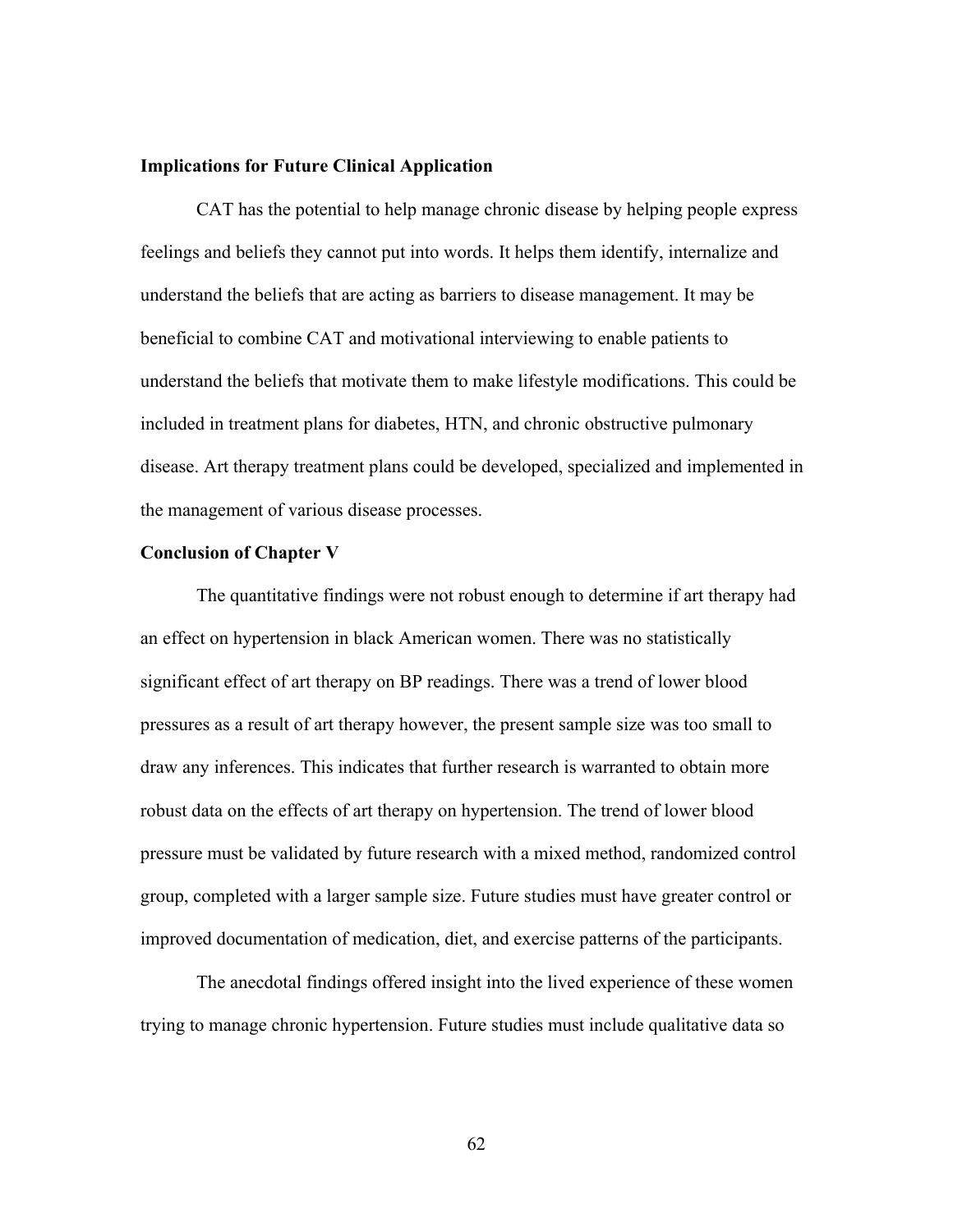that health care teams can understand the lived experiences of their hypertensive patients and identify beliefs and emotions held by patients that act as barriers to self-efficacy.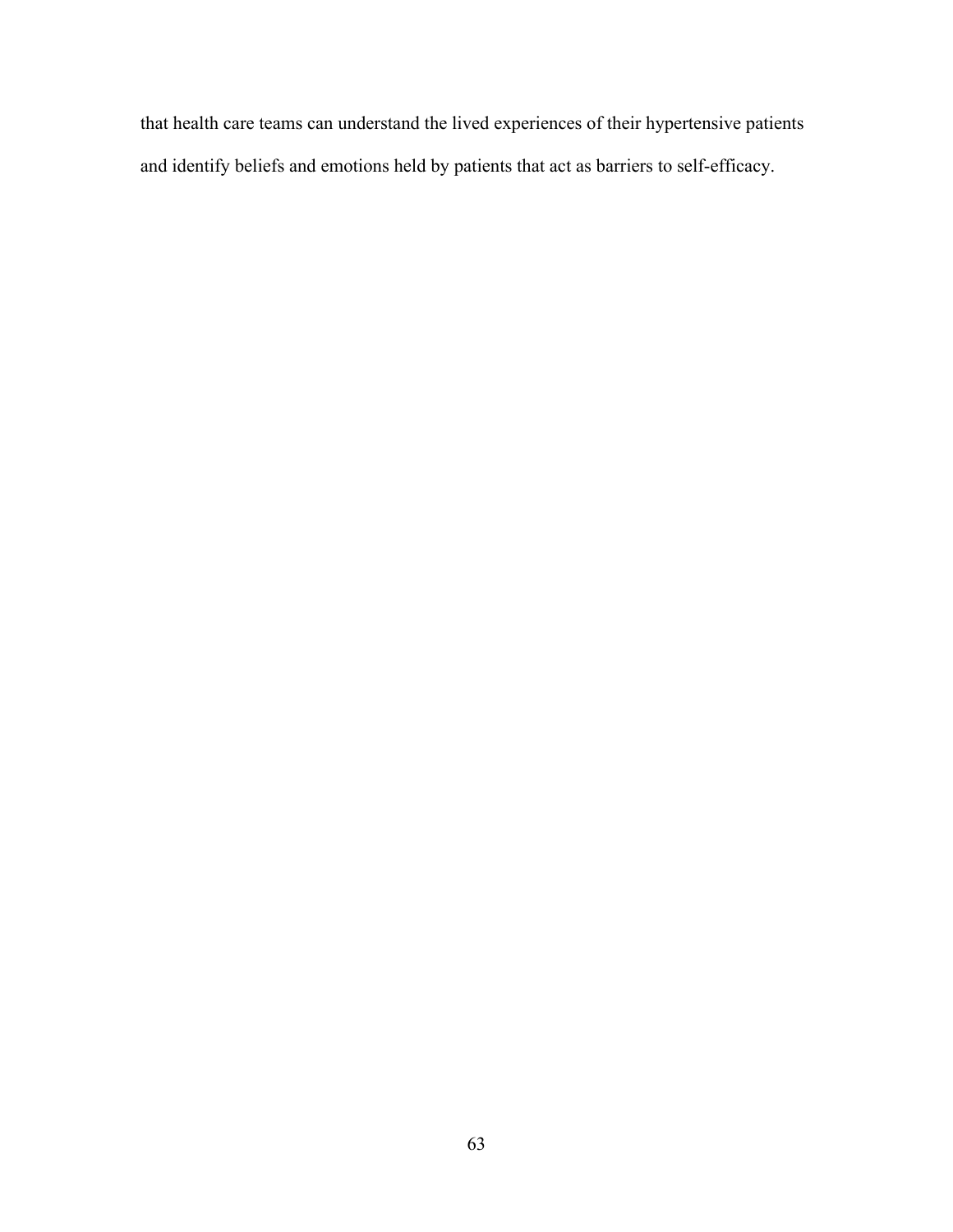#### **References**

- Ali, K., Gammidge, T., & Walker, D. (2014). Fight like a ferret: a novel approach of using art therapy to reduce anxiety in stroke patients undergoing hospital rehabilitation. *Med Humanities*, *40*, 56-60. http://dx.doi.org/10.1136/medhum-2013-010448
- Amen, D. (2015). *Change your brain change your life*. New York: Harmony Books.
- Anand, S. A. (2016). Dimensions of art therapy in medical illness. In D. E. Gussak & M. L. Rosal (Eds.), *The Wiley handbook of art therapy* (1st ed.). [Kindle]. Retrieved from
- Armstrong, K., Putt, M., Grande, C. H., Schwartz, J. S., Liao, K., & Shea, J. A. (2013). Prior experiences of racial discrimination and racial differences in health care system distrust. Retrieved from doi.org/10.1097/MLR.0b013e31827310a1
- Art therapist salary in Saint Petersburg, Florida. (2016). Retrieved from http://salarygenius.com/fl/saint-petersburg/salary/art-therapist-salary
- Baker, C., Crone, D., Clark-Stone, F., & Kilgour, L. (2013). Art lift (extension), Gloucestershire: evaluation report. Retrieved from http://eprints.glos.ac.uk/2385/
- Beebe, A., Gelfand, E., & Bender, B. (2010). A randomized trial to test the effectiveness of art therapy for children with asthma. *Journal of Allergy and Clinical Immunology*, 263-266. http://dx.doi.org/10.1016/j.jaci..2010.03.019
- Bosworth, H. B., Powers, B., Grubber, J. M., Thorpe, C. T., Olsen, M. K., Orr, M., & Oddone, E. Z. (2008). Racial differences in blood pressure control: potential explanatory factors. *Journal of General Internal Medicine*, *23*, 692-698. http://dx.doi.org/10.1007/s11606-008-0547-7
- Brook, R., Appel, L., Rubenfire, M., Ogedegbe, G., Bisognano, J., Elliot, W., ... Hughes, J. (2013). Beyond medications and diet: alternative approaches to lowering blood pressure. Retrieved from http://hyper.ahajournals.org/content/61/6/1360.full
- Buttaro, T. M., Trybulski, J., Bailey, P. P., & Sanberg-Cook, J. (2013). *Primary care a collaborative practice* (4th ed.). St. Louis, MO: Elsevier, Mosby.
- Cohen, G. D. (2005). *The mature mind: the positive power of the aging brain*. http://dx.doi.org/. Retrieved from

Collie, K., Backos, A., Malchiodi, C., & Spiegel, D. (2006,). Art therapy for combatrelated PTSD: recommendations for research and practice. *Research Gate*. Retrieved from https://www.researchgate.net/publication/230720274 Art Therapy for Combat-Related PTSD Recommendations for Research and Practice 3/23

- Crone, D., O'Connell, E., Tyson, P., Clark-Stone, F., Opher, S., & James, D. (2013). "Art-Lift" intervention to improve mental well-being: An observational study from UK general practice. Retrieved from 10.1111/j.1447-0349.2012.00862.x
- Dieujuste, C. (2016). The concept of stigma in mental illness applied to Haitian Americans. *International Nursing Review*, 200-207. http://dx.doi.org/DOI: 10.1111/inr.12267
- Din-Dzietham, R., Couper, D., Evans, G., & Arnett, D. (2004). Arterial stiffness is greater in African Americans than in whites: Evidence from Forsyth County,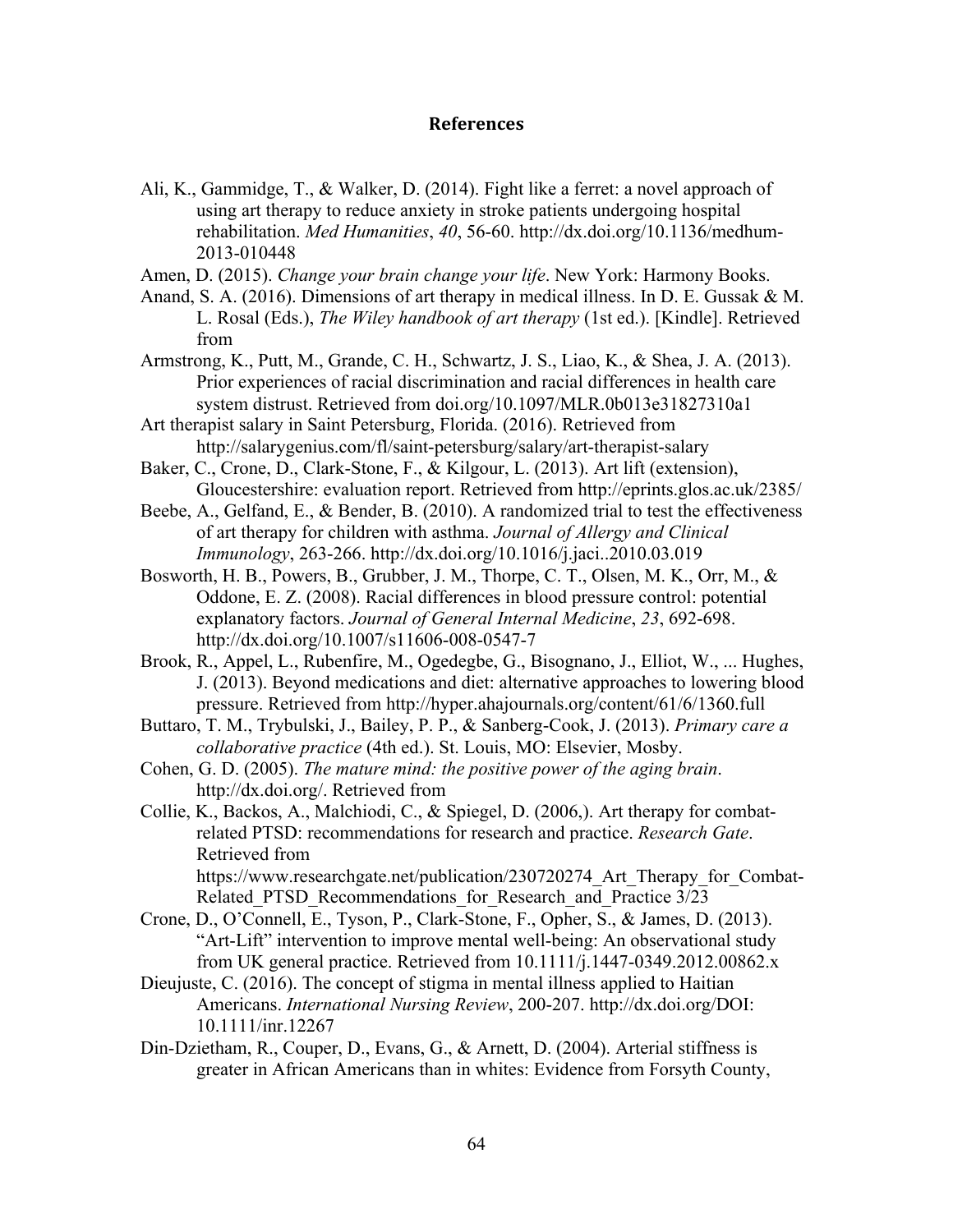North Carolina, ARIC cohort. *American Journal of Hypertension*, *17*, 304-313. Retrieved from uncch.pure.elsevier.com

- Eassey, D., Smith, L., Krass, I., McLachlan, A., & Brien, J. (2016, July 02, 2016). Consumer perspectives of medication-related problems following discharge from hospital in Australia: a quantitative study. *International Journal for Quality in Health Care*, *28*, 391-397. Retrieved from https://academic-oupcom.proxy.library.georgetown.edu/intqhc/articlelookup/doi/10.1093/intqhc/mzw047
- Ebell, M. H., Siwek, J., Weiss, B. D., Woolf, S. H., Susman, J., Ewigman, B., & Bowman, M. (2004, Feb. *1*, 2004). Strength of recommendation taxonomy (SORT): a patient-centered approach to grading evidence in the medical literature. *American Family Physician*, 1(69), 548-556. Retrieved from www.aafp.org/afp/2004/0201/p548.html
- Ellis-Hill, C., Gracy, F., Thomas, S., Lamont-Robinson, C., Thomas, P. W., Marcus, E. M., ... Galvin, K. (2015, August 4, 2015). 'HeART of Stroke (HoS)', a community-based Arts for Health group intervention to support self-confidence and psychological well-being following a stroke: protocol for a randomized controlled feasibility study. *British Medical Journal*, 5(8). http://dx.doi.org/10.1136/bmjopen-2015-008888
- Flack, J., Sica, D., Brown, A., Ferdinand, K., Grimm, R., Hall, W. D., Lea, J. (2010). Management of high blood pressure in blacks an update of the International Society on Hypertension in Blacks consensus statement. *Hypertension American Heart Association*, 780-800.

http://dx.doi.org/10.1161/hypertensionaha.110.152892

- Getzen, T. (2013). *Health economics and financing*. Retrieved from Kindle
- Geue, K., Goetze, H., Buttstaedt, M., Kleinert, E., Richter, D., & Singer, S. (2010). An overview of art therapy interventions for cancer patients and the results of research. *Complementary therapies in medicine*, *18*. http://dx.doi.org/10.1016/j.ctim.2010.04.001
- Gopalan, R. (2015). *Second opinion: 8 deadly disease*. [Kindle]. Retrieved from Retrieved from Plata Publishing LLC
- Gunder, L. M. (2011). *Essential of medical genetics for health professionals*. [Kindle]. Retrieved from Jones & Bartlett Learning
- Gussak, D. (2007). The effectiveness of art therapy in reducing depression in prison populations. *International Journal of Offender Therapy and Comparative Criminology*, *51*(5), 444-459. http://dx.doi.org/10.1177/0306624X06294137
- HEDIS & performance measurement. (2017). Retrieved from ncqa.org
- Hall, N. (2006). *I know what to do, so why don't I do it?* Temple Terrace, FL: Health Dateline Press.
- Hamre, H. J., Keine, H., Ziegler, R., Troger, W., Meinecke, C., Schnurer, C., & Glockmann, A. (2014). Overview of the publication from the anthroposophic medicine outcomes study (AMOS): a whole system evaluation study. *Glob Adv Health Med*, *3*(1), 54-70. http://dx.doi.org/10.7453/gahmj.2013.010
- Hamre, H. J., Kiene, H., Gockman, A., Ziegler, R., & Kienle, G. S. (2013). Long-term outcomes of anthroposophic treatment for chronic disease: a four-year follow-up analysis of 1510 patients from a prospective observational study in routine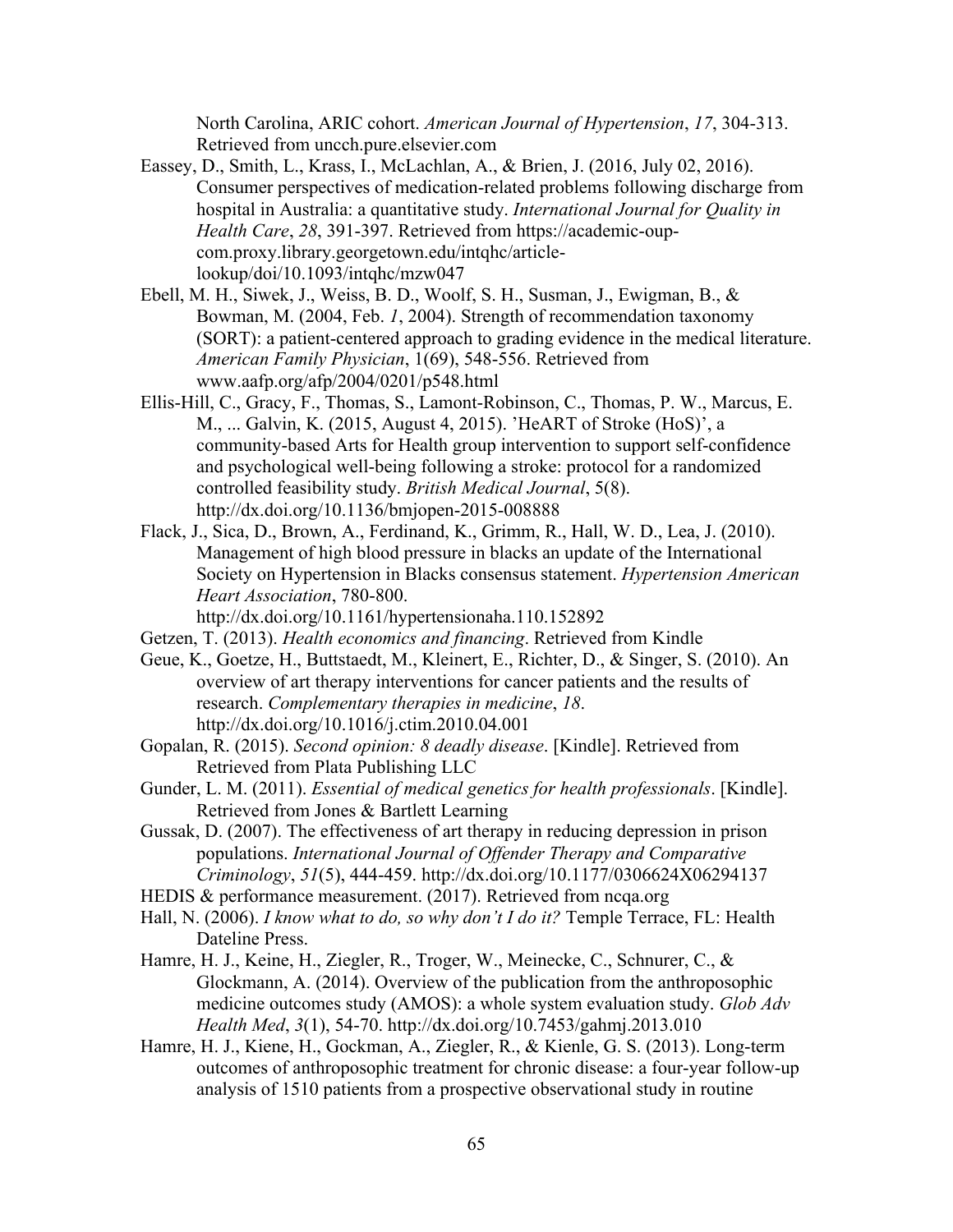outpatient settings. *BioMed Central*. Retrieved from http://www.ncbi.nlm.nih.gov/pmc/articles/PMC3711832/

- Heffernan, K., Jae, S., Wilnund, K., Woods, K., & Fernall, B. (2008,). Racial differences in central blood pressure and vascular function in young men. *American Journal of Physiology-Heart and Circulatory Physiology*, *295*, 2380-2387. http://dx.doi.org/10.1152/ajpheart.00902.2008
- High blood pressure fact sheet. (2016). Retrieved from

https://www.cdc.gov/dhdsp/data\_statistics/fact\_sheets/fs\_bloodpressure.htm Human rights guidelines for nurses in clinical and other research. (1985). Retrieved from http://www.nursingworld.org/SpecialPages/Search?SearchMode=1&SearchPhrase =Protection+of+human+rights+in+research

Johnson, C. M., & Sullivan-Marx, E. M. (2006). Art therapy: Using the creative process for healing and hope among black American older adults. *Geriatric Nursing*, *27*(5), 309-316. http://dx.doi.org/10.1016

Kaimal, G., Kendra, R., & Munic, J. (2016). Reduction of cortisol levels and participants' responses following art making. *Art Therapy*. http://dx.doi.org/10.1080/07421656.2016.1166832

Kim, S. (2013). A randomized, controlled study of the effects of art therapy on older Korean-Americans' healthy aging. Retrieved from file:///Users/ellenmullarkey/Downloads/1-s2.0-S0197455612001529-main.pdf

Kuhlmann, A., Etnel, J., Roos-Hesselink, J., Jeekel, J., Bogers, A., & Takkenberg, J. (2016). Systematic review and meta-analysis of music interventions in hypertension treatment: a quest for answers. Retrieved from file:///Users/ellenmullarkey/Downloads/art%253A10.1186%252Fs12872-016- 0244-0.pdf

Law, M. R., Morris, J. K., & Wald, N. J. (2009). Use of blood pressure lowering drugs in the prevention of cardiovascular disease: meta-analysis of 147 randomized trials in the context of expectations from prospective epidemiological studies. *British Medical Journal*, *338*, 1245-1253. Retrieved from bmj.com

LoBiondo-Wood, G., & Haber, J. (2010). *Nursing research methods and critical appraisal for evidence-based practice* (7 ed.). St. Louis, MO: Elsevier.

Lynch, M., Sloane, G., Sinclair, C., Bassett, R. (2013). Resilience and art in chronic disease. *Arts & Health 5*(1), 51-67. Htto://dx.doi.org. doi.10.1080117533015.2012.693937

Malchiodi, C. A. (2013). *Art therapy and health care*. [Kindle]. Retrieved from www.guilford.com

Maujean, A., Pepping, C., & Kendall, E. (2014). A systematic review of randomized controlled studies of art therapy. Retrieved from

http://www.ncbi.nlm.nih.gov/pubmedhealth/PMH0065557/?report=printable

Melnyk, B., & Fineout-Overholt, E. (2011). *Evidence-based practice in nursing & healthcare* (2 ed.). Philadelphia: Lippincott Williams & Wilkins.

Mensah, G. A., Mokdad, A. H., Ford, E. S., Greenland, K. J., & Croft, J. B. (2005). State of disparities in cardiovascular health in the United States. *Circulation*, *111*, 1233-1241.

Number of deaths for leading causes of death. (2015). Retrieved from http://www.cdc.gov/nchs/fastats/leading-causes-of-death.htm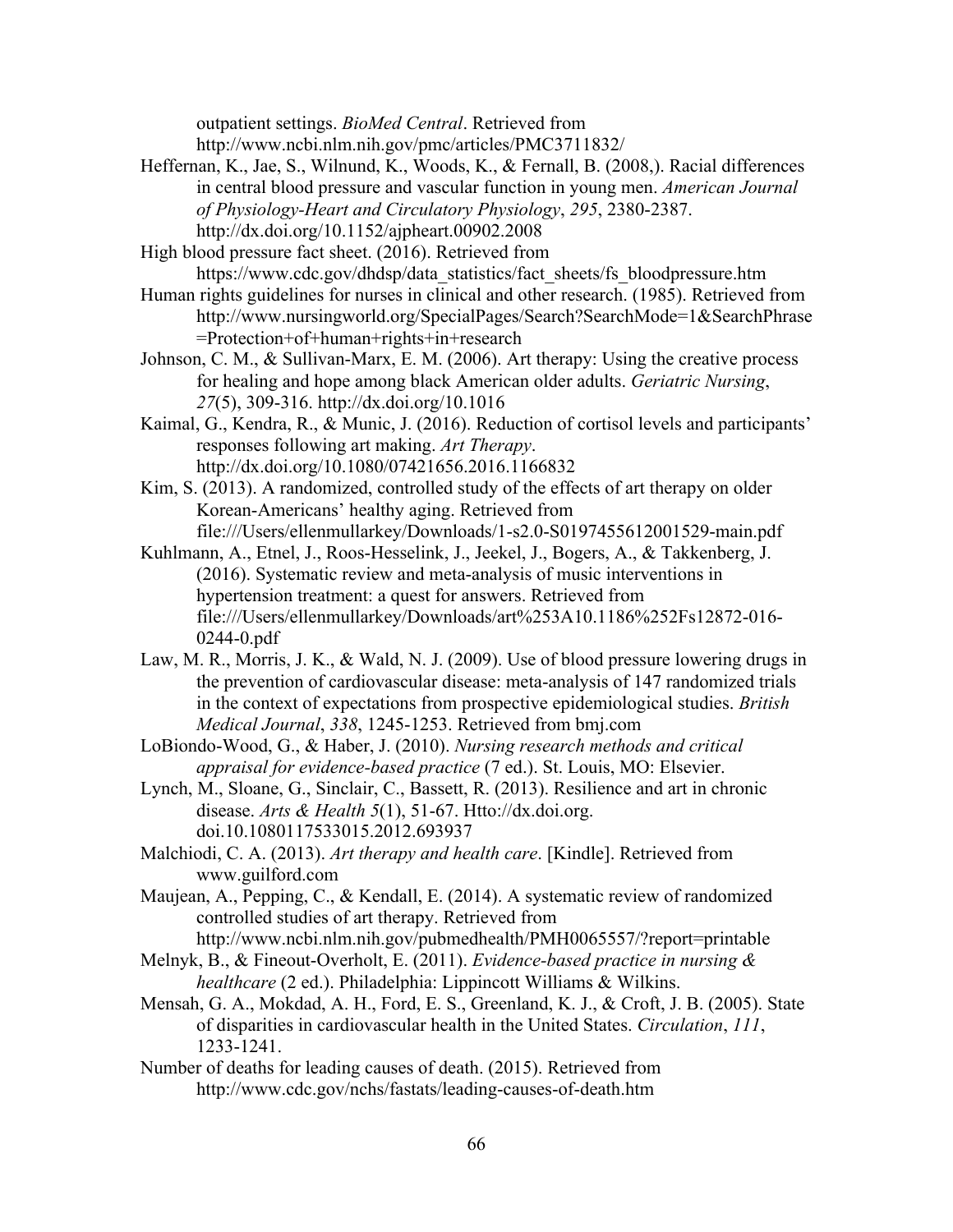- Ogedegbe, G., Boutin-Foster, C., Wells, M., Allegrante, J., Isen, A., Jobe, J., & Charlson, M. (2012). A randomized controlled trial of positive-affect intervention and medication adherence in hypertensive African Americans. Retrieved, from
- Ogedegbe, G., Manucuso, C. A., & Allegrante, J. P. (2004). Expectation of blood pressure management in hypertensive black American patients: a qualitative study. *Journal of the National Medical Association*, 442-449. Retrieved from www.ncbi.nlm.nih.gov/pmc/articles/PMC2595004
- Opher, S. (2011). *Cost-benefit evaluation of Art Lift 2009-2012* [Cost-benefit]. Retrieved from http://static1.1.sqspcdn.com/static/f/1482593/19171593/1341830741930/Simon\_ Opher cost benefit report
- Pan, Y., Cai, W., Cheng, Q., Dong, W., An, T., & Yan, J. (2015). Association between anxiety and hypertension: a systematic review and meta-analysis of epidemiological studies. *Neuropsychiatric Disease and Treatment*, *11*(), 1121- 1130. http://dx.doi.org/10.2147/NDT.S77710
- Puetz, T., Morley, C., & Herring, H. (2013). Effects of creative arts therapies on psychological symptoms and quality of life in patients with cancer. Retrieved from http://www.ncbi.nlm.nih.gov/pubmed/23699646
- Ramirez, J., Erylayna, E., & Guilliaum, M. (2016). A review of art therapy among military service members and veterans with post-traumatic stress disorder. *Journal of Military and Veterans Health*, *24*(2), 40-51. Retrieved from https://search.informit.com.au/documentSummary;dn=257860133467826;res=IE LHEA
- Rosenstock, I. M., Strecher, V. J., & Becker, M. H. (1988). Social learning theory and the health belief model. *Health Education Quarterly*, *15*(2), 175-183.
- Ross, E., Hollen, T., & Fitzgerald, B. (2006). Observational study of an arts-in-medicine program in an outpatient hemodialysis unit. *American Journal of Kidney Diseases*, *47*(3), 462-468. http://dx.doi.org/10.1053/j.ajkd.2005.11.030
- STATISTICAL BRIEF #404: Expenditures for Hypertension among Adults Age 18 and Older, 2010: Estimates for the U.S. Civilian Noninstitutionalized Population. (2016). Retrieved from

http://meps.ahrq.gov/mepsweb/data\_files/publications/st404/stat404.shtml

- Sanon, M. A., Mohammed, S. A., & McCullagh, M. C. (2014). Definition and management of hypertension among Haitian immigrants: a qualitative study. *J Health Care Poor Underserved*, *25*(3), 1067-1078. http://dx.doi.org/10.1353/hpu.2014.0147
- Schein, E. (2010). *Organizational culture and leadership* (4 ed.). San Francisco: John Wiley & Sons Inc.
- Scuteri, A., Spalletta, G., Cangelosi, M., Gianni, W., Assisi, A., Brancat, A., ... Volpe, M. (2009). Depressed nocturnal systolic blood pressure fall in older subjects with depression. *Aging Clinical Exp Res*, *21*(), 292-297.
- Second Lady Karen Pence Announces Plans for Her Initiative, Art Therapy: Healing with the HeART. (2017). Retrieved from https://www.whitehouse.gov/the-pressoffice/2017/10/18/second-lady-karen-pence-announces-plans-her-initiative-arttherapy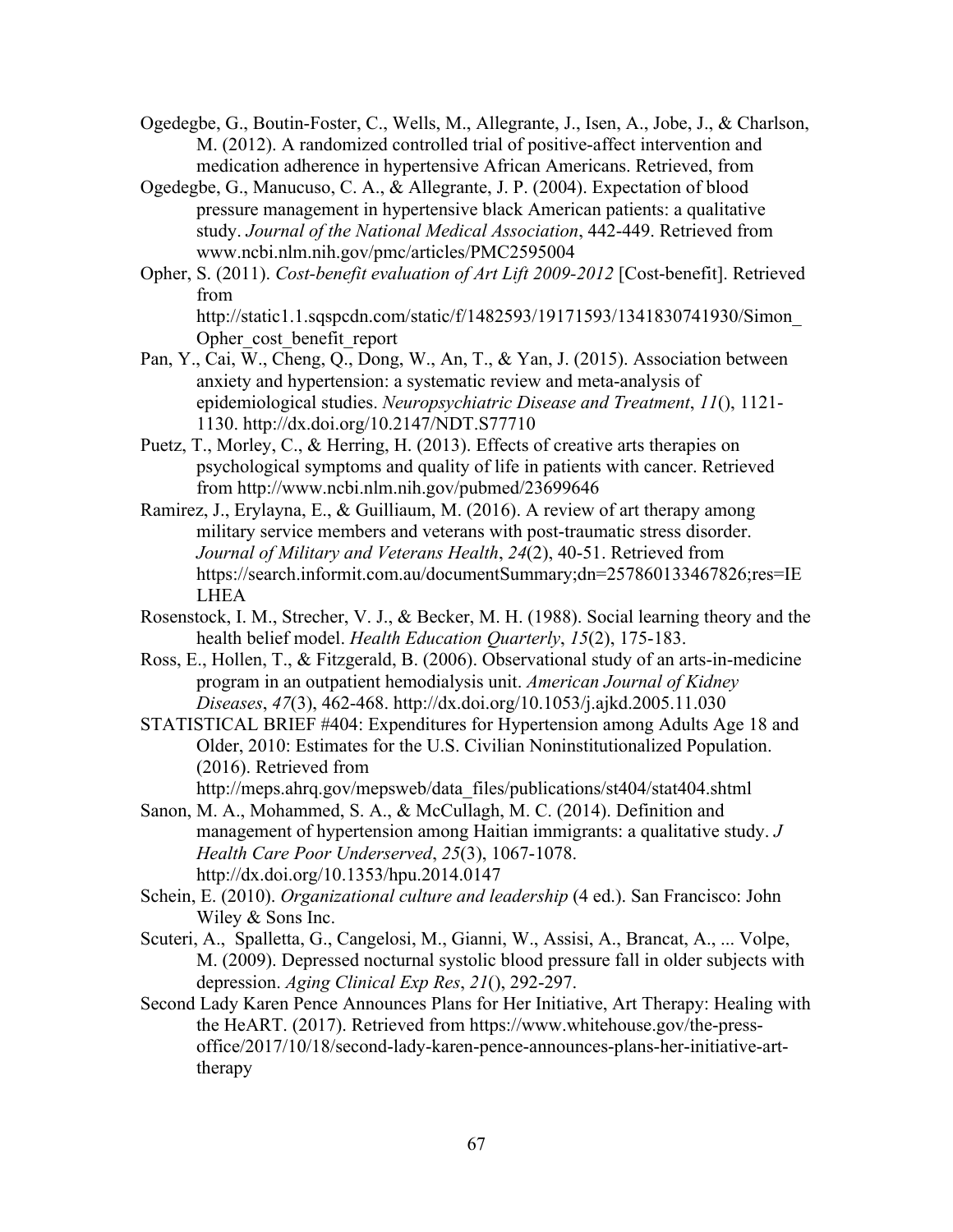- Slayton, S., D'Archer, J., & Kaplan, F. (2010). Outcome studies on the efficacy of art therapy: a review of findings. *Art Therapy: Journal of the American Art Therapy Association*, *27*(3), 108-118. Retrieved from http://www.arttherapy.org/upload/outcomes.pdf
- Snyder, M., & Lyndquist, R. (2001). Issues in complementary therapies: How we got to where we are. *Online Journal of Nursing*, *6*. Retrieved from http://www.Nursingworld.org
- St. Petersburg economic development and data demographics. (2016). Retrieved from http://www.stpete.org/economic\_development/data\_demographics
- Stein, C., Lang, C., Singh, I., He, H., & Wood, A. (2000). Increased vascular adrenergic vasoconstriction and decreased vasodilation in blacks: Additive mechanisms leading to enhanced vascular reactivity. *Hypertension*, *36*(1), 945-951. http://dx.doi.org/ https://doi.org/10.1161/01.HYP.36.6.945
- Stuckley, H., & Nobel, J. (2010). The connection between art, healing, and public health: a review of the literature. Retrieved from http://www.ncbi.nlm.nih.gov/pmc/articles/PMC2804629/
- Sylvia, M., & Terhar, M. (2014). *Clinical analytics and data management for the DNP*. New York: Springer Publishing Company.
- The national initiative for arts  $\&$  health in the military. (2011). Retrieved from Americiansforthearts.org
- Tolle, E. (2006). *A new earth awakening your life's purpose*. New York, NY: Penguin Group.
- Watkins, L., Koch, G., Sherwood, A., Blumenthal, J., Davidson, J. R., O'Conner, C., & Sketch, M. (2013). Association of anxiety and depression with all-cause mortality individuals with coronary heart disease. *Journal of the American Heart Association*, . http://dx.doi.org/10.1161/JAHA.112.000068
- What is high blood pressure?. (2017). Retrieved from heart.org
- Wheaton, P. K., & Carey, R. M. (2017, November 20, 2017). The 2017 clinical practice guideline for high blood pressure. *JAMA*, 1-8. http://dx.doi.org/10.1001/jama.2017.18209
- Wood, M., Molassiots, A., & Payne, S. (2009). What research evidence is there for the use of art therapy in the management of symptoms in adults with cancer? A systematic review. *Psycho-Oncology*, 20(1), 135-145. http://dx.doi.org/10.1002/pon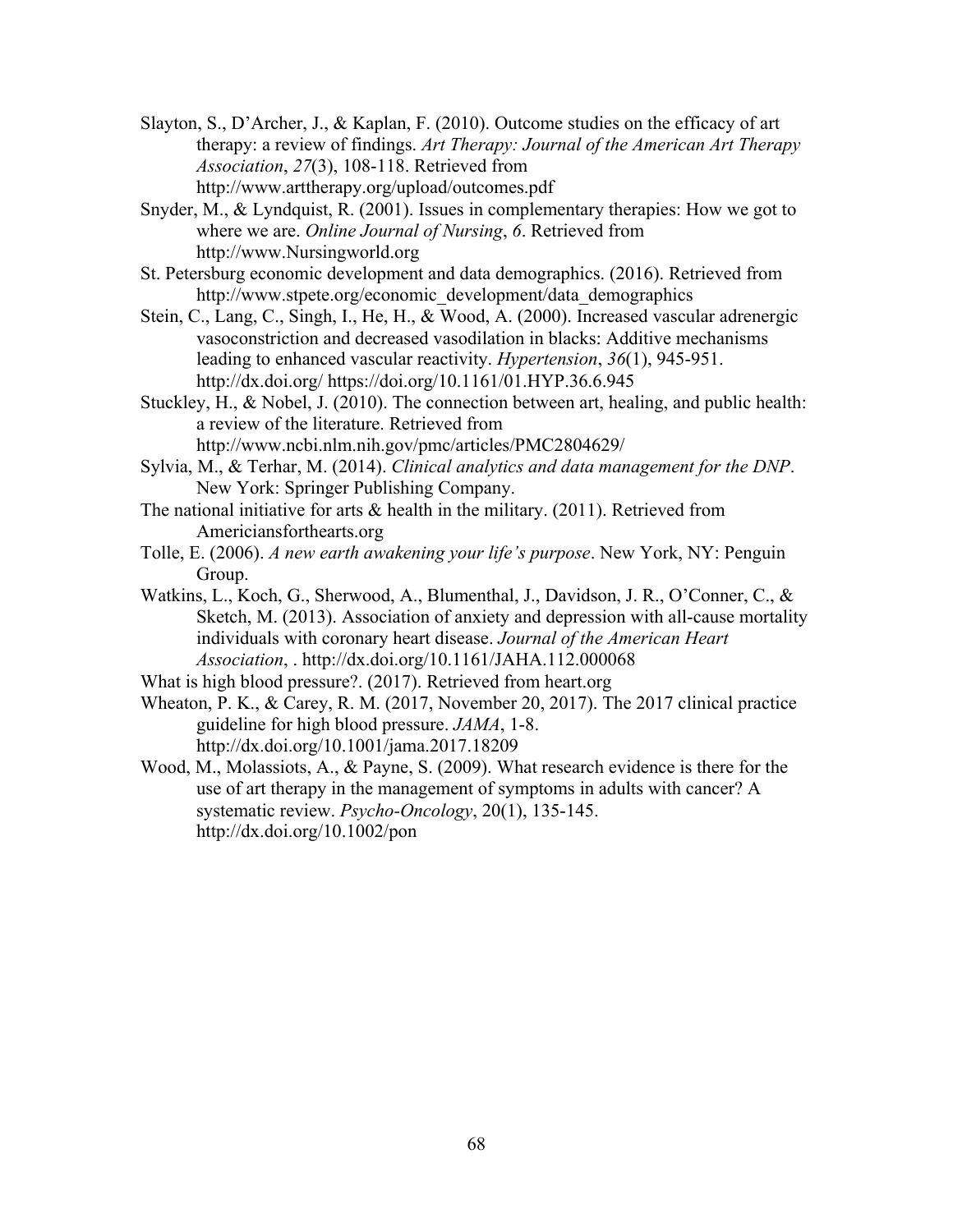# **Appendix A: Art Therapy Session Flow Chart**



Figure 2. Art Therapy Session Flow Chart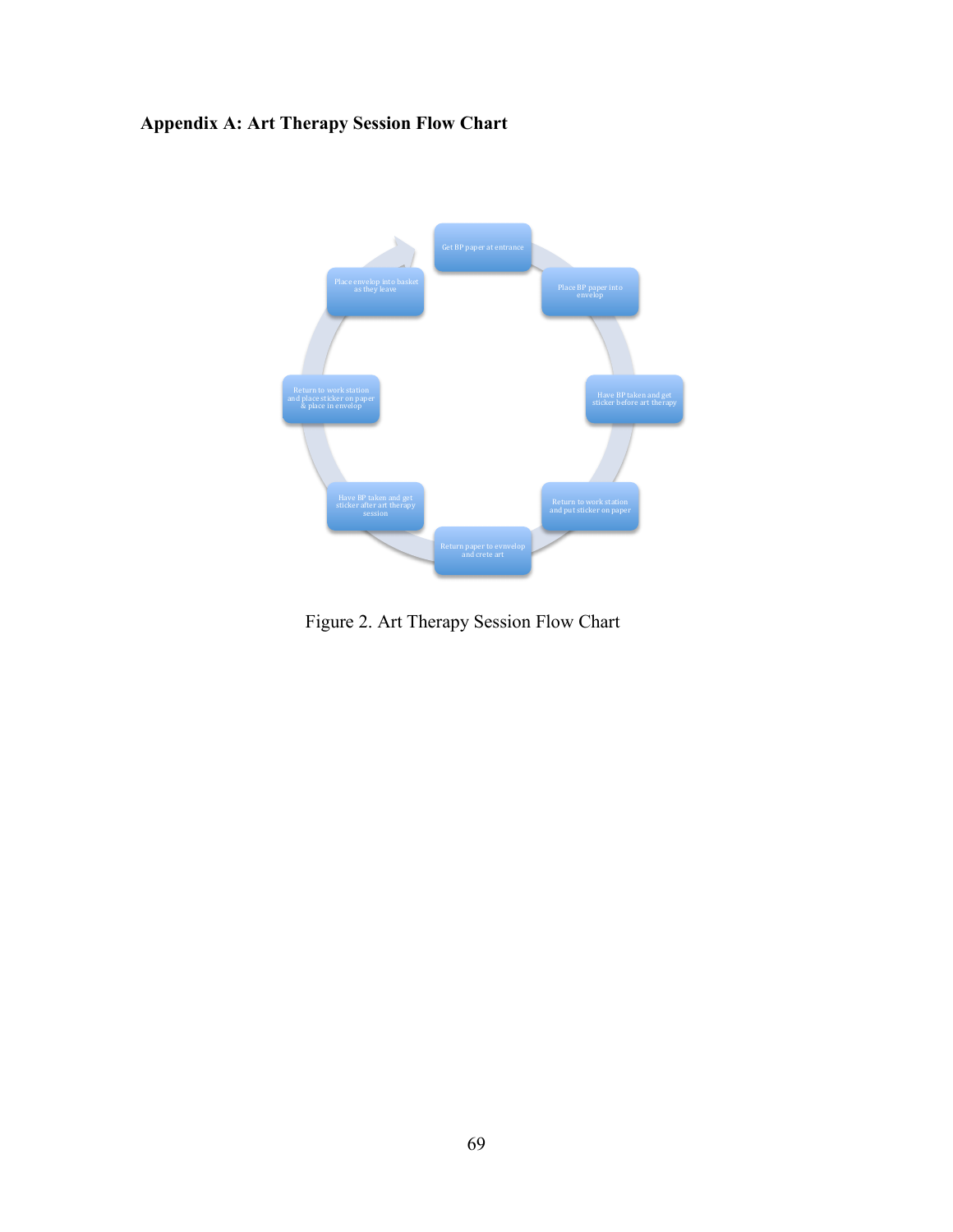#### **Appendix B: Questionnaires**

### **First Art Therapy Study Questionnaire**

1. What is your age?

- 1. 90-81
- 2. 80-71
- 3. 70-61
- 4. 60-51
- 5. 50-41
- 6. 40-30

2. What is your highest level of education?

- 1. 8th grade
- 2. Some high school
- 3. Some college
- 4. College Degree
- 5. Master's Degree of higher

3. Who lives with you?

- 1. I live alone
- 2. Myself +  $1$
- 3. Myself  $+2$
- 4. Myself +  $3$
- 5. Myself  $+$  4 or more.

#### 4. How many prescribed medications do you take everyday?

- 1. none
- 2. 1-2
- 3. 3-4
- 4. 5-6
- 5. 7 or more

#### 5. How many over the counter medications do you take everyday?

- 1. none
- $2.1 2$
- $3.3 4$
- $4.5 6$
- 5. 7 or more
- 6. Do you use illegal medications?
	- 1. Yes
	- 2. No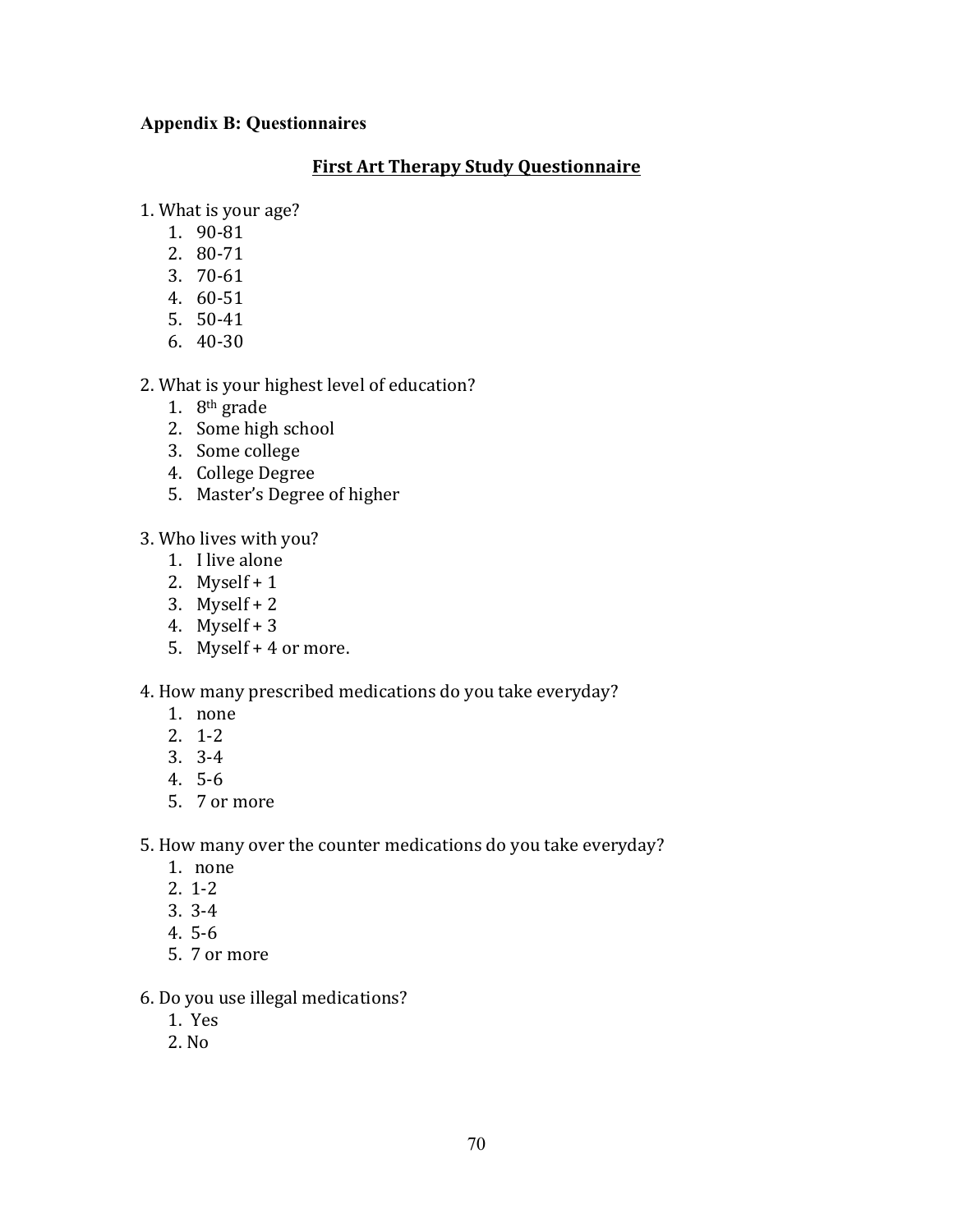7. How many days a week do you miss taking your medications?

- $1.1$
- 2. 2
- $3. \ 3$
- 4. 4
- 5. 5 or more days a week

### 8 Do you have a family history of heart disease?

- 1. Yes
- 2. No

### 9. How many days a week do you exercise?

- $1.1$
- 3. 2
- 4. 3
- 5. 4-5
- 6. 6-7

10. How long do you exercise when you do exercise?

- 1. 15 minutes
- 2. 30 minutes
- 3. 45 minutes
- 4. 1 hour
- 5. I exercise more than an hour at a time
- 11. Do you smoke?
	- 1. Yes
	- 2. No
- 13. Are you overweight?
	- 1. Yes
	- 2. No

## 14. How comfortable are you with your knowledge of what a heart healthy diet is?

- 1. I am very uncomfortable with my knowledge.
- 2. I am a little uncomfortable
- 3. I am neither comfortable nor uncomfortable with my knowledge
- 4. I am sort of comfortable with my knowledge
- 5. I am very comfortable with my knowledge